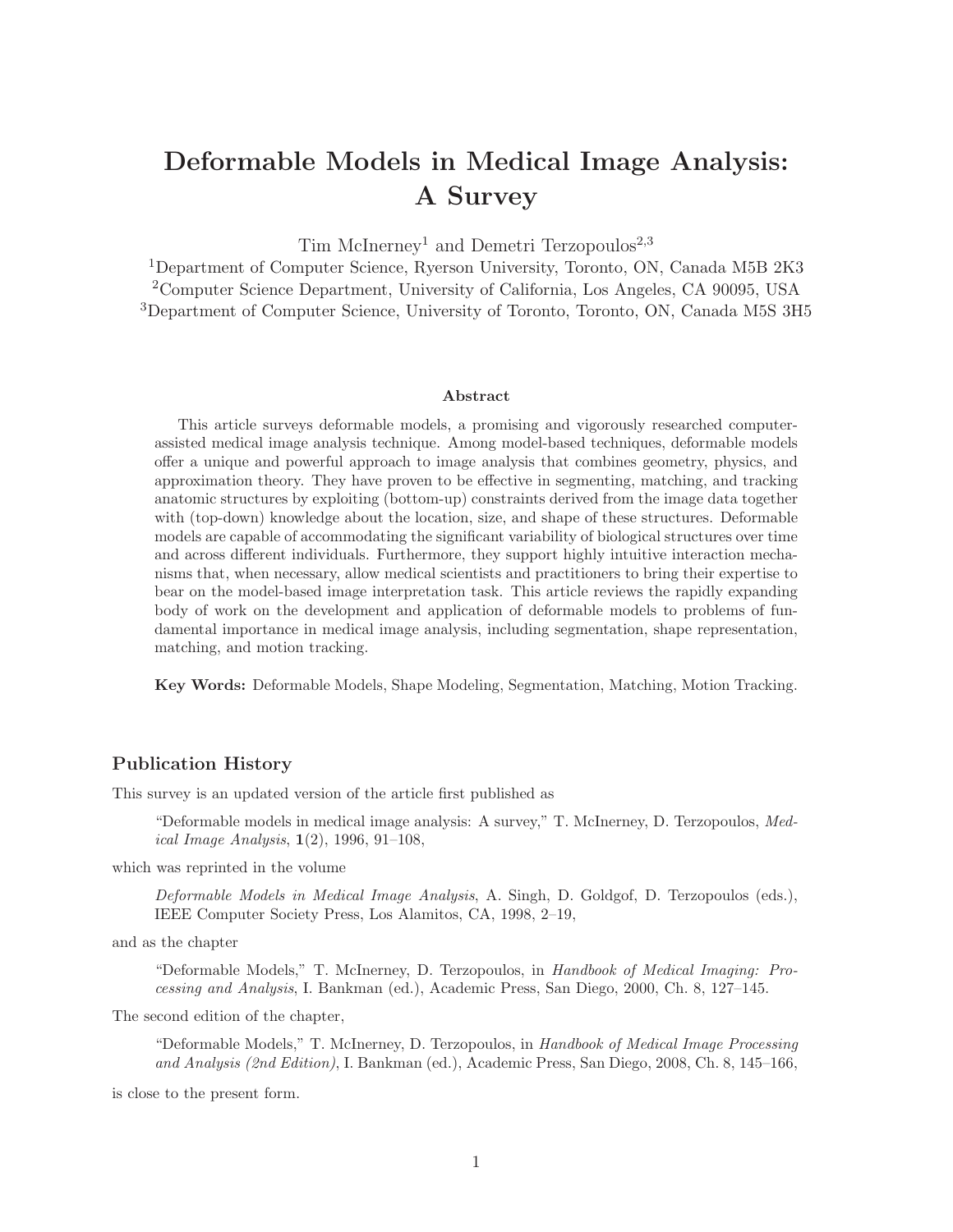## **Contents**

<span id="page-1-0"></span>

| Abstract          |                                                                                                                                                                                                                                                                                                                                                                                           | $\mathbf 1$                                  |
|-------------------|-------------------------------------------------------------------------------------------------------------------------------------------------------------------------------------------------------------------------------------------------------------------------------------------------------------------------------------------------------------------------------------------|----------------------------------------------|
| <b>Contents</b>   |                                                                                                                                                                                                                                                                                                                                                                                           | $\boldsymbol{2}$                             |
| 1                 | Introduction                                                                                                                                                                                                                                                                                                                                                                              | 3                                            |
| $\overline{2}$    | <b>Mathematical Foundations of Deformable Models</b><br>Energy-Minimizing Deformable Models<br>2.1<br>2.2<br>Dynamic Deformable Models<br>2.3<br>Probabilistic Deformable Models (and all contracts of the Models of the set of the set of the Models of the set of the Models (and the set of the Models of the Models of the Set of the Set of the Set of the Set of the Set<br>2.4     | 4<br>$\overline{4}$<br>6<br>6<br>7           |
| 3                 | Medical Image Analysis with Deformable Models<br>3.1<br>3.2<br>Volume Image Segmentation with Deformable Surfaces<br>3.3<br>3.4<br>Matching<br>3.5                                                                                                                                                                                                                                        | 8<br>8<br>11<br>12<br>14<br>16               |
| 4                 | <b>Discussion</b><br>Autonomy vs Control (a) and a series and a series and a series of the series of the series of the series of the series of the series of the series of the series of the series of the series of the series of the series of th<br>4.1<br>4.2<br>4.3<br>Compactness vs Geometric Coverage vs Topological Flexibility<br>4.4<br>4.5<br>4.6<br><b>Robustness</b><br>4.7 | 20<br>20<br>21<br>21<br>21<br>22<br>22<br>23 |
| $\bf{5}$          | Conclusion                                                                                                                                                                                                                                                                                                                                                                                | 23                                           |
|                   | <b>Acknowledgements</b><br>24                                                                                                                                                                                                                                                                                                                                                             |                                              |
| <b>References</b> |                                                                                                                                                                                                                                                                                                                                                                                           | 35                                           |
| <b>Index</b>      |                                                                                                                                                                                                                                                                                                                                                                                           | 35                                           |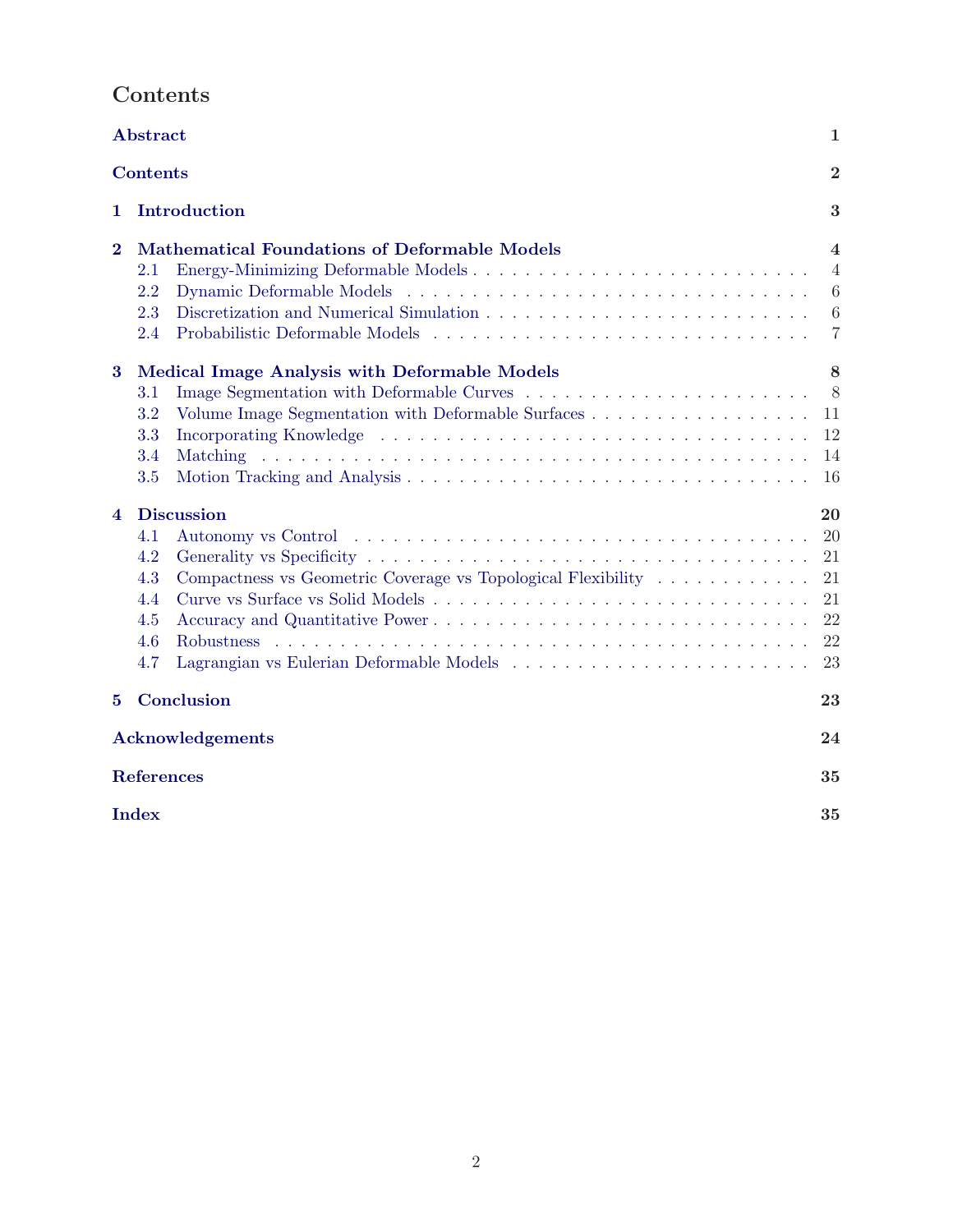### <span id="page-2-1"></span><span id="page-2-0"></span>**1 Introduction**

The rapid development and proliferation of medical imaging technologies is revolutionizing medicine. Medical imaging allows scientists and physicians to glean potentially life-saving information by peering noninvasively into the human body. The role of medical imaging has expanded beyond the simple visualization and inspection of anatomic structures. It has become a tool for surgical planning and simulation, intra-operative navigation, radiotherapy planning, and for tracking the progress of disease. For example, ascertaining the detailed shape and organization of anatomic structures enables a surgeon preoperatively to plan an optimal approach to some target structure. In radiotherapy, medical imaging allows the delivery of a necrotic dose of radiation to a tumor with minimal collateral damage to healthy tissue.

With medical imaging playing an increasingly prominent role in the diagnosis and treatment of disease, the medical image analysis community has become preoccupied with the challenging problem of extracting, with the assistance of computers, clinically useful information about anatomic structures imaged through CT, MR, PET, and other modalities [\[Stytz](#page-32-0) *et al.*, [1991;](#page-32-0) [Robb,](#page-31-0) [1994;](#page-31-0) Höhne & Kikinis, [1996](#page-27-0); [Ayache,](#page-23-2) [1995a;](#page-23-2) [Bizais](#page-24-0) *et al.*, [1995;](#page-24-0) [Duncan & Gindi,](#page-25-0) [1997](#page-25-0); [Ayache](#page-23-3), [1995b;](#page-23-3) [Troccaz](#page-33-0) *et al.*, [1997](#page-33-0); [Wells](#page-33-1) *et al.*, [1998](#page-33-1); [Duncan & Ayache,](#page-26-0) [2000\]](#page-26-0). Although modern imaging devices provide exceptional views of internal anatomy, the use of computers to quantify and analyze the embedded structures with accuracy and efficiency is limited. Accurate, repeatable, quantitative data must be efficiently extracted in order to support the spectrum of biomedical investigations and clinical activities from diagnosis, to radiotherapy, to surgery.

For example, segmenting structures from medical images and reconstructing a compact geometric representation of these structures is difficult due to the sheer size of the datasets and the complexity and variability of the anatomic shapes of interest. Furthermore, the shortcomings typical of sampled data, such as sampling artifacts, spatial aliasing, and noise, may cause the boundaries of structures to be indistinct and disconnected. The challenge is to extract boundary elements belonging to the same structure and integrate these elements into a coherent and consistent model of the structure. Traditional low-level image processing techniques which consider only local information can make incorrect assumptions during this integration process and generate infeasible object boundaries. As a result, these model-free techniques usually require considerable amounts of expert intervention. Furthermore, the subsequent analysis and interpretation of the segmented objects is hindered by the pixel- or voxel-level structure representations generated by most image processing operations.

This chapter surveys deformable models, one of the most intensively researched model-based approaches to computer-assisted medical image analysis. The widely recognized potency of deformable models stems from their ability to segment, match, and track images of anatomic structures by exploiting (bottom-up) constraints derived from the image data together with (top-down) knowledge about the location, size, and shape of these structures. Deformable models are capable of accommodating the often significant variability of biological structures over time and across different individuals. Furthermore, deformable models support highly intuitive interaction mechanisms that allow medical scientists and practitioners to bring their expertise to bear on the model-based image interpretation task when necessary. We will review the basic formulation of deformable models and survey their application to fundamental medical image analysis problems, including segmentation, shape representation, matching, and motion tracking. The chapter is an updated version of [\[McInerney & Terzopoulos,](#page-29-0) [1996](#page-29-0)] (see also the compilation [\[Singh](#page-31-1) *et al.*, [1998](#page-31-1)]).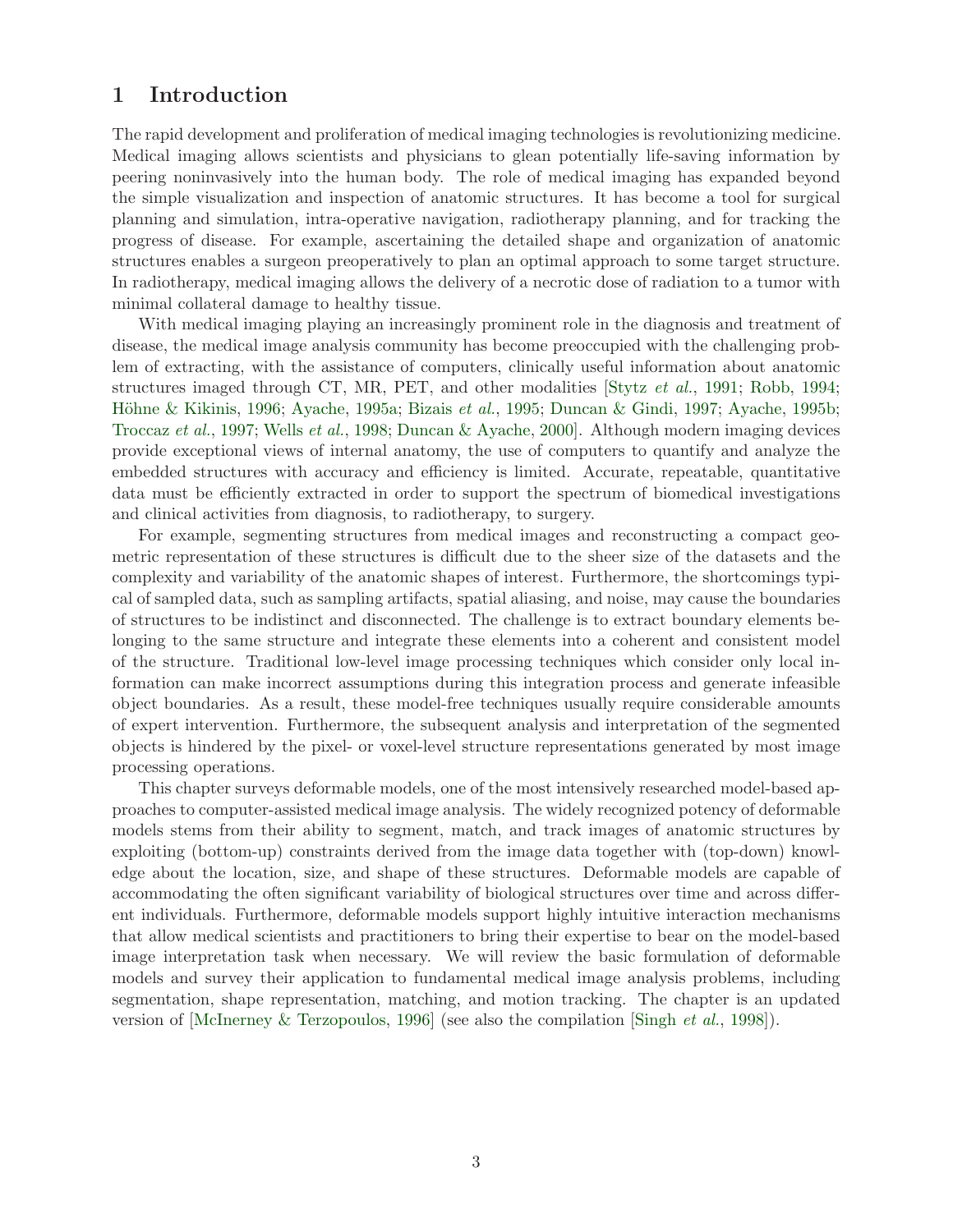## <span id="page-3-3"></span><span id="page-3-0"></span>**2 Mathematical Foundations of Deformable Models**

The classical mathematical foundations of deformable models represent the confluence of geometry, physics, and approximation theory. Geometry serves to represent object shape, physics imposes constraints on how the shape may vary over space and time, and optimal approximation theory provides the formal underpinnings of mechanisms for fitting the models to measured data.

Deformable model geometry usually permits broad shape coverage by employing geometric representations that involve many degrees of freedom, such as splines . The model remains manageable, however, because the degrees of freedom are generally not permitted to evolve independently, but are governed by physical principles that bestow intuitively meaningful behavior upon the geometric substrate. The name "deformable models" stems primarily from the use of elasticity theory at the physical level, generally within a Lagrangian dynamics setting. The physical interpretation views deformable models as elastic bodies which respond naturally to applied forces and constraints. Typically, deformation energy functions defined in terms of the geometric degrees of freedom are associated with the deformable model. The energy grows monotonically as the model deforms away from a specified natural or "rest shape" and often includes terms that constrain the smoothness or symmetry of the model. In the Lagrangian setting, the deformation energy gives rise to elastic forces internal to the model. Taking a physics-based view of classical optimal approximation, external potential energy functions are defined in terms of the data of interest to which the model is to be fitted. These potential energies give rise to external forces which deform the model such that it fits the data.

Deformable curve, surface, and solid models gained popularity after they were proposed for use in computer vision [\[Terzopoulos](#page-33-2) *et al.*, [1988](#page-33-2)] and computer graphics [\[Terzopoulos & Fleischer](#page-32-1), [1988\]](#page-32-1) in the mid 1980's. Terzopoulos introduced the theory of continuous (multidimensional) deformable models in a Lagrangian dynamics setting [\[Terzopoulos,](#page-32-2) [1986a](#page-32-2)], based on deformation energies in the form of (controlled-continuity) generalized splines [\[Terzopoulos,](#page-32-3) [1986b](#page-32-3)]. Ancestors of the deformable models now in common use include Fischler and Elshlager's spring-loaded templates [\[1973\]](#page-26-1) and Widrow's rubber mask technique [\[1973](#page-34-1)].

The deformable model that has attracted the most attention to date is popularly known as "snakes" [Kass *[et al.](#page-28-0)*, [1988](#page-28-0)]. Snakes or "active contour models" represent a special case of the general multidimensional deformable model theory [\[Terzopoulos,](#page-32-2) [1986a](#page-32-2)]. We will review their simple formulation in the remainder of this section in order to illustrate with a concrete example the basic mathematical machinery that is present in many deformable models.

Snakes are planar deformable contours that are useful in several image analysis tasks. They are often used to approximate the locations and shapes of object boundaries in images based on the reasonable assumption that boundaries are piecewise continuous or smooth (Fig. [1\)](#page-4-0). In its basic form, the mathematical formulation of snakes draws from the theory of optimal approximation involving functionals.

#### <span id="page-3-1"></span>**2.1 Energy-Minimizing Deformable Models**

Geometrically, a snake is a parametric contour embedded in the image plane  $(x, y) \in \mathbb{R}^2$ . The contour is represented as  $\mathbf{v}(s) = (x(s), y(s))^{\top}$ , where x and y are the coordinate functions and  $s \in [0, 1]$  is the parametric domain. The shape of the contour subject to an image  $I(x, y)$  is dictated by the functional

<span id="page-3-2"></span>
$$
\mathcal{E}(\mathbf{v}) = \mathcal{S}(\mathbf{v}) + \mathcal{P}(\mathbf{v}).\tag{1}
$$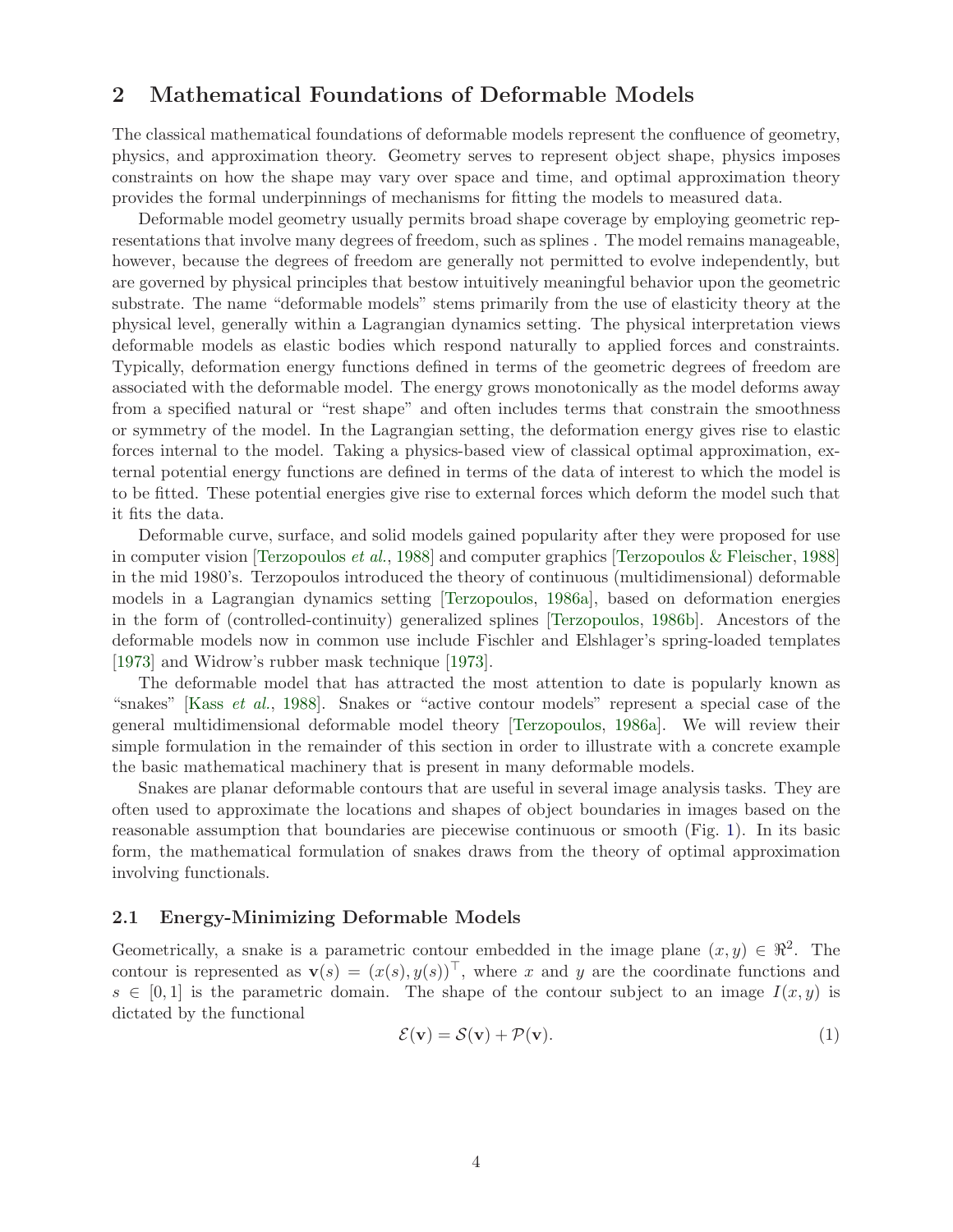<span id="page-4-5"></span>

Figu[re 1: Snake \(white\) attracted to cell membrane in an EM photomicrograph \(from \[](#page-24-1)Carlbom *et al.*, [1994\]](#page-24-1)).

<span id="page-4-0"></span>The functional can be viewed as a representation of the energy of the contour and the final shape of the contour corresponds to the minimum of this energy. The first term of the functional,

<span id="page-4-3"></span>
$$
S(\mathbf{v}) = \int_0^1 w_1(s) \left| \frac{\partial \mathbf{v}}{\partial s} \right|^2 + w_2(s) \left| \frac{\partial^2 \mathbf{v}}{\partial s^2} \right|^2 ds,
$$
 (2)

is the internal deformation energy. It characterizes the deformation of a stretchy, flexible contour. Two physical parameter functions dictate the simulated physical characteristics of the contour:  $w_1(s)$  $w_1(s)$  $w_1(s)$  controls the "tension" of the contour while  $w_2(s)$  controls its "rigidity".<sup>1</sup> The second term in [\(1\)](#page-3-2) couples the snake to the image. Traditionally,

<span id="page-4-4"></span>
$$
\mathcal{P}(\mathbf{v}) = \int_0^1 P(\mathbf{v}(s))ds,\tag{3}
$$

where  $P(x, y)$  denotes a scalar potential function defined on the image plane. To apply snakes to images, external potentials are designed whose local minima coincide with intensity extrema, edges, and other image features of interest. For example, the contour will be attracted to intensity edges in an image  $I(x, y)$  by choosing a potential  $P(x, y) = -c|\nabla [G_{\sigma}*I(x, y)]|$ , where c controls the magnitude of the potential,  $\nabla$  is the gradient operator, and  $G_{\sigma} * I$  denotes the image convolved with a (Gaussian) smoothing filter whose characteristic width  $\sigma$  controls the spatial extent of the local minima of P.

In accordance with the calculus of variations, the contour **v**(s) which minimizes the energy  $\mathcal{E}(v)$ must satisfy the Euler-Lagrange equation

<span id="page-4-2"></span>
$$
-\frac{\partial}{\partial s}\left(w_1\frac{\partial \mathbf{v}}{\partial s}\right) + \frac{\partial^2}{\partial s^2}\left(w_2\frac{\partial^2 \mathbf{v}}{\partial s^2}\right) + \nabla P(\mathbf{v}(s,t)) = \mathbf{0}.\tag{4}
$$

This vector-valued partial differential equation expresses the balance of internal and external forces when the contour rests at equilibrium. The first two terms represent the internal stretching and bending forces, respectively, while the third term represents the external forces that couple the snake to the image data. The usual approach to solving [\(4\)](#page-4-2) is through the application of numerical algorithms (Sec. [2.3\)](#page-5-1).

<span id="page-4-1"></span><sup>&</sup>lt;sup>1</sup>The values of the non-negative functions  $w_1(s)$  and  $w_2(s)$  determine the extent to which the snake can stretch or bend at any point  $s$  on the snake. For example, increasing the magnitude of  $w_1(s)$  increases the "tension" and tends to eliminate extraneous loops and ripples by reducing the length of the snake. Increasing  $w_2(s)$  increases the bending "rigidity" of the snake and tends to make the snake smoother and less flexible. Setting the value of one or both of these functions to zero at a point *s* permits discontinuities in the contour at *s*.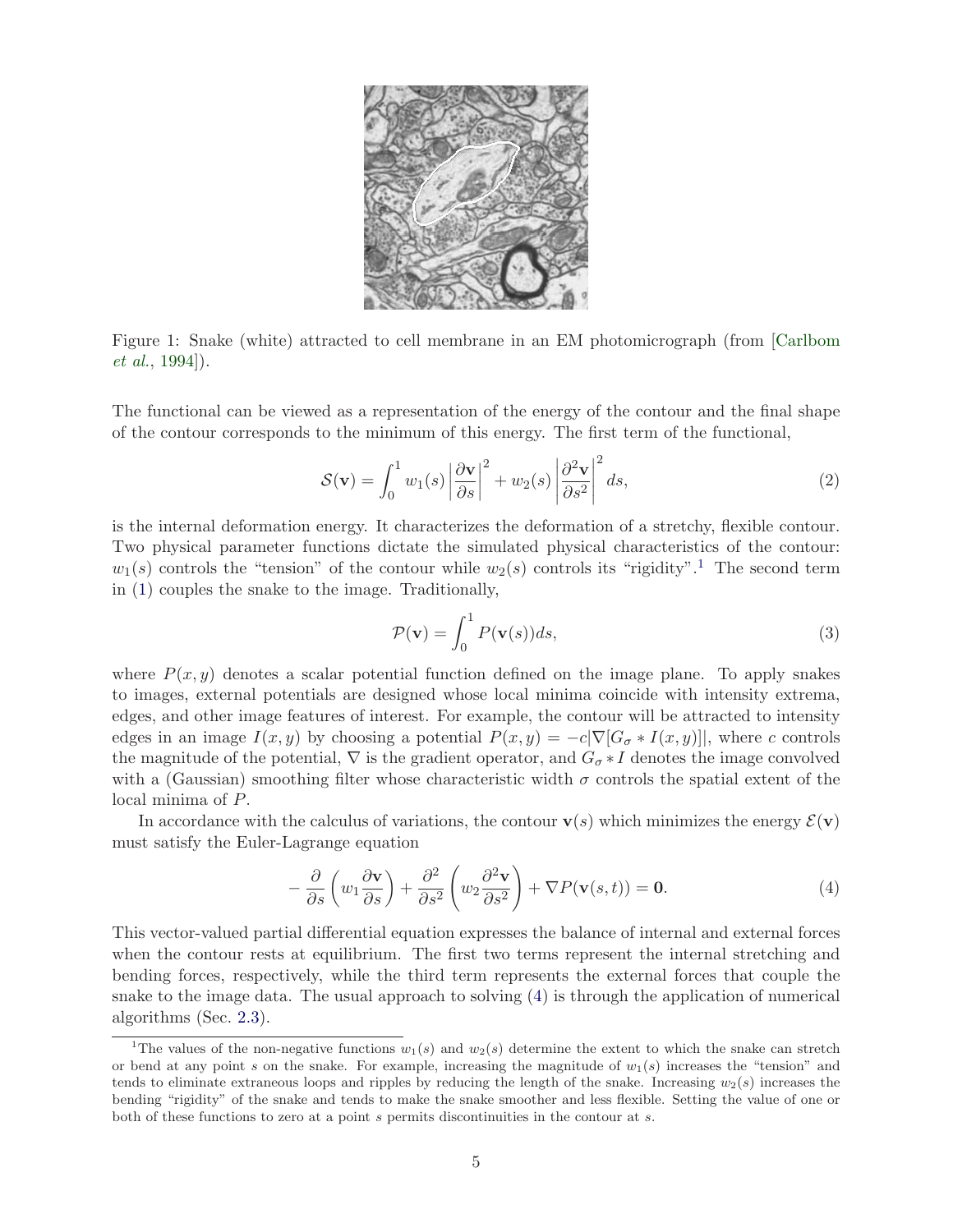<span id="page-5-4"></span>

<span id="page-5-2"></span>Figure 2: Snake deforming towards high gradients in a processed cardiac image, influenced by "pin" points and [an interactive "spring" which pulls the contour towards an edge \(from \[](#page-29-1)McInerney & Terzopoulos, [1995a\]](#page-29-1)).

#### <span id="page-5-0"></span>**2.2 Dynamic Deformable Models**

While it is natural to view energy minimization as a static problem, a potent approach to computing the local minima of a functional such as [\(1\)](#page-3-2) is to construct a dynamical system that is governed by the functional and allow the system to evolve to equilibrium. The system may be constructed by applying the principles of Lagrangian mechanics. This leads to dynamic deformable models that unify the description of shape and motion, making it possible to quantify not just static shape, but also shape evolution through time. Dynamic models are valuable for medical image analysis, since most anatomical structures are deformable and continually undergo nonrigid motion *in vivo*. Moreover, dynamic models exhibit intuitively meaningful physical behaviors, making their evolution amenable to interactive guidance from a user (Fig. [2\)](#page-5-2).

A simple example is a dynamic snake which can be represented by introducing a time-varying contour  $\mathbf{v}(s,t) = (x(s,t), y(s,t))^{\top}$  with a mass density  $\mu(s)$  and a damping density  $\gamma(s)$ . The Lagrange equations of motion for a snake with the internal energy given by [\(2\)](#page-4-3) and external energy given by [\(3\)](#page-4-4) is

<span id="page-5-3"></span>
$$
\mu \frac{\partial^2 \mathbf{v}}{\partial t^2} + \gamma \frac{\partial \mathbf{v}}{\partial t} - \frac{\partial}{\partial s} \left( w_1 \frac{\partial \mathbf{v}}{\partial s} \right) + \frac{\partial^2}{\partial s^2} \left( w_2 \frac{\partial^2 \mathbf{v}}{\partial s^2} \right) = -\nabla P(\mathbf{v}(s, t)).
$$
\n(5)

The first two terms on the left hand side of this partial differential equation represent inertial and damping forces. Referring to [\(4\)](#page-4-2), the remaining terms represent the internal stretching and bending forces, while the right hand side represents the external forces. Equilibrium is achieved when the internal and external forces balance and the contour comes to rest (i.e.,  $\partial \mathbf{v}/\partial t = \partial^2 \mathbf{v}/\partial t^2 = 0$ ), which yields the equilibrium condition [\(4\)](#page-4-2).

#### <span id="page-5-1"></span>**2.3 Discretization and Numerical Simulation**

In order to numerically compute a minimum energy solution, it is necessary to discretize the energy  $\mathcal{E}(\mathbf{v})$ . The usual approach is to represent the continuous geometric model **v** in terms of linear combinations of local-support or global-support basis functions. Finite elements [Zienkiewicz &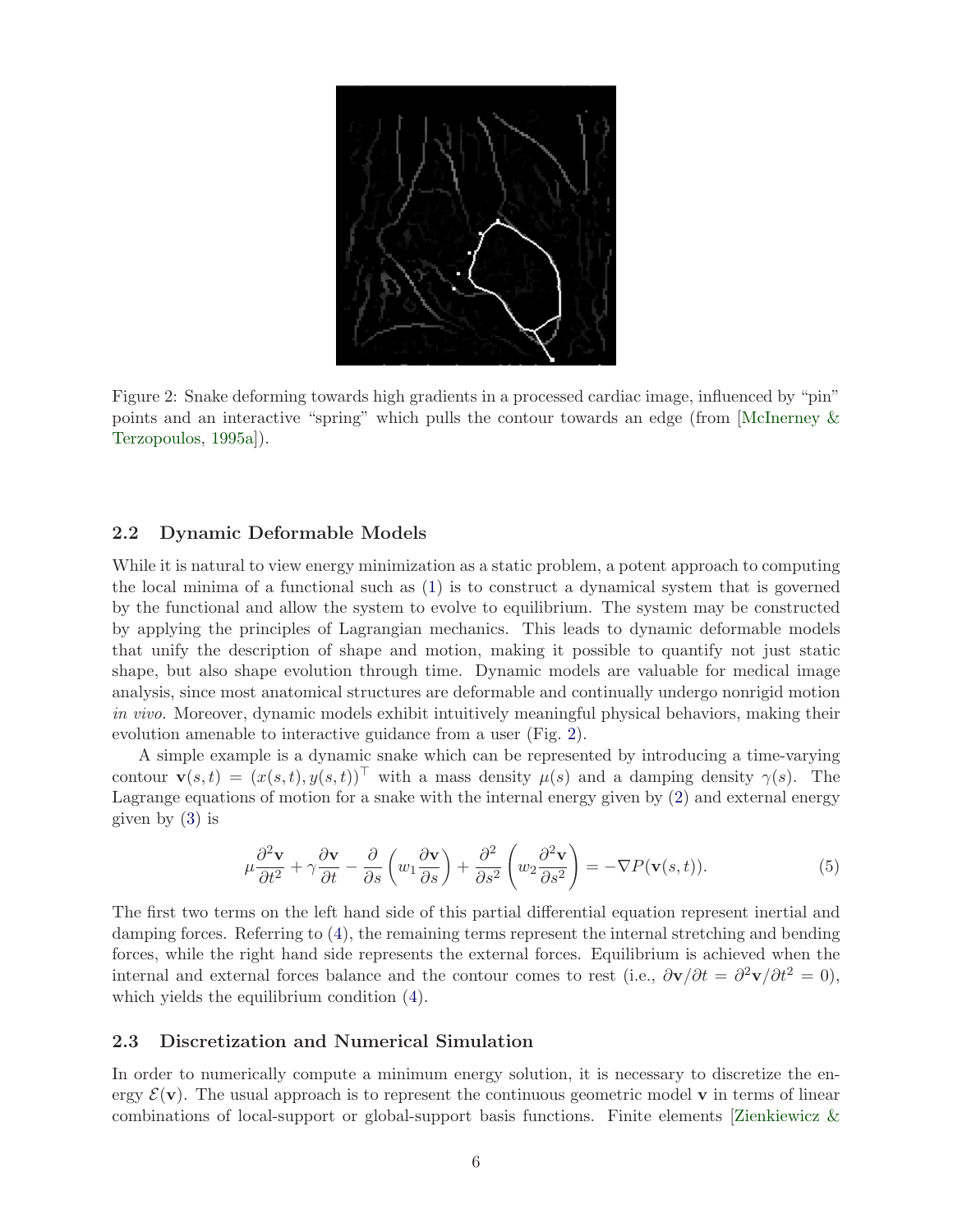<span id="page-6-4"></span>Taylor, [1989](#page-34-2)], finite differences [\[Press](#page-31-2) *et al.*, [1992](#page-31-2)], and geometric splines [\[Farin,](#page-26-2) [1993](#page-26-2)] are local representation methods, whereas Fourier bases [\[Ballard & Brown](#page-23-4), [1982](#page-23-4)] are global representation methods. The continuous model  $\mathbf{v}(s)$  is represented in discrete form by a vector **u** of shape parameters associated with the basis functions. The discrete form of energies such as  $\mathcal{E}(v)$  for the snake may be written as

<span id="page-6-1"></span>
$$
E(\mathbf{u}) = \frac{1}{2}\mathbf{u}^{\top}\mathbf{K}\mathbf{u} + P(\mathbf{u})
$$
\n(6)

where **K** is called the *stiffness matrix*, and  $P(\mathbf{u})$  is the discrete version of the external potential. The minimum energy solution results from setting the gradient of [\(6\)](#page-6-1) to **0**, which is equivalent to solving the set of algebraic equations

$$
Ku = -\nabla P = f \tag{7}
$$

where **f** is the generalized external force vector.

The discretized version of the Lagrangian dynamics equation [\(5\)](#page-5-3) may be written as a set of second order ordinary differential equations for  $\mathbf{u}(t)$ :

<span id="page-6-3"></span>
$$
M\ddot{u} + C\dot{u} + Ku = f,\tag{8}
$$

where **M** is the mass matrix and **C** is a damping matrix. The time derivatives in  $(5)$  are approximated by finite differences and explicit or implicit numerical time integration methods are applied to simulate the resulting system of ordinary differential equations in the shape parameters **u**.

#### <span id="page-6-0"></span>**2.4 Probabilistic Deformable Models**

An alternative view of deformable models emerges from casting the model fitting process in a probabilistic framework, often taking a Bayesian approach. This permits the incorporation of prior model and sensor model characteristics in terms of probability distributions. The probabilistic framework also provides a measure of the uncertainty of the estimated shape parameters after the model is fitted to the image data [\[Szeliski,](#page-32-4) [1990](#page-32-4)].

Let **u** represent the deformable model shape parameters with a prior probability  $p(\mathbf{u})$  on the parameters. Let  $p(I|\mathbf{u})$  be the imaging (sensor) model—the probability of producing an image I given a model **u**. Bayes' theorem

<span id="page-6-2"></span>
$$
p(\mathbf{u}|I) = \frac{p(I|\mathbf{u})p(\mathbf{u})}{p(I)}
$$
\n(9)

expresses the posterior probability  $p(\mathbf{u}|I)$  of a model given the image, in terms of the imaging model and the prior probabilities of model and image.

It is easy to convert the internal energy measure [\(2\)](#page-4-3) of the deformable model into a prior distribution over expected shapes, with lower energy shapes being the more likely. This is achieved using a Boltzman (or Gibbs) distribution of the form

$$
p(\mathbf{u}) = \frac{1}{Z_s} \exp(-S(\mathbf{u})),\tag{10}
$$

where  $S(\mathbf{u})$  is the discretized version of  $S(\mathbf{v})$  in [\(2\)](#page-4-3) and  $Z_s$  is a normalizing constant (called the partition function). This prior model is then combined with a simple sensor model based on linear measurements with Gaussian noise

$$
p(I|\mathbf{u}) = \frac{1}{Z_I} \exp(-P(\mathbf{u})),\tag{11}
$$

where P(**u**) is a discrete version of the potential  $\mathcal{P}(\mathbf{v})$  in [\(3\)](#page-4-4), which is a function of the image  $I(x, y)$ .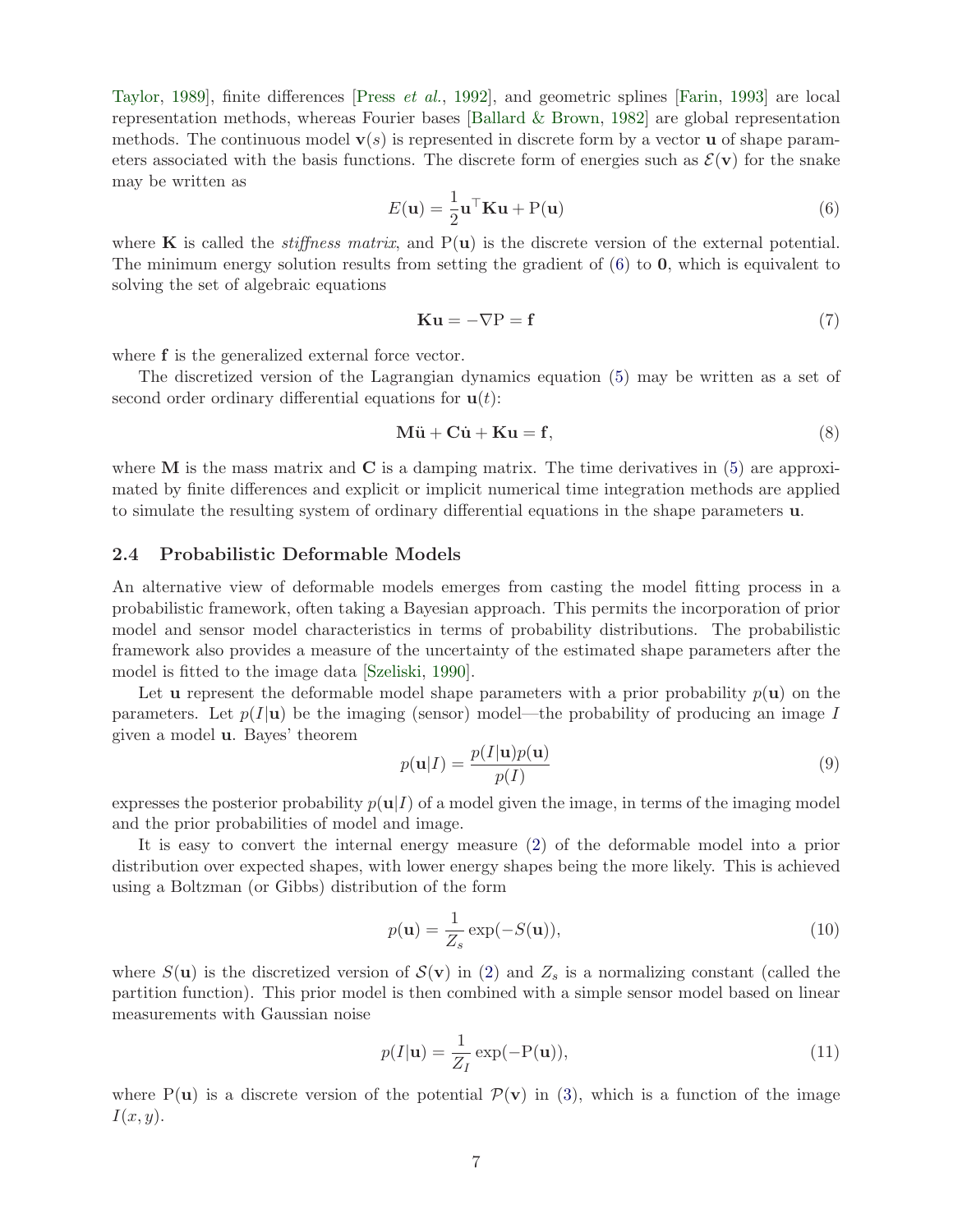<span id="page-7-2"></span>Models may be fitted by finding **u** which locally maximize  $p(\mathbf{u}|I)$  in [\(9\)](#page-6-2). This is known as the maximum a posteriori (MAP) solution. With the above construction, it yields the same result as minimizing [\(1\)](#page-3-2), the energy configuration of the deformable model given the image.

The probabilistic framework can be extended by assuming a time-varying prior model, or system model, in conjunction with the sensor model, resulting in a Kalman filter. The system model describes the expected evolution of the shape parameters **u** over time. If the equations of motion of the physical snakes model [\(8\)](#page-6-3) are employed as the system model, the result is a sequential estimation algorithm known as "Kalman snakes" [\[Terzopoulos & Szeliski](#page-32-5), [1992](#page-32-5)].

## <span id="page-7-0"></span>**3 Medical Image Analysis with Deformable Models**

Although originally developed for application to problems in computer vision and computer graphics, the potential of deformable models for use in medical image analysis has been quickly realized. They have been applied to images generated by imaging modalities as varied as X-ray, computed tomography (CT), angiography, magnetic resonance (MR), and ultrasound. Two dimensional and three dimensional deformable models have been used to segment, visualize, track, and quantify a variety of anatomic structures ranging in scale from the macroscopic to the microscopic. These include the brain, heart, face, cerebral, coronary and retinal arteries, kidney, lungs, stomach, liver, skull, vertebra, objects such as brain tumors, a fetus, and even cellular structures such as neurons and chromosomes. Deformable models have been used to track the nonrigid motion of the heart, the growing tip of a neurite, and the motion of erythrocytes. They have been used to locate structures in the brain, and to register images of the retina, vertebra and neuronal tissue.

In the following sections, we review and discuss the application of deformable models to medical image interpretation tasks including segmentation, matching, and motion analysis.

#### <span id="page-7-1"></span>**3.1 Image Segmentation with Deformable Curves**

The segmentation of anatomic structures—the partitioning of the original set of image points into subsets corresponding to the structures—is an essential first stage of most medical image analysis tasks, such as registration, labeling, and motion tracking. These tasks require anatomic structures in the original image to be reduced to a compact, analytic representation of their shapes. Performing this segmentation manually is extremely labor intensive and time-consuming. A primary example is the segmentation of the heart, especially the left ventricle (LV), from cardiac imagery. Segmentation of the left ventricle is a prerequisite for computing diagnostic information such as ejection-fraction ratio, ventricular volume ratio, heart output, and for wall motion analysis which provides information on wall thickening, etc. [\[Singh](#page-31-3) *et al.*, [1993](#page-31-3)].

Most clinical segmentation is currently performed using manual slice editing. In this scenario, a skilled operator, using a computer mouse or trackball, manually traces the region of interest on each slice of an image volume. Manual slice editing suffers from several drawbacks. These include the difficulty in achieving reproducible results, operator bias, forcing the operator to view each 2D slice separately to deduce and measure the shape and volume of 3D structures, and operator fatigue.

Segmentation using traditional low-level image processing techniques, such as thresholding, region growing, edge detection, and mathematical morphology operations, also requires considerable amounts of expert interactive guidance. Furthermore, automating these model-free approaches is difficult because of the shape complexity and variability within and across individuals. In general, the underconstrained nature of the segmentation problem limits the efficacy of approaches that consider local information only. Noise and other image artifacts can cause incorrect regions or boundary discontinuities in objects recovered by these methods.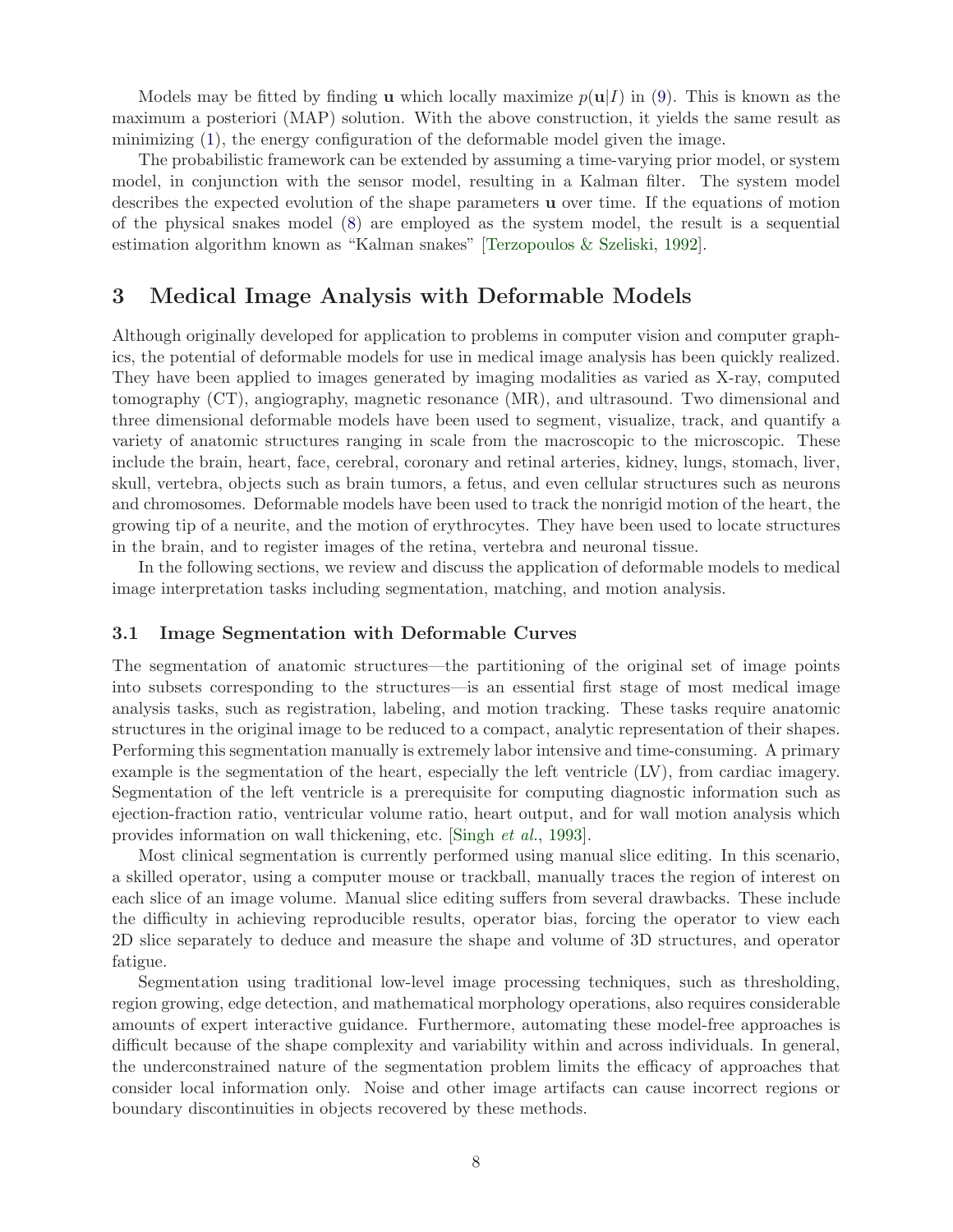<span id="page-8-1"></span>

<span id="page-8-0"></span>Figure 3: (a) Intensity CT image slice of canine LV. (b) Edge detected image. (c) Initial snake. (d)-(f) Sna[ke](#page-29-1) [deforming](#page-29-1) [towards](#page-29-1) [LV](#page-29-1) [boundary,](#page-29-1) [driven](#page-29-1) [by](#page-29-1) ["inflation"](#page-29-1) [force.](#page-29-1) [\(From](#page-29-1) [\[](#page-29-1)McInerney  $\&$ Terzopoulos, [1995a\]](#page-29-1).)

A deformable model based segmentation scheme, used in concert with image pre-processing, can overcome many of the limitations of manual slice editing and traditional image processing techniques. These connected and continuous geometric models consider an object boundary as a whole and can make use of prior knowledge of object shape to constrain the segmentation problem. The inherent continuity and smoothness of the models can compensate for noise, gaps and other irregularities in object boundaries. Furthermore, the parametric representations of the models provide a compact, analytical description of object shape. These properties lead to an efficient, robust, accurate and reproducible technique for linking sparse or noisy local image features into a complete and consistent model of the object.

Among the first and primary uses of deformable models in medical image analysis was the application of deformable contour models, such as snakes [Kass *[et al.](#page-28-0)*, [1988\]](#page-28-0), to segment structures in 2D images [\[Berger,](#page-23-5) [1990](#page-23-5); [Cohen,](#page-25-1) [1991](#page-25-1); [Ueda & Mase,](#page-33-3) [1992](#page-33-3); [Rougon & Prˆeteux](#page-31-4)[,](#page-25-2) [1993](#page-31-4); Cohen & Cohen, [1993](#page-25-2); [Leitner & Cinquin](#page-28-1)[,](#page-29-2) [1993](#page-28-1); [Carlbom](#page-24-1) *et al.*, [1994](#page-24-1); [Gupta](#page-27-1) *et al.*, [1994;](#page-27-1) Lobregt & Viergever, [1995](#page-29-2); [Davatzikos & Prince,](#page-25-3) [1995;](#page-25-3) [Paulus](#page-31-5) *et al.*, [1999](#page-31-5)]. Typically users initialized a deformable model near the object of interest (Fig. [3\)](#page-8-0) and allowed it to deform into place. Users could then exploit the interactive capabilities of these models and manually fine-tune them. Furthermore, once the user is satisfied with the result on an initial image slice, the fitted contour model may then be used as the initial boundary approximation for neighboring slices. These models are then deformed into place and again propagated until all slices have been processed. The resulting sequ[ence of 2D contours can then be connected to form a continuous 3D surface model \[](#page-29-3)Lin  $\&$ Chen, [1989](#page-29-3); [Chang](#page-24-2) *et al.*, [1991](#page-24-2); [Cohen](#page-25-1), [1991;](#page-25-1) [Cohen & Cohen,](#page-25-2) [1993](#page-25-2)].

The application of snakes and other similar deformable contour models to extract regions of interest is, however, not without limitations. For example, snakes were designed as interactive models. In non-interactive applications, they must be initialized close to the structure of interest to guarantee good performance. The internal energy constraints of snakes can limit their geometric flexibility and prevent a snake from representing long tube-like shapes and shapes with significant protrusions or bifurcations. Furthermore, the topology of the structure of interest must be known in advance since classical deformable contour models are parametric and are incapable of topological transformations without additional machinery (such as that in T-snakes [\[McInerney & Terzopoulos,](#page-30-0) [2000\]](#page-30-0)).

Various methods have been proposed to improve and further automate the deformable contour segmentation process. Cohen and Cohen [\[1993](#page-25-2)] used an internal "inflation" force to expand a snakes model past spurious edges towards the real edges of the structure, making the snake less sensitive to initial conditions (inflation forces were also employed in [\[Terzopoulos](#page-33-2) *et al.*, [1988](#page-33-2)]). Amini *et al.* [\[1990](#page-23-6)] use dynamic programming to carry out a more extensive search for global minima.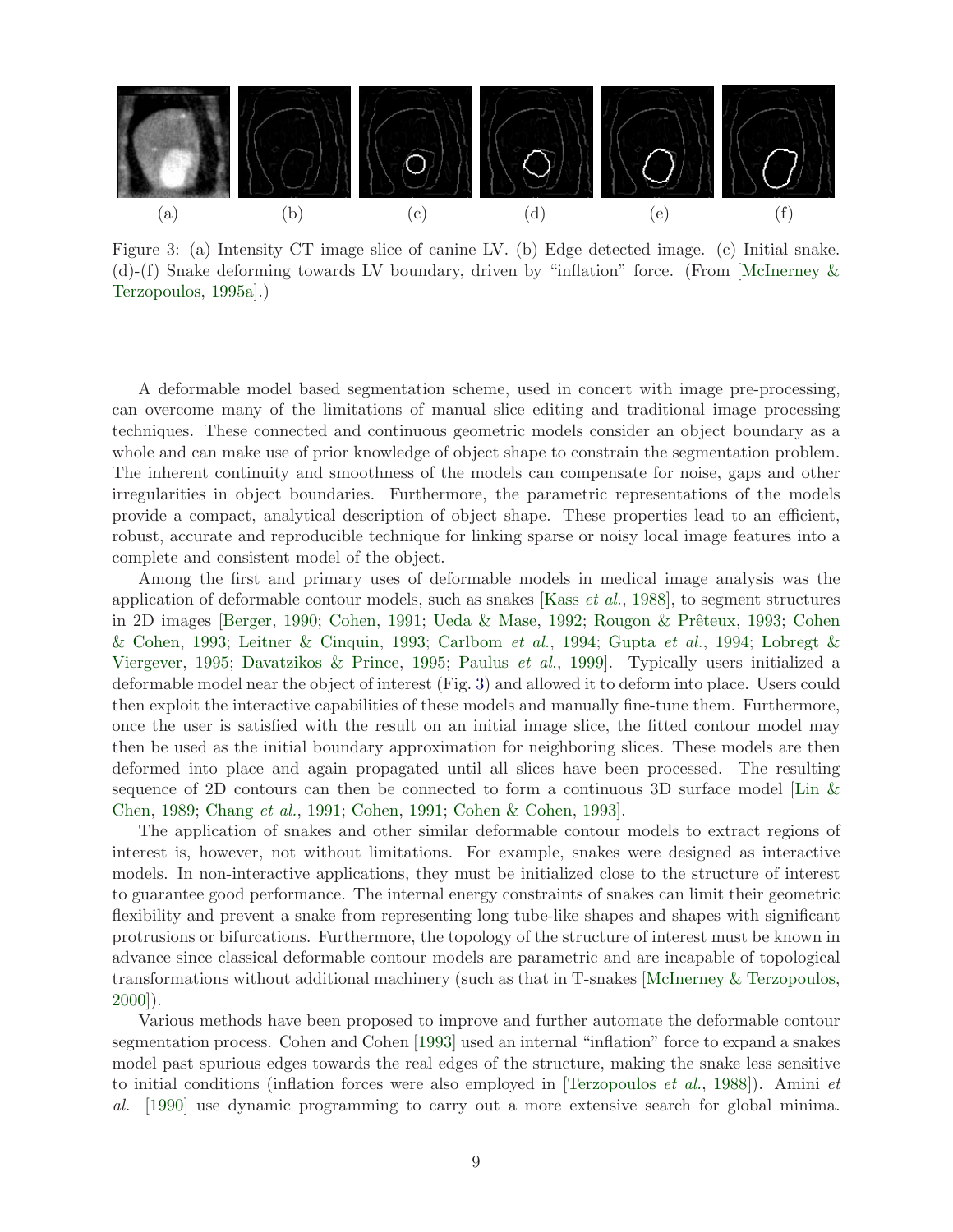<span id="page-9-2"></span>

<span id="page-9-0"></span>Figure 4: Image sequence of clipped angiogram of retina showing an automatically subdividing snake flowing and branching along a vessel (from [\[McInerney & Terzopoulos,](#page-29-4) [1995b\]](#page-29-4)).



<span id="page-9-1"></span>Figure 5: Segmentation of a cross sectional image of a human vertebra phantom with a topologically adaptable snake (from [\[McInerney & Terzopoulos](#page-29-4), [1995b\]](#page-29-4)). The snake begins as a single closed curve and becomes three closed curves.

Poon *et al.* [\[1994](#page-31-6)] and Grzeszczuk and Levin [\[1997\]](#page-27-2) minimize the energy of active contour models using simulated annealing which is known to give global solutions and allows the incorporation of non-differentiable constraints.

Other researchers [Rougon & Prêteux, [1991;](#page-31-7) [Ivins & Porrill](#page-28-2), [1994](#page-28-2); [Chakraborty & Duncan,](#page-24-3) [1999;](#page-24-3) [Herlin](#page-27-3) *et al.*, [1992](#page-27-3); [Gauch](#page-26-3) *et al.*, [1994](#page-26-3); [Mangin](#page-29-5) *et al.*, [1995](#page-29-5); [Gunn & Nixon](#page-27-4)[,](#page-28-3) [1997;](#page-27-4) Jones & Metaxas, [1997\]](#page-28-3) have integrated region-based information into deformable contour models or used other techniques in an attempt to decrease sensitivity to insignificant edges and initial model placement. For example, Poon *et al.* [\[1994](#page-31-6)] use a discriminant function to incorporate region based image features into the image forces of their active contour model. The discriminant function allows the inclusion of additional image features in the segmentation and serves as a constraint for global segmentation consistency (i.e. every image pixel contributes to the discriminant function).

S[everal researchers](#page-24-4) [\[Leitner & Cinquin](#page-28-4)[,](#page-24-4) [1991;](#page-28-4) [Malladi](#page-29-6) *et al.*, [1995](#page-29-6); [Whitaker,](#page-34-3) [1994](#page-34-3); Caselles *et al.*, [1995;](#page-24-4) [Sapiro](#page-31-8) *et al.*, [1995;](#page-31-8) [Malladi](#page-29-7) *et al.*, [1996;](#page-29-7) [Caselles](#page-24-5) *et al.*, [1997](#page-24-5); [Yezzi](#page-34-4) *et al.*, [1997](#page-34-4); Niessen *et al.*, [1998](#page-30-1); [Lachaud & Montanvert,](#page-28-5) [1999](#page-28-5); [McInerney & Terzopoulos](#page-30-0), [2000\]](#page-30-0) have been developing topologically adaptive shape modeling schemes that are not only less sensitive to initial conditions, but also allow a deformable contour or surface model to represent long tube-like shapes or shapes with bifurcations (Fig. [4\)](#page-9-0), and to dynamically sense and change its topology (Fig. [5\)](#page-9-1).

Finally, another development is a snake-like technique known as "live-wire" [Falcão *et al.*, [1998;](#page-26-4) [Barrett & Mortensen](#page-23-7), [1996-7](#page-23-7)]. This semiautomatic boundary tracing technique computes and selects optimal boundaries at interactive rates as the user moves a mouse, starting from a userspecified seed point. When the mouse is moved close to an object edge, a live-wire boundary snaps to, and wraps around the object of interest. The live-wire method has also been combined with snak[es, yielding a segmentation tool that exploits the best properties of both techniques \[](#page-29-8)Liang *et al.*, [2006,](#page-29-8) [1999](#page-28-6)].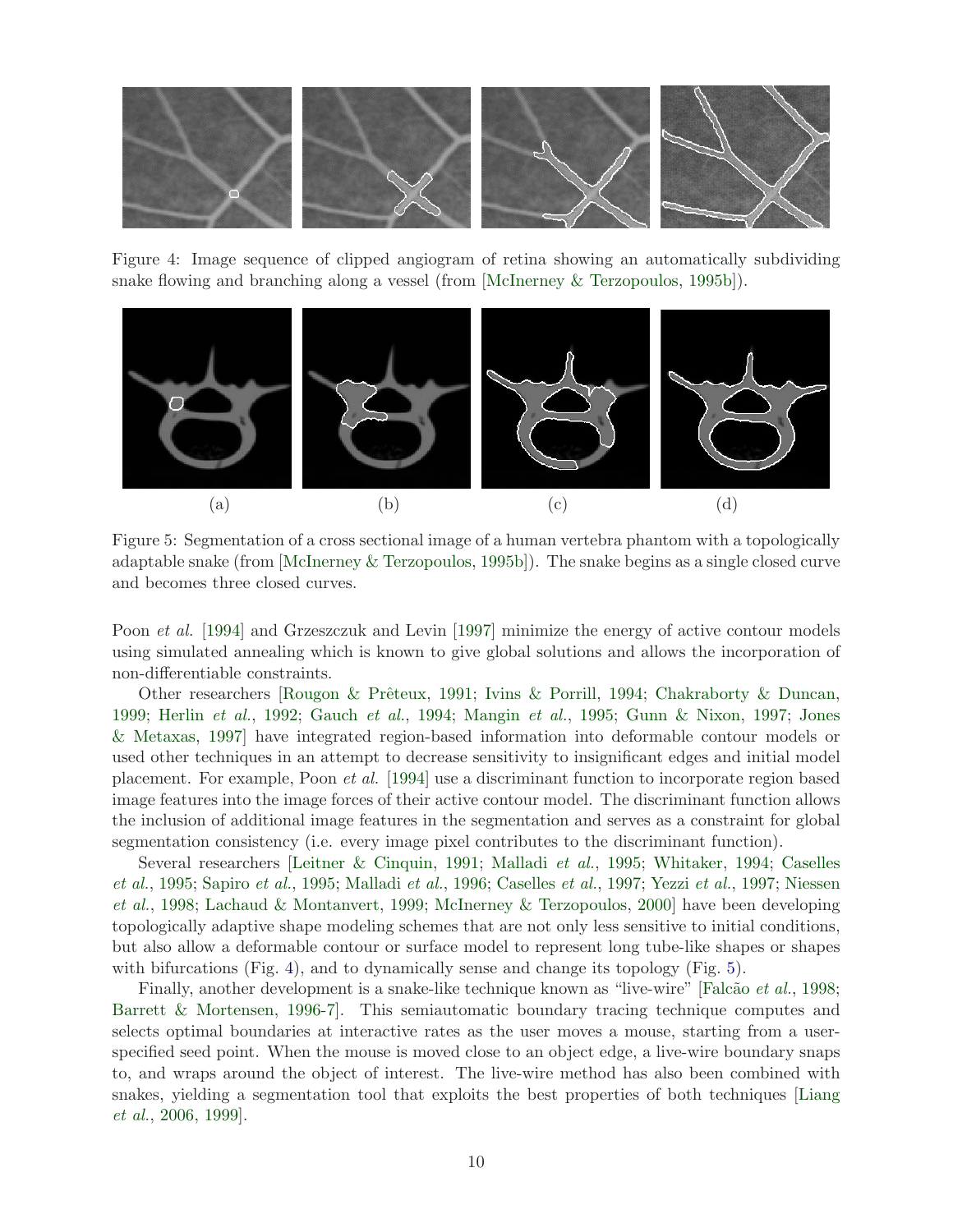<span id="page-10-2"></span>

<span id="page-10-1"></span>Figure 6: (a) Deformable "balloon" model embedded in volume image deforming towards LV edges of canine heart (b) Reconstruction of LV. (From [\[McInerney & Terzopoulos,](#page-29-1) [1995a\]](#page-29-1).)

#### <span id="page-10-0"></span>**3.2 Volume Image Segmentation with Deformable Surfaces**

Segmenting 3D image volumes slice by slice using manual slice editing (or image processing techniques) is a laborious process and requires a post-processing step to connect the sequence of 2D contours into a continuous surface. Furthermore, the resulting surface reconstruction can contain inconsistencies or show rings or bands. As described in the previous section, the application of a 2D active contour model to an initial slice and the propagation of the model to neighboring slices can significantly improve the volume segmentation process. However, the use of a true 3D deformable surface model can potentially result in even greater improvements in efficiency and robustness and it also ensures that a globally smooth and coherent surface is produced between image slices.

Deformable surface models in 3D were first used in computer vision [\[Terzopoulos](#page-33-2) *et al.*, [1988\]](#page-33-2). Many researchers have since explored the use of deformable surface models for segmenting structures in medical image volumes. Miller [\[1991\]](#page-30-2) constructs a polygonal approximation to a sphere and geometrically deforms this "balloon" model until the balloon surface conforms to the object surface in 3D CT data. The segmentation process is formulated as the minimization of a cost function where the desired behavior of the balloon model is determined by a local cost function associated with each model vertex. The cost function is a weighted sum of three terms: a deformation potential that "expands" the model vertices towards the object boundary, an image term that identifies features such as edges and opposes the balloon expansion, and a term that maintains the topology of the model by constraining each vertex to remain close to the centroid of its neighbors.

Cohen and Cohen [\[1992b](#page-25-4); [1993](#page-25-2)] and McInerney and Terzopoulos [\[1995a\]](#page-29-1) use finite element and physics-based techniques to implement an elastically deformable cylinder and sphere, respectively. The models are used to segment the inner wall of the left ventricle of the heart from MR or CT image volumes (Fig. [6\)](#page-10-1). These deformable surfaces are based on a thin-plate under tension surface spline, the higher dimensional generalization of equation [\(2\)](#page-4-3), which controls and constrains the stretching and bending of the surface. The models are fitted to data dynamically by integrating Lagrangian equations of motion through time in order to adjust the deformational degrees of freedom. Furthermore, the finite element method is used to represent the models as a continuous surface in the form of weighted sums of local polynomial basis functions. Unlike Miller's [\[1991\]](#page-30-2) polygonal model, the finite element method provides an analytic surface representation and the use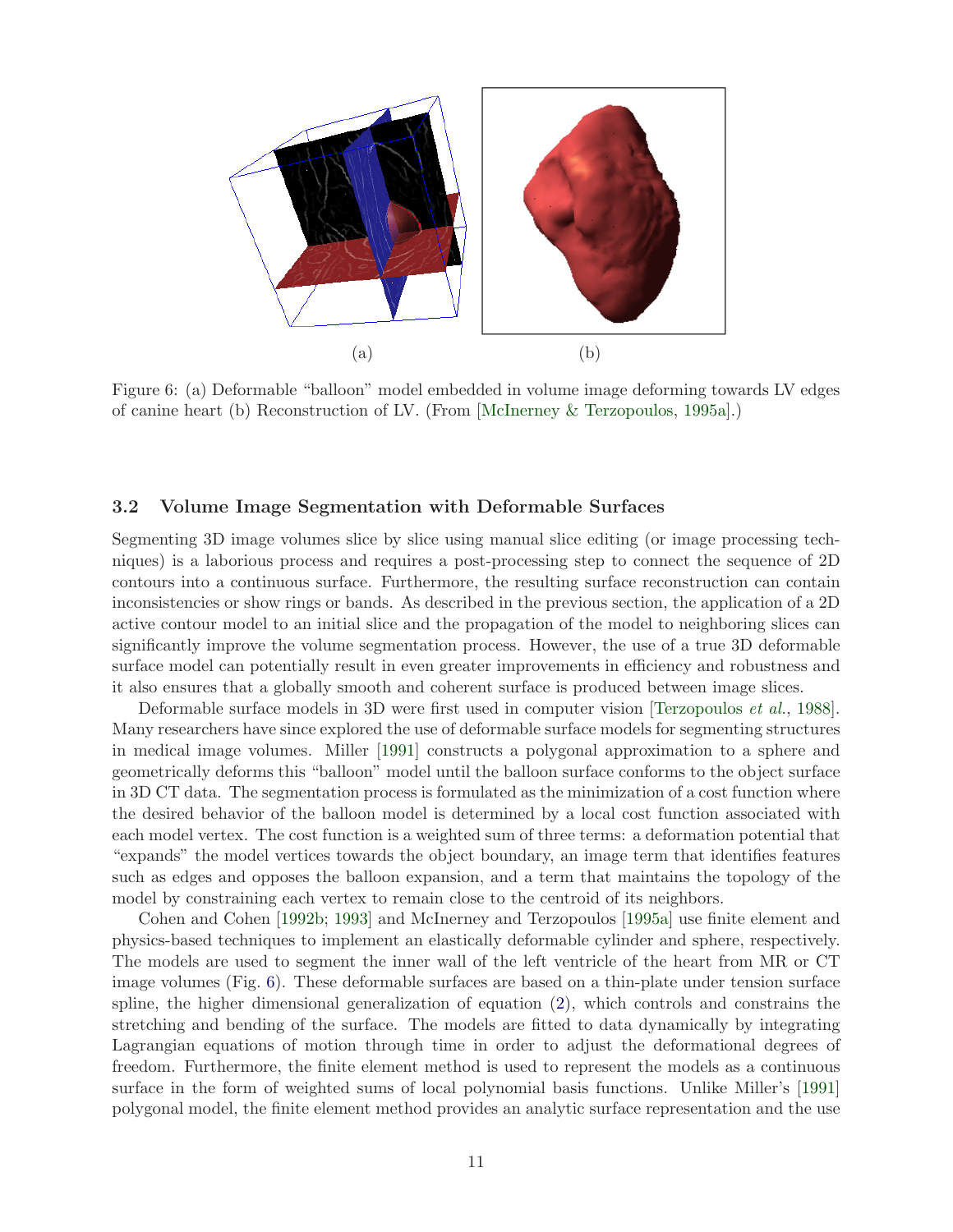<span id="page-11-1"></span>of high-order polynomials means that fewer elements are required to accurately represent an object. Pentland and Sclaroff [\[1991](#page-31-9)] and Nastar and Ayache [\[1996\]](#page-30-3) also develop physics-based models but use a reduced modal basis for the finite elements (see Section [3.5\)](#page-15-0).

Staib and Duncan [\[1992b](#page-32-6)] describe a 3D surface model used for geometric surface matching to 3D medical image data. The model uses a Fourier parameterization which decomposes the surface into a weighted sum of sinusoidal basis functions. Several different surface types are developed such as tori, open surfaces, closed surfaces and tubes. Surface finding is formulated as an optimization problem using gradient ascent which attracts the surface to strong image gradients in the vicinity of the model. An advantage of the Fourier parameterization is that it allows a wide variety of smooth surfaces to be described with a small number of parameters. That is, a Fourier representation expresses a function in terms of an orthonormal basis and higher indexed basis functions in the sum represent higher spatial variation. Therefore, the series can be truncated and still represent relatively smooth objects accurately.

In a different approach, Szeliski *et al.* [\[1993\]](#page-32-7) use a dynamic, self-organizing oriented particle system to model surfaces of objects. The oriented particles, which can be visualized as small, flat disks, evolve according to Newtonian mechanics and interact through external and interparticle forces. The external forces attract the particles to the data while interparticle forces attempt to group the particles into a coherent surface. The particles can reconstruct objects with complex shapes and topologies by "flowing" over the data, extracting and conforming to meaningful surfaces. A triangulation is then performed which connects the particles into a continuous global model that is consistent with the inferred object surface.

We have generalized the topologically adaptive snakes (T-snakes) [\[McInerney & Terzopoulos,](#page-30-0) [2000\]](#page-30-0) that were cited earlier (Fig. [5\)](#page-9-1)[, to higher-dimensional surfaces. Known as T-surfaces \[](#page-29-9)McInerney & Terzopoulos, [1999](#page-29-9), [1997\]](#page-29-10), these deformable surface models are formulated in terms of an Affine Cell Image Decomposition (ACID), which significantly extends standard deformable surfaces while retaining their interactivity and other desirable properties. In particular, the ACID induces an efficient reparameterization mechanism that enables parametric deformable surfaces to evolve into complex geometries and even modify their topology as necessary in order to segment complex anatomic structures from medical volume images.

Other notable work involving 3D deformable surface models and medical image applications can be found in [\[Delingette](#page-25-5) *et al.*, [1992;](#page-25-5) [Whitaker,](#page-34-3) [1994](#page-34-3); [Tek & Kimia](#page-32-8), [1997](#page-32-8); [Davatzikos & Bryan,](#page-25-6) [1995;](#page-25-6) [Neuenschwander](#page-30-4) *et al.*, [1997;](#page-30-4) [Caselles](#page-24-5) *et al.*, [1997](#page-24-5); [Delibasis](#page-25-7) *et al.*, [1997](#page-25-7); [Xu & Prince,](#page-34-5) [1998;](#page-34-5) Zeng *[et al.](#page-34-6)*, [1998](#page-34-6)] as well as several models described in the following sections.

#### <span id="page-11-0"></span>**3.3 Incorporating Knowledge**

In medical images, the general shape, location and orientation of an anatomical structure is known and this knowledge may be incorporated into the deformable model in the form of initial conditions, data constraints, constraints on the model shape parameters, or into the model fitting procedure. The use of implicit or explicit anatomical knowledge to guide shape recovery is especially important for robust automatic interpretation of medical images. For automatic interpretation, it is essential to have a model that not only describes the size, shape, location and orientation of the target object but that also permits expected variations in these characteristics. Automatic interpretation of medical images can relieve clinicians from the labor intensive aspects of their work while increasing the accuracy, consistency, and reproducibility of the interpretations. In this section, and in the following sections on matching and motion tracking, we will describe several deformable model techniques that incorporate prior anatomical knowledge in different ways.

A number of researchers have incorporated knowledge of object shape into deformable models by using deformable shape templates. These models usually use "hand-crafted" global shape pa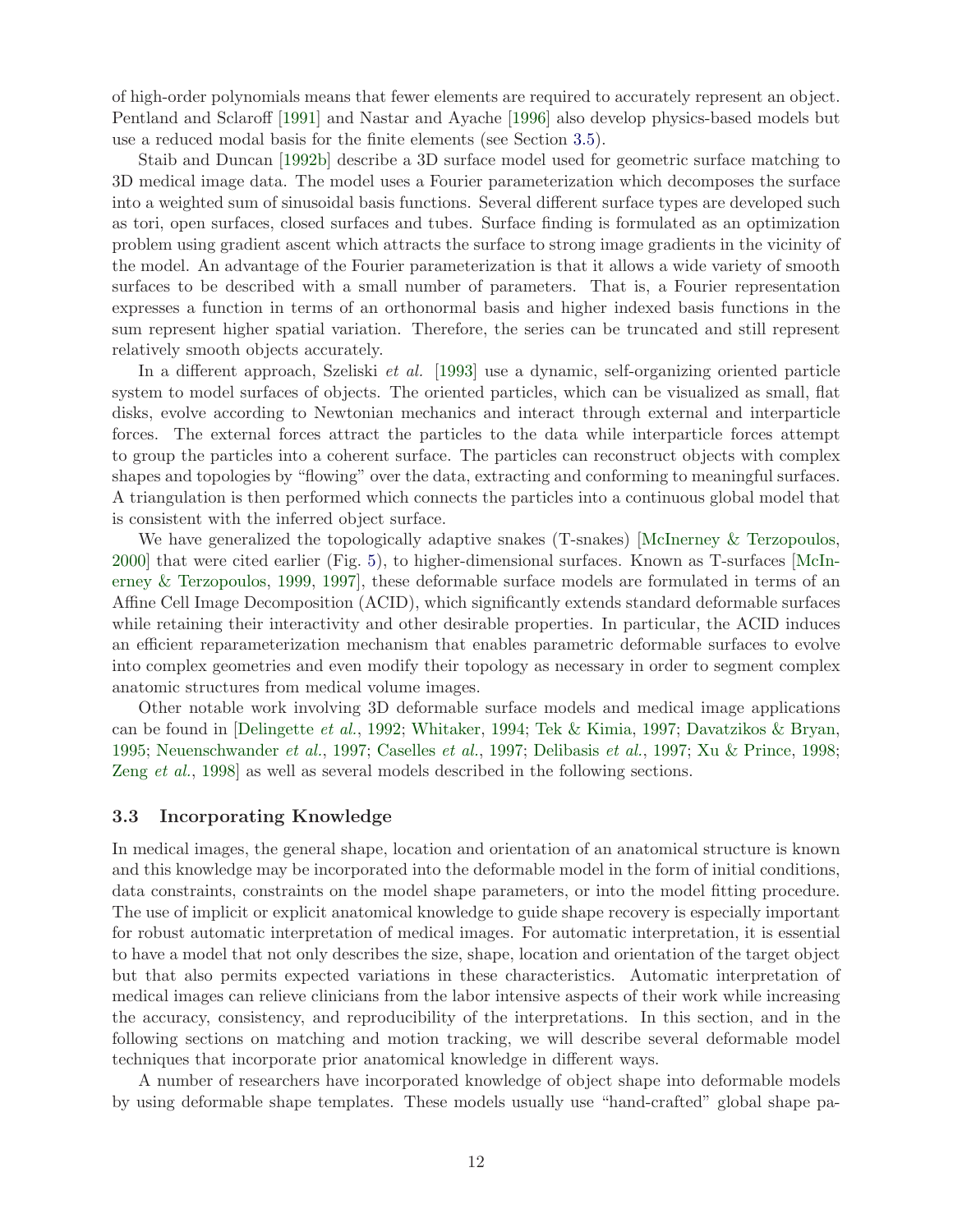<span id="page-12-0"></span>rameters to embody *a priori* knowledge of expected shape and shape variation of the structures and have been used successfully for many applications of automatic image interpretation. The idea of deformable templates can be traced back to the early work on spring loaded templates by Fischler and Elshlager [\[1973](#page-26-1)]. An excellent example in computer vision is the work of Yuille *et al.* [\[1992\]](#page-34-7) who construct deformable templates for detecting and describing features of faces, such as the eye. In an early example from medical image analysis, Lipson *et al.* [\[1990](#page-29-11)] note that axial cross sectional images of the spine yield approximately elliptical vertebral contours and consequently extract the contours using a deformable ellipsoidal template. Subsequently, Montagnat and Delingette [\[1997\]](#page-30-5) used a deformable surface template of the liver to segment it from abdominal CT scans, and a ventricle template to segment the ventricles of the brain from MR images.

Deformable models based on superquadrics are another example of deformable shape templates that are gaining in popularity in medical image research. Superquadrics contain a small number of intuitive global shape parameters that can be tailored to the average shape of a target anatomic structure. Furthermore, the global parameters can often be coupled with local shape parameters such as splines resulting in a powerful hybrid shape representation scheme. For example, Metaxas and Terzopoulos [\[1993](#page-30-6)] employ a dynamic deformable superquadric model [\[Terzopoulos & Metaxas,](#page-32-9) [1991\]](#page-32-9) to reconstruct and track human limbs from 3D biokinetic data. Their prior models can deform both locally and globally by incorporating the global shape parameters of a superellipsoid with the local degrees of freedom of a membrane spline in a Lagrangian dynamics formulation. The global parameters efficiently capture the gross shape features of the data, while the local deformation parameters reconstruct the fine details of complex shapes. Using Kalman filtering theory, they develop and demonstrate a biokinetic motion tracker based on their deformable superquadric model.

Vemuri and Radisavljevic [\[1993;](#page-33-4) [1994](#page-33-5)] construct a deformable superquadric model in an orthonormal wavelet basis. This multi-resolution basis provides the model with the ability to continuously transform from local to global shape deformations thereby allowing a continuum of shape models to be created and to be represented with relatively few parameters. They apply the model to segment and reconstruct anatomical structures in the human brain from MRI data.

As a final example, Bardinet *et al.* [\[1996](#page-23-8)] fit a deformable superquadric to segmented 3D cardiac images and then refine the superquadric fit using a volumetric deformation technique known as free form deformations (FFDs). FFDs are defined by tensor product trivariate splines and can be visualized as a rubber-like box in which the object to be deformed (in this case the superquadric) is embedded. Deformations of the box are automatically transmitted to embedded objects. This volumetric aspect of FFDs allows two superquadric surface models to be simultaneously deformed in order to reconstruct the inner and outer surfaces of the left ventricle of the heart and the volume in between [these](#page-31-10) [surfaces.](#page-31-10) [Further](#page-31-10) [examples](#page-31-10) [of](#page-31-10) [deformable](#page-31-10) [superquadrics](#page-31-10) [can](#page-31-10) [be](#page-31-10) [found](#page-31-10) [in](#page-31-10) [\[](#page-31-10)Pentland & Horowitz, [1991](#page-31-10); [Chen](#page-24-6) *et al.*, [1994](#page-24-6)] (see Section [3.5\)](#page-15-0). Further examples of FFD-based (or FFDlike) deformable models for medical image segmentation can be found in [\[McInerney & Kikinis,](#page-29-12) [1998;](#page-29-12) Lötjönen *et al.*, [1999](#page-29-13)].

Several researchers cast the deformable model fitting process in a probabilistic framework (see Section [2.4\)](#page-6-0) and include prior knowledge of object shape by incorporating prior probability distributions on the shape variables to be estimated [\[Vemuri & Radisavljevic,](#page-33-5) [1994;](#page-33-5) [Staib & Duncan,](#page-32-10) [1992a](#page-32-10); [Worring](#page-34-8) *et al.*, [1996;](#page-34-8) [Gee,](#page-26-5) [1999](#page-26-5)]. For example, Staib and Duncan [\[1992a\]](#page-32-10) use a deformable contour model on 2D echocardiograms and MR images to extract the LV of the heart and the corpus callosum of the brain, respectively. This closed contour model is parameterized using an elliptic Fourier decomposition and *a priori* shape information is included as a spatial probability expressed through the likelihood of each model parameter. The model parameter probability distributions are derived from a set of example object boundaries and serve to bias the contour model towards expected or more likely shapes.

Szekely *et al.* [\[1996\]](#page-32-11) have also developed Fourier parameterized models. Furthermore, they have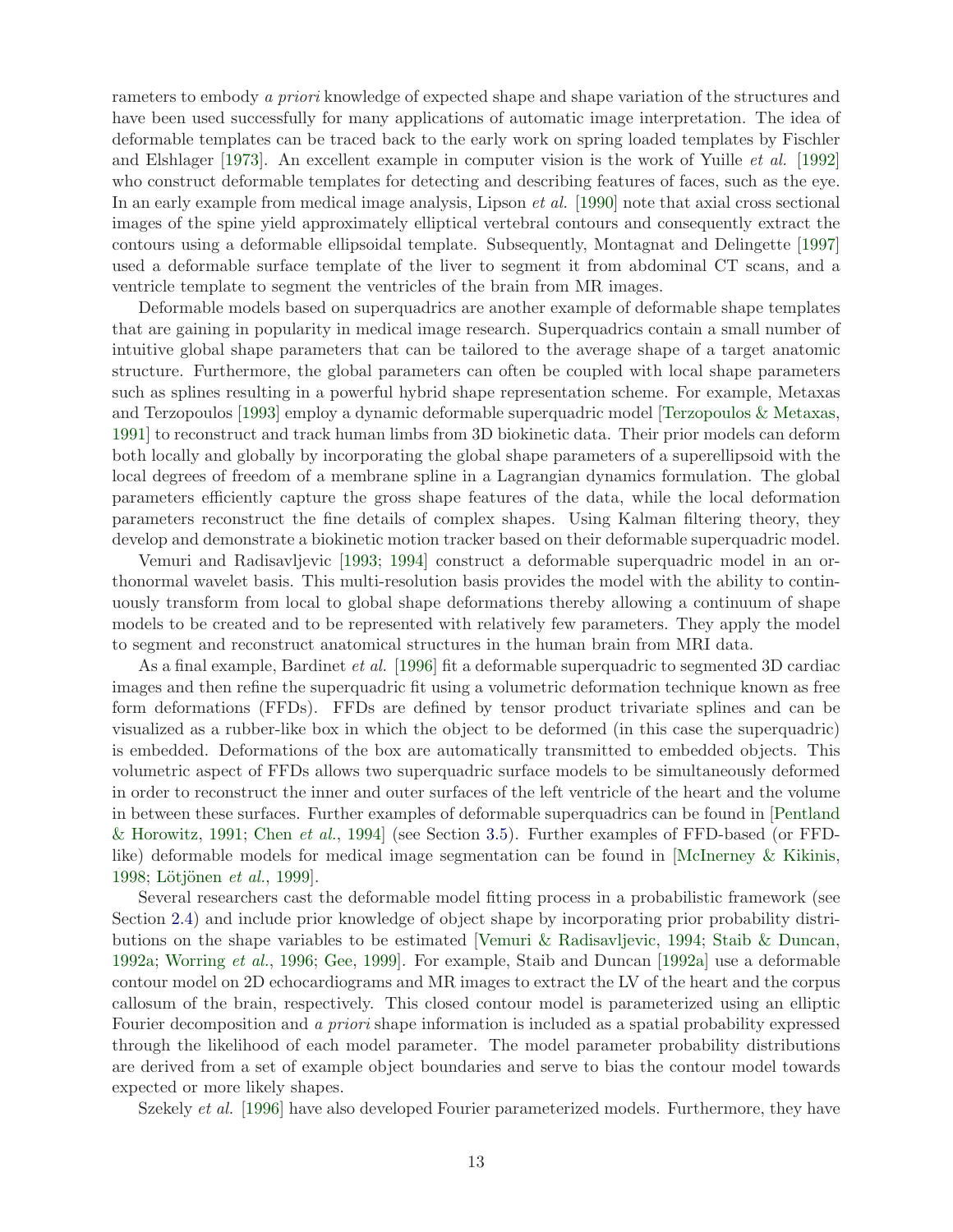<span id="page-13-1"></span>added elasticity to their models to create "Fourier snakes" in 2D and elastically deformable Fourier surface models in 3D. By using the Fourier parameterization followed by a statistical analysis of a training set, they define mean organ models and their eigen-deformations. An elastic fit of the mean model in the subspace of eigenmodes restricts possible deformations and finds an optimal match between the model surface and boundary candidates.

Cootes *et al.* [\[1994\]](#page-25-8) and Hill *et al.* [\[1993\]](#page-27-5) present a statistically based technique for building deformable shape templates and use these models to segment various organs from 2D and 3D medical images. The statistical parameterization provides global shape constraints and allows the model to deform only in ways implied by the training set. The shape models represent objects by sets of landmark points which are placed in the same way on an object boundary in each input image. For example, to extract the LV from echocardiograms, they choose points around the ventricle boundary, the nearby edge of the right ventricle, and the top of the left atrium. The points can be connected to form a deformable contour. By examining the statistics of training sets of hand-labeled medical images, and using principal components analysis (PCA), a shape model is derived that describes the average positions and the major modes of variation of the object points. New shapes are generated using the mean shape and a weighted sum of the major modes of variation. Object boundaries are then segmented using this *active shape model* by examining a region around each model point to calculate the displacement required to move it towards the boundary. These displacements are then used to update the shape parameter weights. An example of the use of this technique for segmenting MR brain images can be found in [\[Duta & Sonka,](#page-26-6) [1998\]](#page-26-6).

An extreme example of incorporating prior knowledge, aspiring toward fully automated medical image segmentation, is *deformable organisms* [\[McInerney](#page-30-7) *et al.*, [2002;](#page-30-7) [Hamarneh](#page-27-6) *et al.*, [2001\]](#page-27-6). This recent paradigm for automatic image analysis combines deformable models and concepts from artificial life modeling. The goal is to incorporate and exploit all the available prior knowledge and global contextual information in any specific medical image analysis task. Analogous to natural organisms capable of voluntary movement, deformable organisms possess deformable bodies with distributed sensors, as well as (rudimentary) brains with motor, perception, behavior, and cognition centers. Deformable organisms are perceptually aware of the image analysis process. Their behaviors, which manifest themselves in voluntary movement and body shape alteration, are based upon sensed image features, stored structural knowledge, and a cognitive plan. The organism framework separates global top-down, model-fitting control functionality from the local, bottom-up, feature integration functionality. This separation enables the definition of model-fitting controllers or 'brains' in terms of the high-level structural features of objects of interest, rather than the low-level image features. The result is an 'intelligent agent' that is continuously 'aware' of the progress of the segmentation process, allowing it to apply prior knowledge about target objects in a deliberative manner (Fig. [7\)](#page-14-0). 3D physics-based deformable organisms have recently been developed [\[McIntosh & Hamarneh,](#page-30-8) [2006b](#page-30-8)] and software is available [\[McIntosh & Hamarneh,](#page-30-9) [2006a\]](#page-30-9).

#### <span id="page-13-0"></span>**3.4 Matching**

Matching of regions in images can be performed between the representation of a region and a model (labeling) or between the representation of two distinct regions (registration). Nonrigid registration of 2D and 3D medical images is necessary in order to study the evolution of a pathology in an individual, or to take full advantage of the complementary information coming from multimodality imagery [\[Maintz & Viergever](#page-29-14), [1998;](#page-29-14) [Goshtasby](#page-27-7) *et al.*, [2003](#page-27-7)]. Examples of the use of deformable models to perform medical image registration are found in [\[Moshfeghi,](#page-30-10) [1991;](#page-30-10) [Moshfeghi](#page-30-11) *et al.*, [1994;](#page-30-11) [Gueziec & Ayache](#page-27-8), [1994;](#page-27-8) [Feldmar & Ayache](#page-26-7), [1994](#page-26-7); [Bookstein](#page-24-7), [1989](#page-24-7); [Hamadeh](#page-27-9) *et al.*, [1995;](#page-27-9) Lavallée & Szeliski, [1995](#page-28-7); [Thirion](#page-33-6), [1994\]](#page-33-6). These techniques primarily consist of constructing highly structured descriptions for matching. This operation is usually carried out by extracting regions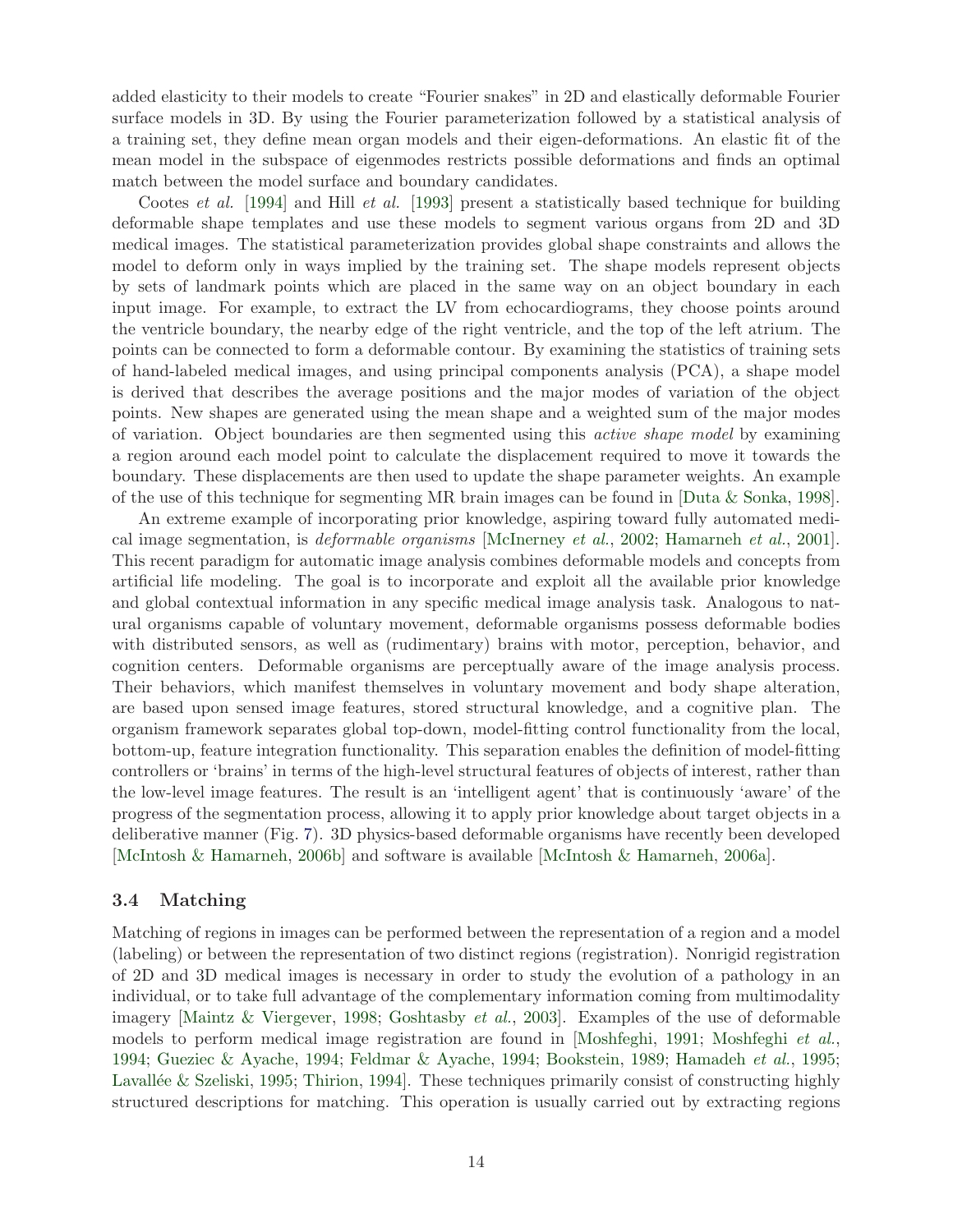<span id="page-14-1"></span>

<span id="page-14-0"></span>Figure 7: [Automatic](#page-30-7) [brain](#page-30-7) [MR](#page-30-7) [image](#page-30-7) [segmentation](#page-30-7) [by](#page-30-7) [multiple](#page-30-7) [deformable](#page-30-7) [organisms](#page-30-7) [\(from](#page-30-7) [\[](#page-30-7)McInerney *et al.*, [2002\]](#page-30-7)). The sequence of images illustrates the temporal progression of the segmentation process. Deformable lateral ventricle  $(1-7)$ , caudate nucleus  $(8-10)$ , and putamen  $(11-16)$  organisms are spawned in succession and progress through a series of behaviors to detect, localize, and segment the corresponding structures in the MR image.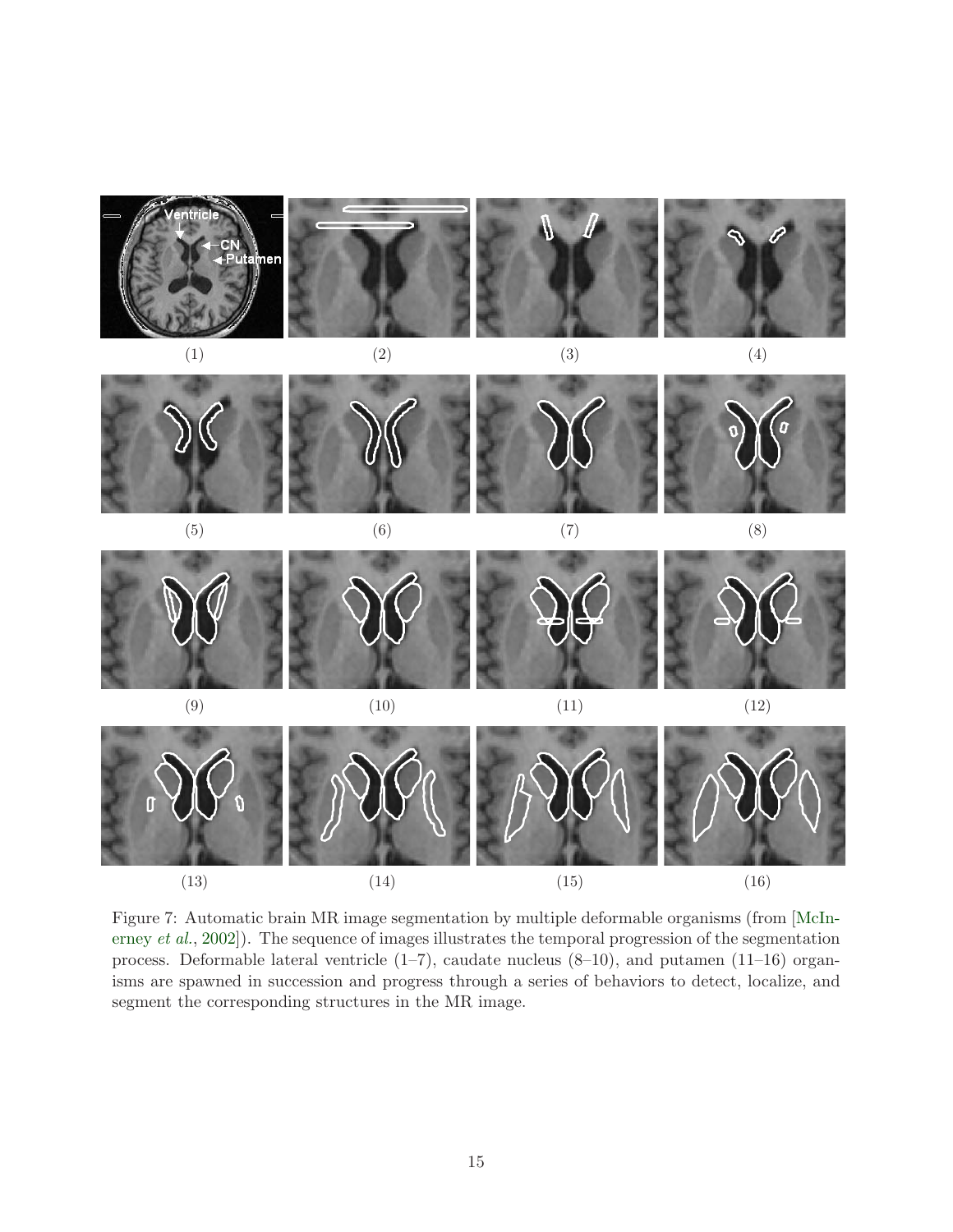<span id="page-15-1"></span>of interest with an edge detection algorithm, followed by the extraction of landmark points or characteristic contours (or curves on extracted boundary surfaces in the case of 3D data). In 3D, these curves usually describe differential structures such as ridges, or topological singularities. An elastic matching algorithm can then be applied between corresponding pairs of curves or contours where the "start" contour is iteratively deformed to the "goal" contour using forces derived from local pattern matches with the goal contour [\[Moshfeghi,](#page-30-10) [1991](#page-30-10)].

An example of matching where the use of explicit prior knowledge has been embedded into deformable models is the automatic extraction and labeling of anatomic structures in the brain from MR images, or the registration of multimodality brain images. The anatomical knowledge is made explicit in the form of a 3D brain atlas. The atlas is modeled as a physical object and is given elastic properties. After an initial global alignment, the atlas deforms and matches itself onto corresponding regions in the brain image volume in response to forces derived from image features. The assumption underlying this approach is that at some representational level, normal brains have the same topological structure and differ only in shape details. The idea of modeling the atlas as an elastic object was originated by Broit [\[1981\]](#page-24-8), who formulated the matching process as a minimization of a cost function. Subsequently, Bajcsy and Kovacic [\[1989\]](#page-23-9) implemented a multiresolution version of Broit's system where the deformation of the atlas proceeds step-by-step in a coarse to fine strategy, increasing the local similarity and global coherence. An earlier work with simil[ar](#page-34-9) [objectives,](#page-34-9) [albeit](#page-34-9) [not](#page-34-9) [applied](#page-34-9) [to](#page-34-9) [medical](#page-34-9) [image](#page-34-9) [analysis,](#page-34-9) [was](#page-34-9) [that](#page-34-9) [by](#page-34-9) [Witkin](#page-34-9) [et](#page-34-9) [al.](#page-34-9) [\[](#page-34-9)Witkin *et al.*, [1987\]](#page-34-9), who formulated the general nonrigid registration problem—i.e., that of matching any number of arbitrary-dimensional images or signals—as one of minimizing a nonconvex energy functional combining a controlled-continuity generalized spline deformation energy with normalized cross-correlation and efficiently solved it using an innovative scale-space continuation method. The elastically deformable atlas technique is very promising and consequently has become a very active area [of research that is being explored by several groups](#page-31-11) [\[Evans](#page-26-8) *et al.*, [1991;](#page-26-8) [Gee,](#page-26-5) [1999;](#page-26-5) Sandor & Leahy, [1995;](#page-31-11) [Christensen](#page-24-9) *et al.*, [1995](#page-24-9); [Bookstein,](#page-24-10) [1991](#page-24-10); [Bozma & Duncan](#page-24-11), [1992;](#page-24-11) [Declerck](#page-25-9) *et al.*, [1995;](#page-25-9) [McDonald](#page-29-15) *et al.*, [1994;](#page-29-15) [Delibasis & Undrill,](#page-25-10) [1994;](#page-25-10) [Subsol](#page-32-12) *et al.*, [1995;](#page-32-12) [Davatzikos](#page-25-11) *et al.*, [1996;](#page-25-11) Snell *[et al.](#page-31-12)*, [1995](#page-31-12); [Thompson & Toga,](#page-33-7) [1996-7](#page-33-7); [Vaillant & Davatzikos](#page-33-8), [1997;](#page-33-8) [Wang & Staib](#page-33-9), [1998\]](#page-33-9).

The automatic brain image matching problem is extremely challenging and there are many hurdles that must be overcome before the deformable atlas technique can be adopted for clinical use. For example, the technique is sensitive to the initial positioning of the atlas—if the initial rigid alignment is off by too much, then the elastic match may perform poorly. The presence of neighboring features may also cause matching problems—the atlas may warp to an incorrect boundary. Finally, without user interaction, the atlas can have difficulty converging to complicated object boundaries. A proposed solution to these problems is to use image preprocessing in conjunction with the deformable atlas. Sandor and Leahy [\[1995](#page-31-11)] use this approach to automatically label regions of the cortical surface that appear in 3D MR images of human brains (Fig. [8\)](#page-16-0). They automatically match a labeled deformable atlas model to preprocessed brain images, where preprocessing consists of 3D edge detection and morphological operations. These filtering operations automatically extract the brain and sulci (deep grooves in the cortical surface) from an MR image and provide a smoothed representation of the brain surface to which their 3D B-spline deformable surface model can rapidly converge.

#### <span id="page-15-0"></span>**3.5 Motion Tracking and Analysis**

The idea of tracking objects in time-varying images using deformable models was originally proposed in the context of computer vision [Kass *[et al.](#page-28-0)*, [1988](#page-28-0); [Terzopoulos](#page-33-2) *et al.*, [1988](#page-33-2)]. Deformable models have been used to track nonrigid microscopic and macroscopic structures in motion, such as blood cells [\[Leymarie & Levine,](#page-28-8) [1993](#page-28-8)] and neurite growth cones [\[Gwydir](#page-27-10) *et al.*, [1994](#page-27-10)] in cine-microscopy,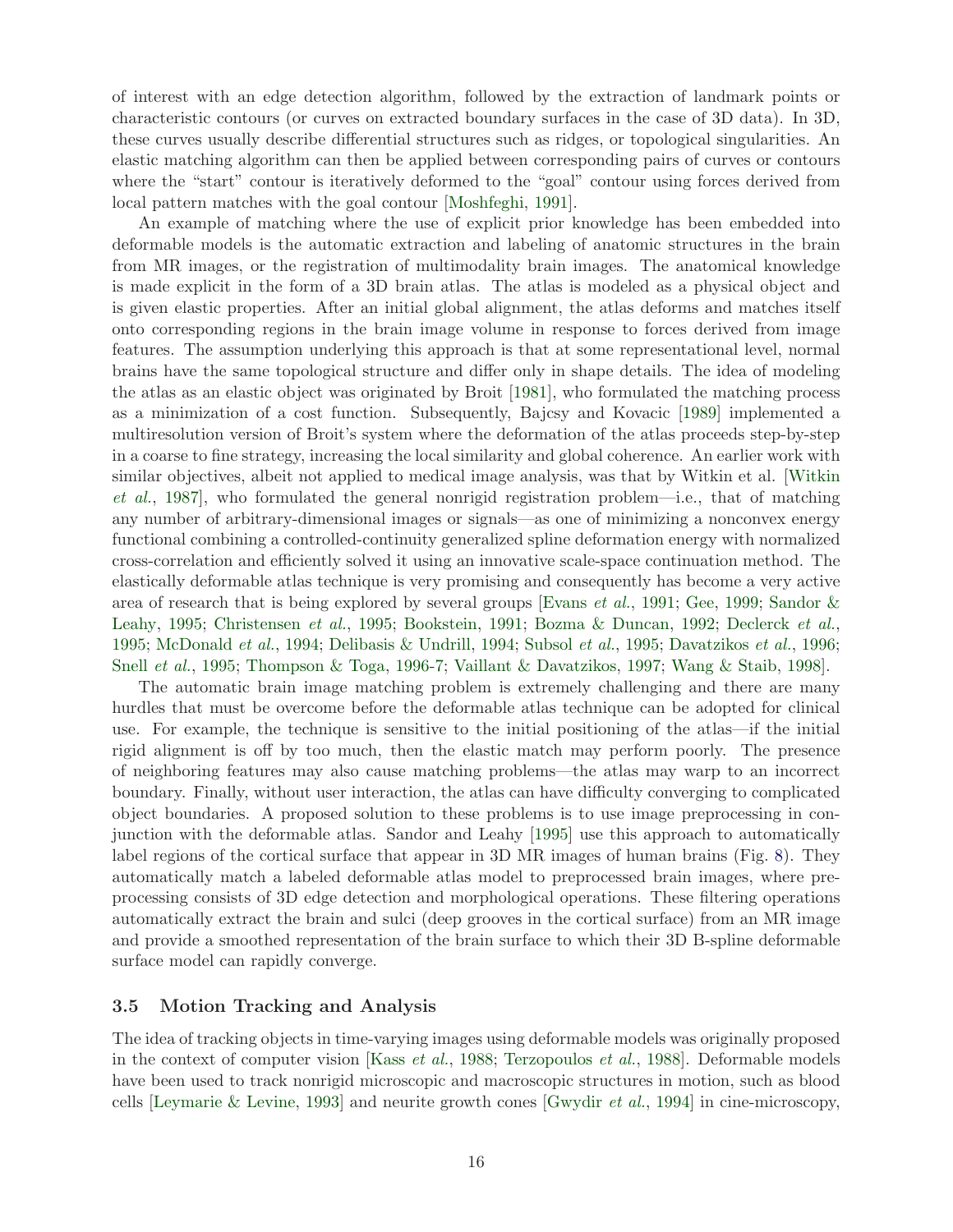<span id="page-16-1"></span>

<span id="page-16-0"></span>Figure 8: The result of matching a labeled deformable atlas to a morphologically preprocessed MR image of the brain (from [\[Sandor & Leahy](#page-31-11), [1995\]](#page-31-11)).

as well as coronary arteries in cine-angiography [\[Lengyel](#page-28-9) *et al.*, [1995](#page-28-9)]. However, the primary use of deformable models for tracking in medical image analysis is to measure the dynamic behavior of the human heart, especially the left ventricle. Regional characterization of the heart wall motion is necessary to isolate the severity and extent of diseases such as ischemia. Magnetic resonance and other imaging technologies can now provide time varying three dimensional images of the heart with excellent spatial resolution and reasonable temporal resolutions. Deformable models are well suited for this image analysis task.

In the simplest approach, a 2D deformable contour model is used to segment the LV boundary in each slice of an initial image volume. These contours are then used as the initial approximation of the LV boundaries in corresponding slices of the image volume at the next time instant and are then deformed to extract the new set of LV boundaries [\[Singh](#page-31-3) *et al.*, [1993](#page-31-3); [Ueda & Mase,](#page-33-3) [1992;](#page-33-3) [Ayache](#page-23-10) *et al.*, [1992](#page-23-10); [Herlin & Ayache](#page-27-11), [1992;](#page-27-11) [Geiger](#page-26-9) *et al.*, [1995](#page-26-9)]. This temporal propagation of the deformable contours dramatically decreases the time taken to segment the LV from a sequence of image volumes over a cardiac cycle. Singh *et al.* [\[1993\]](#page-31-3) report a time of 15 minutes to perform the segmentation, considerably less than the 1.5-2 hours that a human expert takes for manual segmentation. Deformable contour models have also been successfully used to track the LV boundary in noisy echocardiographic image sequences [\[Jacob](#page-28-10) *et al.*, [1999;](#page-28-10) [Chalana](#page-24-12) *et al.*, [1996](#page-24-12)].

McInerney and Terzopoulos [\[1995a](#page-29-1)] have applied the temporal propagation approach in 3D using a 3D dynamic deformable "balloon" model to track the contractile motion of the LV (Fig. [9,](#page-17-0)[10\)](#page-18-0).

In a more involved approach, Amini and Duncan [\[1992](#page-23-11)] use bending energy and surface curvature to track and analyze LV motion. For each time instant, two sparse subsets of surface points are created by choosing geometrically significant landmark points, one for the endocardial surface, and the other for the epicardial surface of the LV. Surface patches surrounding these points are then modeled as thin, flexible plates. Making the assumption that each surface patch deforms only slightly and locally within a small time interval, for each sampled point on the first surface they construct a search area on the LV surface in the image volume at the next time instant. The best matched (i.e. minimum bending energy) point within the search window on the second surface is taken to correspond to the point on the first surface. This matching process yields a set of initial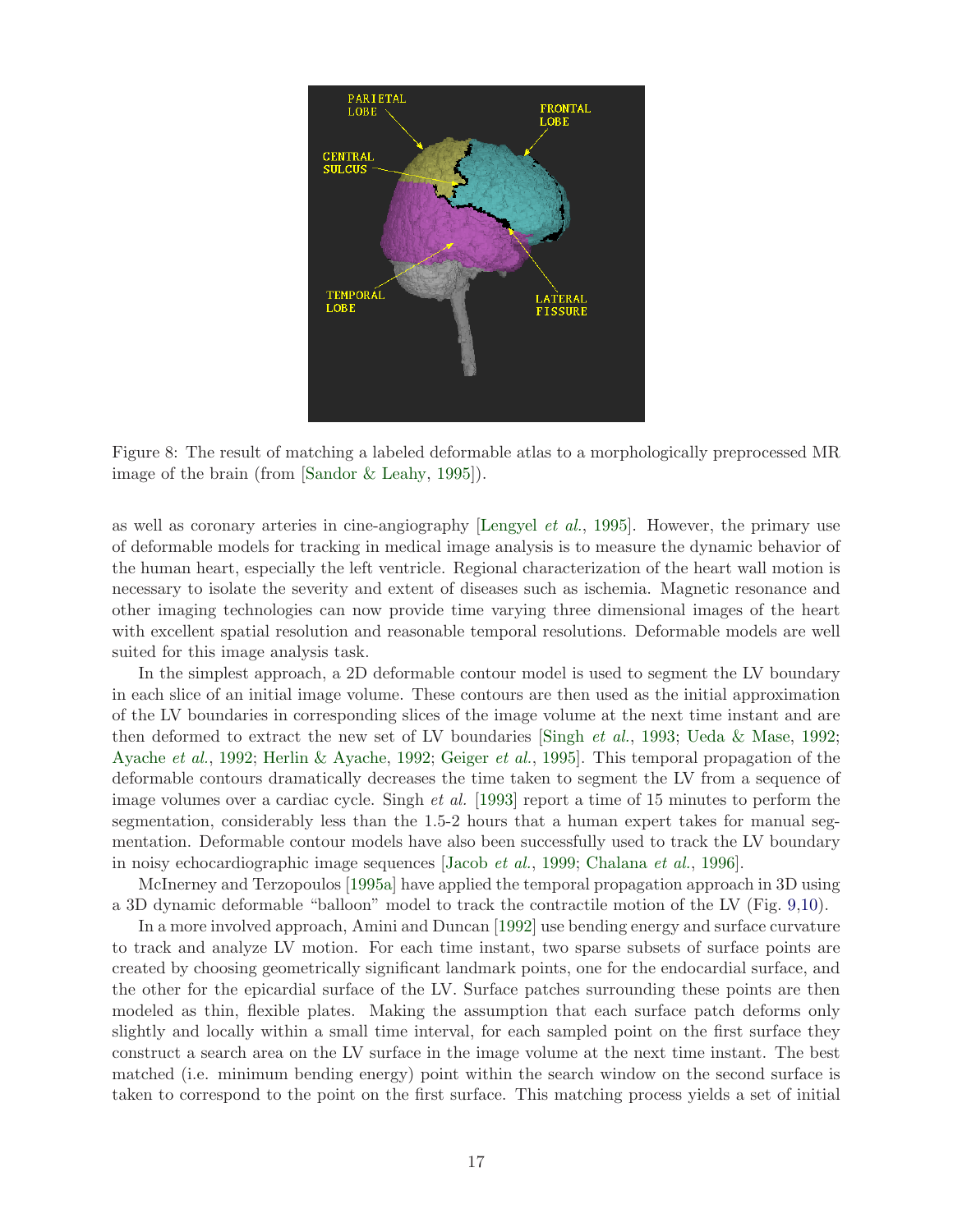<span id="page-17-1"></span>

<span id="page-17-0"></span>Figure 9: Sagittal slice of successive CT volumes over one cardiac cycle (1–16) showing motion of canine LV (from [\[McInerney & Terzopoulos,](#page-29-1) [1995a\]](#page-29-1)).

motion vectors for pairs of LV surfaces derived from a 3D image sequence. A smoothing procedure is then performed using the initial motion vectors to generate a dense motion vector field over the LV surfaces.

Cohen *et al.* [\[1992a\]](#page-24-13) also employ a bending energy technique in 2D and attempt to improve on this method by adding a term to the bending energy function that tends to preserve the matching of high curvature points. Goldgof *et al.* [\[Goldgof](#page-27-12) *et al.*, [1988;](#page-27-12) [Kambhamettu & Goldgof](#page-28-11), [1994;](#page-28-11) [Huang & Goldgof,](#page-27-13) [1993;](#page-27-13) [Mishra](#page-30-12) *et al.*, [1991](#page-30-12)] have also been pursuing surface shape matching ideas primarily based on changes in Gaussian curvature and assume a conformal motion model (i.e. motion which preserves angles between curves on a surface but not distances).

An alternative approach is that of Chen *et al.* [\[1994\]](#page-24-6), who use a hierarchical motion model of the LV constructed by combining a globally deformable superquadric with a locally deformable surface using spherical harmonic shape modeling primitives. Using this model, they estimate the LV motion from angiographic data and produce a hierarchical decomposition that characterizes the LV motion in a coarse-to-fine fashion.

Pentland and Horowitz [\[1991\]](#page-31-10) and Nastar and Ayache [\[1996](#page-30-3)] are also able to produce a coarse-to-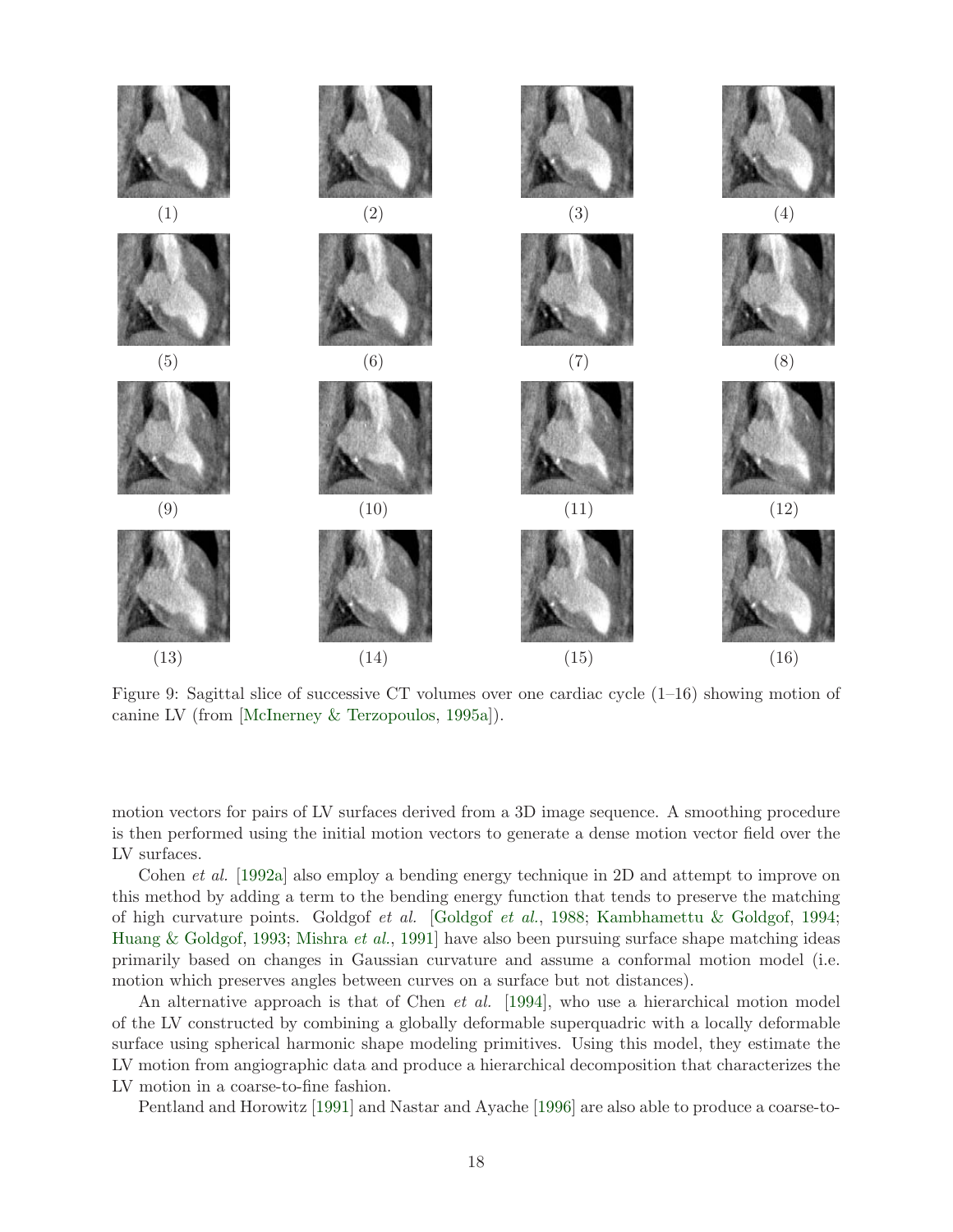<span id="page-18-1"></span>

<span id="page-18-0"></span>Figure 10: Tracking of the LV motion of canine heart during one cardiac cycle (1–16) using deformable balloon model (from [\[McInerney & Terzopoulos,](#page-29-1) [1995a\]](#page-29-1)).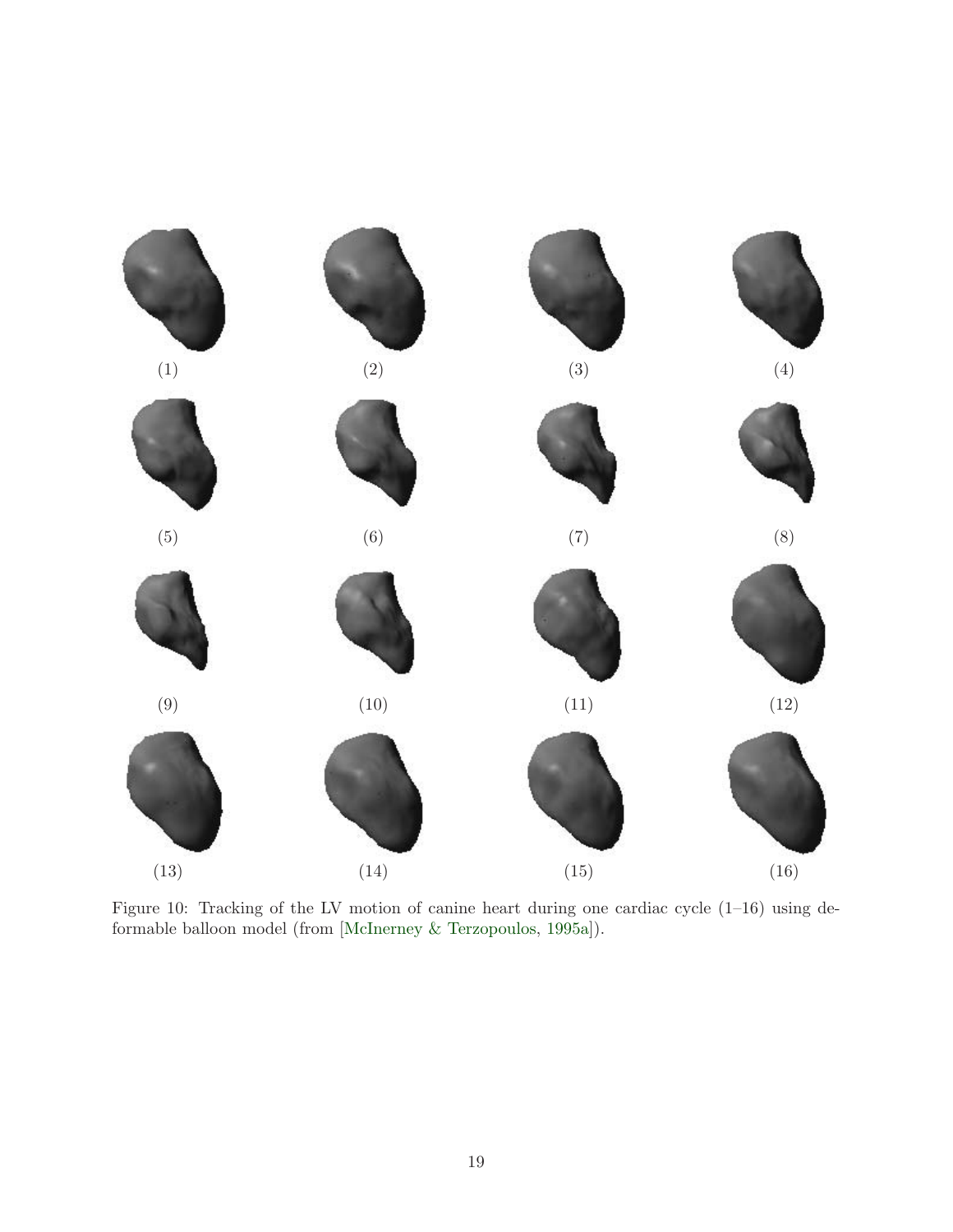<span id="page-19-2"></span>fine characterization of the LV motion. They use dynamic deformable models to track and recover the LV motion and make use of modal analysis, a well-known mechanical engineering technique, to parameterize their models. This parameterization is obtained from the eigenvectors of a finite element formulation of the models. These eigenvectors are often referred to as the "free vibration" modes and variable detail of LV motion representation results from varying the number of modes used.

The heart is a relatively smooth organ and consequently there are few reliable landmark points. The heart also undergoes complex nonrigid motion that includes a twisting (tangential) component as well as the normal component of motion. The motion recovery methods described above are, in general, not able to capture this tangential motion without additional information. Magnetic resonance techniques, based on magnetic tagging [\[Axel & Dougherty](#page-23-12), [1989](#page-23-12)] have been developed to track material points on the myocardium in a non-invasive way. The temporal correspondence of material points that these techniques provide allow for quantitative measurement of tissue motion and deformation including the twisting component of the LV motion. Several researchers have appli[ed](#page-30-13) [deformable](#page-30-13) [models](#page-30-13) [to](#page-30-13) [image](#page-30-13) [sequences](#page-30-13) [of](#page-30-13) [MR](#page-30-13) [tagged](#page-30-13) [data](#page-30-13) [\[Young](#page-34-10) *et al.*, [1993](#page-34-10), [1995;](#page-34-11) Park *et al.*, [1996;](#page-30-13) [Duncan](#page-26-10) *et al.*, [1994](#page-26-10); [Kumar & Goldgof](#page-28-12), [1994](#page-28-12); [Kraitchman](#page-28-13) *et al.*, [1995;](#page-28-13) [Amini](#page-23-13) *et al.*, [1998\]](#page-23-13). For example, Amini *et. al* [\[1998](#page-23-13)] and Kumar and Goldgof [\[1994](#page-28-12)] use a 2D deformable grid to localize and track SPAMM (Spatial Modulation of Magnetization) tag points on the LV tissue. Park *et al.* [\[1995;](#page-30-14) [1996](#page-30-13)] fit a volumetric physics-based deformable model to MRI-SPAMM data of the LV. The parameters of the model are functions which can capture regional shape variations of the LV such as bending, twisting, and contraction. Based on this model, the authors quantitatively compare normal hearts and hearts with hypertrophic cardiomyopathy.

Another problem with most of the methods described above is that they model the endocardial and epicardial surfaces of the LV separately. In reality the heart is a thick-walled structure. Duncan *et al.* [\[1994\]](#page-26-10) and Park *et al.* [\[1995](#page-30-14); [1996\]](#page-30-13) develop models which consider the volumetric nature of the heart wall. These models use the shape properties of the endocardial and epicardial surfaces and incorporate mid-wall displacement information of tagged MR images. By constructing 3D finite element models of the LV with nodes in the mid-wall region as well as nodes on the endocardial and epicardial surfaces, more accurate measurements of the LV motion can be obtained. Young and Axel [\[1992;](#page-34-12) [1995\]](#page-34-11), and Creswell [\[1992](#page-25-12)] have also constructed 3D finite element models from the boundary representations of the endocardial and epicardial surfaces.

## <span id="page-19-0"></span>**4 Discussion**

In the previous sections we have surveyed the considerable and still rapidly expanding body of work on deformable models in medical image analysis. The survey has revealed several issues that are relevant to the continued development of the deformable model approach. This section summarizes key issues and indicates some promising research directions.

#### <span id="page-19-1"></span>**4.1 Autonomy vs Control**

Interactive (semi-automatic) algorithms and fully automatic algorithms represent two alternative approaches to computerized medical image analysis. Certainly automatic interpretation of medical images is a desirable, albeit very difficult, long-term goal, since it can potentially increase the speed, accuracy, consistency, and reproducibility of the analysis. However, the interactive or semiautomatic methodology is likely to remain dominant in practice for some time to come, especially in applications where erroneous interpretations are unacceptable. Consequently, the most immediately successful deformable model based techniques will likely be those that drastically decrease the labor intensiveness of medical image processing tasks through partial automation and significantly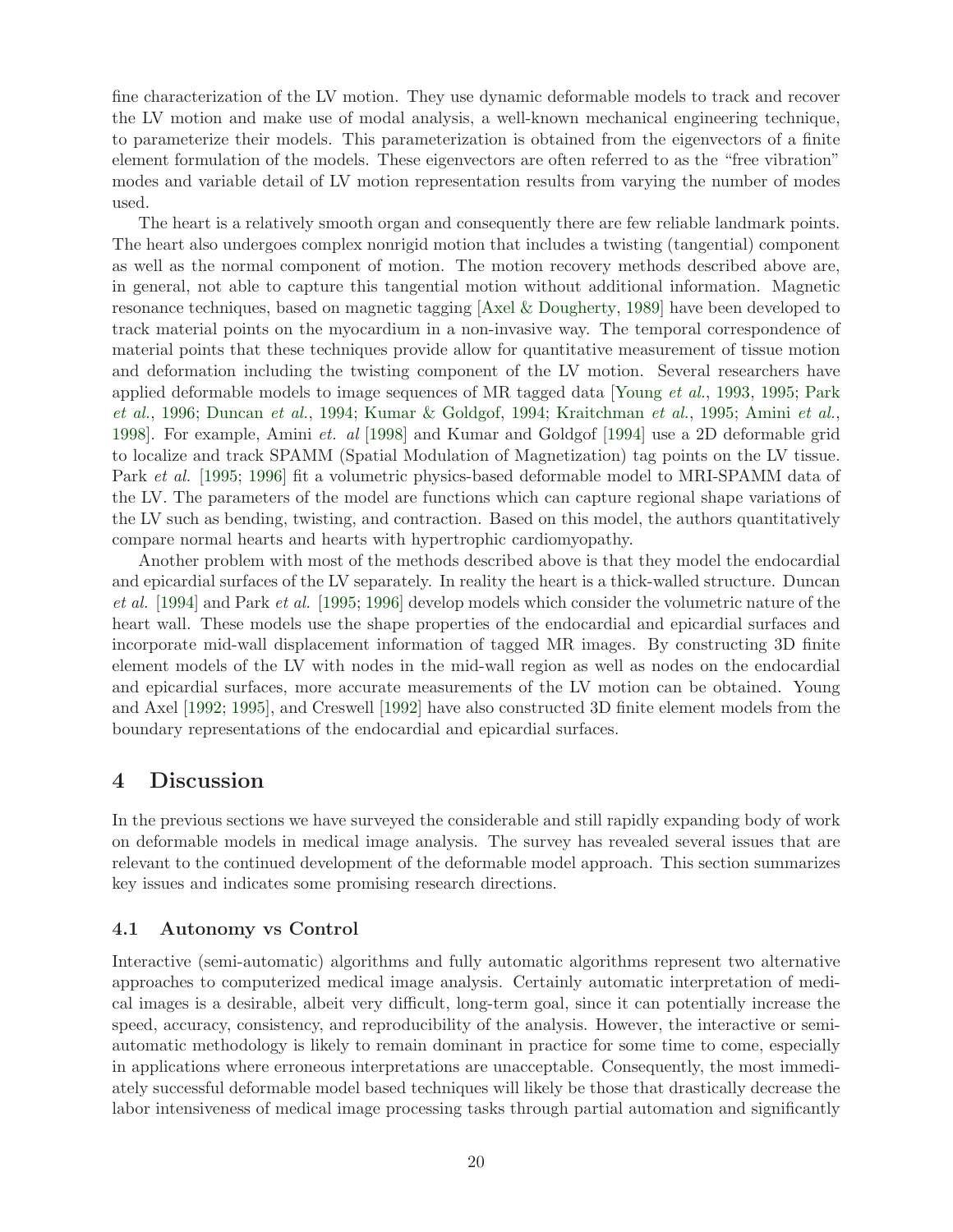<span id="page-20-3"></span>increase their reproducibility, while still allowing for interactive guidance or editing by the medical expert. Although fully automatic techniques based on deformable models will likely not reach their full potential for some time to come, they can be of immediate value in specific application domains such as the segmentation of healthy tissue surrounding a pathology for enhanced visualization.

## <span id="page-20-0"></span>**4.2 Generality vs Specificity**

Ideally a deformable model should be capable of representing a broad range of shapes and be useful in a wide array of medical applications. Generality is the basis of deformable model formulations with local shape parameters such as snakes. Alternatively, highly specific, "hand-crafted" or constrained deformable models appear to be useful in applications such as tracking the nonrigid motion of the heart (Section [3.5\)](#page-15-0), automatically matching and labeling structures in the brain from 3D MR images (Section [3.4\)](#page-13-0), or segmenting very noisy images such as echocardiograms. Certainly attempts to completely automate the processing of medical images would require a high degree of application and model specificity. A promising direction for future study appears to be techniques for learning "tailored" models from simple general purpose models. The work of Cootes *et al.* [\[1994\]](#page-25-8) may be viewed as an example of such a strategy.

## <span id="page-20-1"></span>**4.3 Compactness vs Geometric Coverage vs Topological Flexibility**

A geometric model of shape may be evaluated based on the parsimony of its formulation, its representational power, and its topological flexibility. Generally, parameterized models offer the greatest parsimony, free-form (spline) models feature the broadest coverage, and implicit models have the greatest topological flexibility. Deformable models have been developed based on each of these geometric classes. Increasingly, researchers are turning to the development of hybrid deformable models that combine complementary features. For objects with a simple, fixed topology and without significant protrusions, parameterized models coupled with local (spline) and/or global deformatio[ns schemes appear to provide a good compactness-descriptiveness tradeoff \[](#page-32-9)Terzopoulos & Metaxas, [1991;](#page-32-9) [Pentland & Horowitz,](#page-31-10) [1991](#page-31-10); [Vemuri & Radisavljevic](#page-33-5), [1994;](#page-33-5) Chen *[et al.](#page-24-6)*, [1994\]](#page-24-6). On the other hand, the segmentation and modeling of complex, multipart objects such as arterial or bronchial "tree" structures, or topologically complex structures such as vertebrae, is a difficult task with these types of models [\[McInerney & Terzopoulos](#page-29-9), [1999\]](#page-29-9). Polygon based or particle based deformable modeling schemes seem promising in segmenting and reconstructing such structures. Polygon based models may be compacted by removing and "retiling" [\[Turk,](#page-33-10) [1992](#page-33-10); [Gourdon,](#page-27-14) [1995;](#page-27-14) [Delingette,](#page-25-13) [1997\]](#page-25-13) polygons in regions of low shape variation, or by replacing a region of polygons with a single, high-order finite element or spline patch [Qin *[et al.](#page-31-13)*, [1998](#page-31-13)]. A possible research direction is to develop alternative models that blend or combine descriptive primitive elements (rather than simple particles), such as flexible cylinders, into a global structure.

## <span id="page-20-2"></span>**4.4 Curve vs Surface vs Solid Models**

The earliest deformable models were curves and surfaces. Anatomic structures in the human body, however, are either solid or thick-walled. To support the expanding role of medical images into tasks such as surgical planning and simulation, and the functional modeling of structures such as bones, muscles, skin, or arterial blood flow, may require volumetric or solid deformable models rather than surface models. For example, the planning of facial reconstructive surgery requires the extraction and reconstruction of the skin, muscles, and bones from 3D images using accurate solid models. It also requires the ability to simulate the movement and interactions of these structures in response to forces, the ability to move, cut and fuse pieces of the model in a realistic fashion, and the ability to stimulate the simulated muscles of the model to predict the effect of the surgery. Several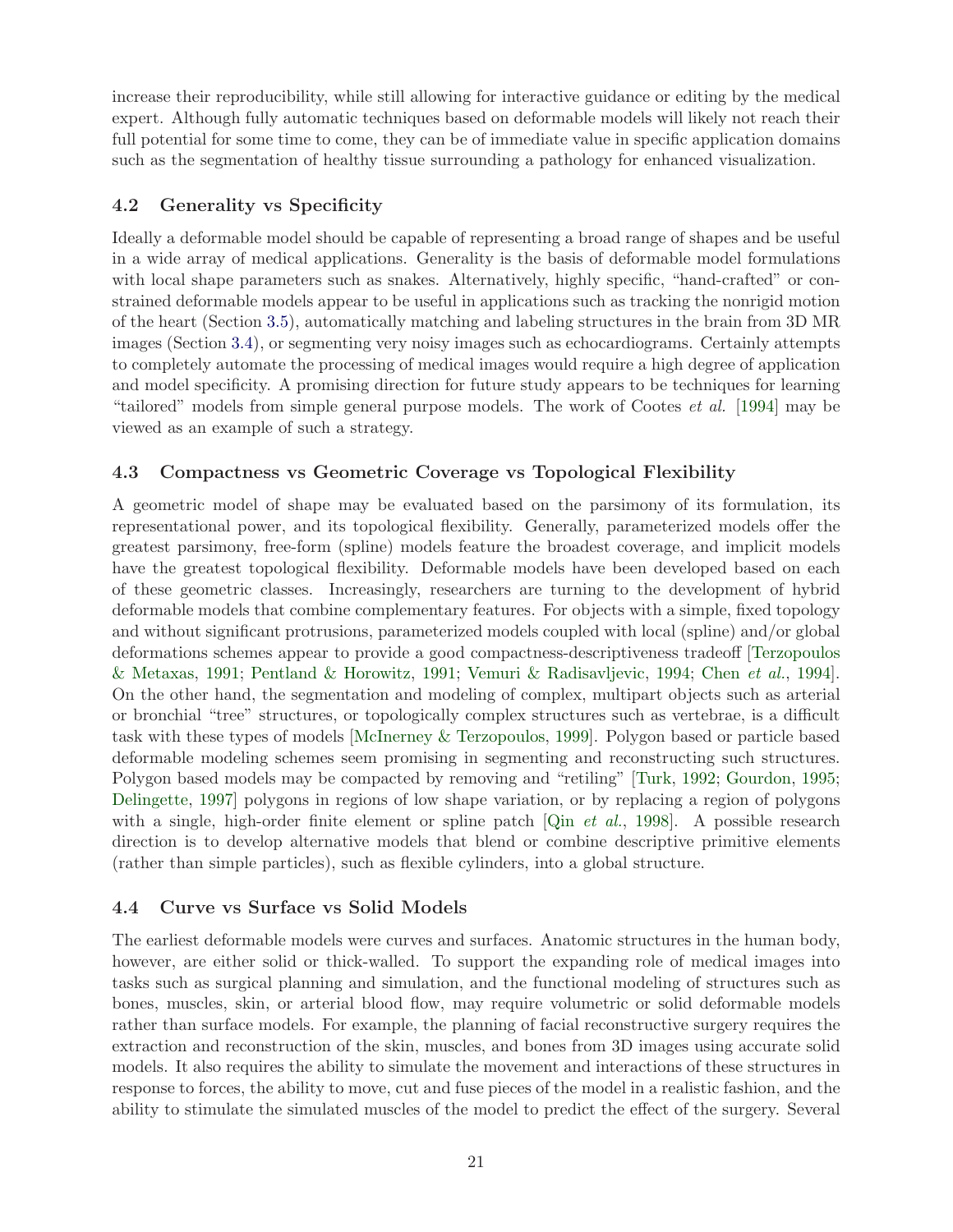<span id="page-21-2"></span>researchers have begun to explore the use of volumetric or solid deformable models of the human face and head for computer graphics applications [Lee *[et al.](#page-28-14)*, [1995](#page-28-14); Essa *[et al.](#page-26-11)*, [1993](#page-26-11)] and for medical applications [\[Waters](#page-33-11), [1992](#page-33-11); [Delingette](#page-25-14) *et al.*, [1994](#page-25-14); [Pieper](#page-31-14) *et al.*, [1992](#page-31-14); [Geiger](#page-26-12), [1992](#page-26-12); [Keeve](#page-28-15) *et al.*, [1998;](#page-28-15) [Gibson](#page-26-13) *et al.*, [1998](#page-26-13); [Wells](#page-33-1) *et al.*, [1998](#page-33-1)], particularly reconstructive surgery simulation, and there is much room for further research. Researchers have also begun to use volumetric deformable models to more accurately track and analyze LV motion [\[Young & Axel,](#page-34-12) [1992;](#page-34-12) [Creswell](#page-25-12) *et al.*, [1992;](#page-25-12) [Duncan](#page-26-10) *et al.*, [1994](#page-26-10); Park *[et al.](#page-30-13)*, [1996\]](#page-30-13).

#### <span id="page-21-0"></span>**4.5 Accuracy and Quantitative Power**

Ideally it should be possible to measure and control the accuracy of a deformable model. The most common accuracy control mechanisms are the global or local subdivision of model basis functions [\[Miller](#page-30-2) *et al.*, [1991\]](#page-30-2), or the repositioning of model points to increase their density in regions of the data exhibiting rapid shape variations [\[Vasilescu & Terzopoulos,](#page-33-12) [1992](#page-33-12)]. Other mechanisms that warrant further research are the local control and adaptation of model continuity, parameter evolution (including the rate and scheduling of the evolution), and the automation of all accuracy control mechanisms. The parametric formulation of a deformable model should not only yield an accurate description of the object, but it should also provide quantitative information about the object in an intuitive, convenient form. That is, the model parameters should be useful for operations such as measuring, matching, modification, rendering, and higher-level analysis or geometric reasoning. This "parameter descriptiveness" criterion may be achieved in a postprocessing step by adapting or optimizing the parameterization to more efficiently or more descriptively match the data. However, it is preferable to incorporate the descriptive parameterization directly into the model formulation. An example of this strategy is the deformable model of Park *et al.* [\[1996](#page-30-13)].

#### <span id="page-21-1"></span>**4.6 Robustness**

Ideally, a deformable model should be insensitive to initial conditions and noisy data. Deformable models are able to exploit multiple image attributes and high level or global information to increase the robustness of shape recovery. For example, many snakes models now incorporate region based image features as well as the traditional edge based features (Section [3.1\)](#page-7-1). Strategies worthy of further research include the incorporation of shape constraints into the deformable model that are deriv[ed](#page-26-14) [from](#page-26-14) [low](#page-26-14) [level](#page-26-14) [image](#page-26-14) [processing](#page-26-14) [operations](#page-26-14) [such](#page-26-14) [as](#page-26-14) [thinning,](#page-26-14) [medial](#page-26-14) [axis](#page-26-14) [transforms](#page-26-14) [\[](#page-26-14)Fritsch *et al.*, [1997](#page-26-14)], or mathematical morphology. A classical approach to improve the robustness of model fitting is the use of multiscale image preprocessing techniques [Kass *[et al.](#page-28-0)*, [1988;](#page-28-0) [Terzopoulos](#page-33-2) *et al.*, [1988\]](#page-33-2), perhaps coupled with a multiresolution deformable model [\[Bajcsy & Kovacic](#page-23-9), [1989](#page-23-9)]. A multiresolution technique that merits further research in the context of deformable models, is the use of wavelet bases [\[Strang & Nguyen,](#page-32-13) [1996\]](#page-32-13) [for deformations](#page-33-5) [\[Vemuri](#page-33-4) *et al.*, [1993](#page-33-4); Vemuri & Radisavljevic, [1994\]](#page-33-5). A deformable model should be able to easily incorporate added constraints and any other *a priori* anatomic knowledge of object shape and motion. Section [3.3](#page-11-0) reviewed several of the most promising techniques to incorporate *a priori* knowledge. For example, for LV motion tracking, a promising research direction is the incorporation of biomechanical properties of the heart and the inclusion of the temporal periodic characteristics of the heart motion. Future directions include modeling schemes that incorporate reasoning and recognition mechanisms using techniques from artificial intelligence, such as rule-based systems or neural networks, and techniques from artificial life [\[McInerney](#page-30-7) *et al.*, [2002\]](#page-30-7).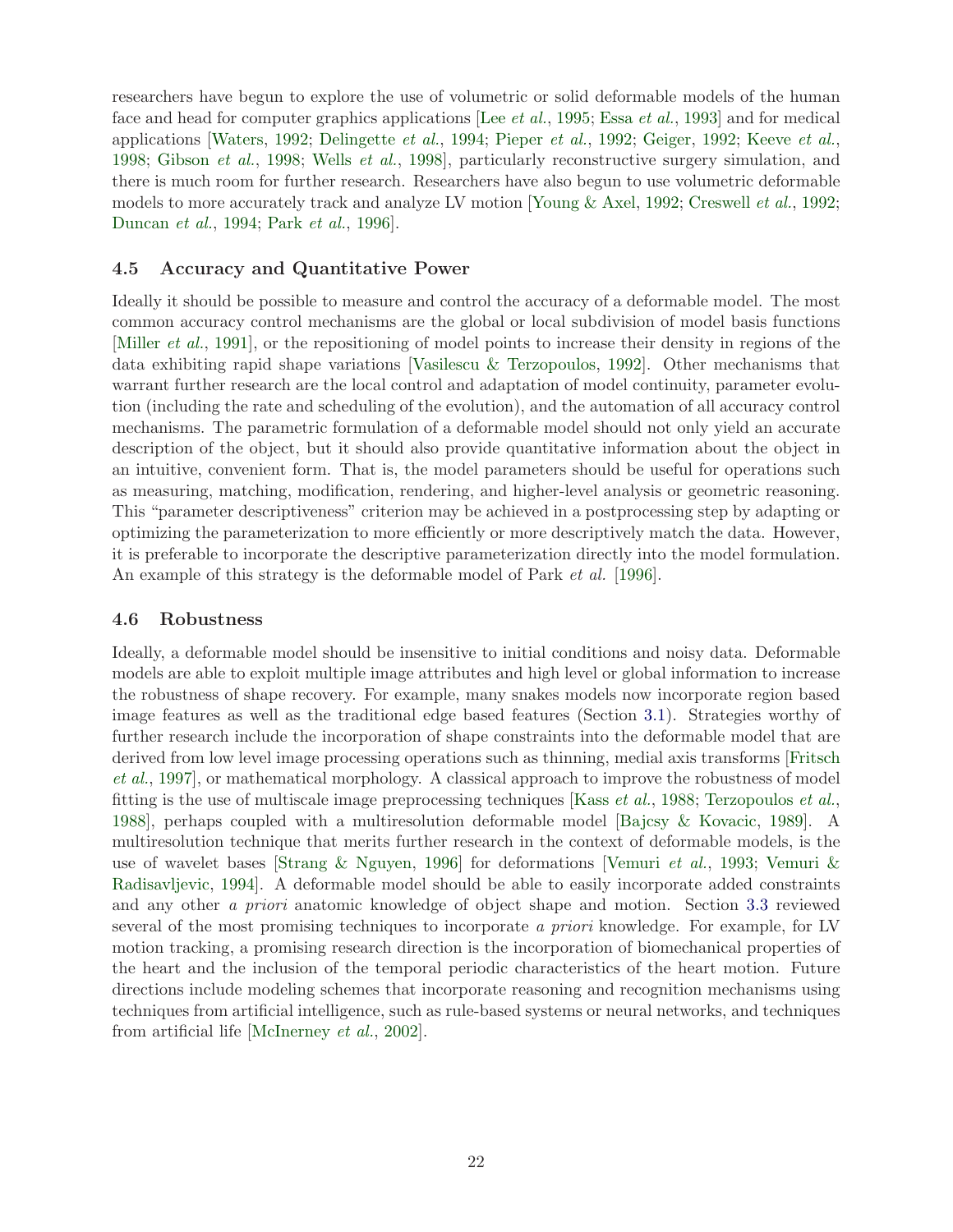#### <span id="page-22-2"></span><span id="page-22-0"></span>**4.7 Lagrangian vs Eulerian Deformable Models**

An alternative to the Lagrangian formulation of deformable models upon which this survey has focused, is the Eulerian formulation. The latter leads to so called *level set methods*, which have attracted much attention in the medical image analysis literature. Covering the now voluminous literature is beyond the scope of this survey, but we point the reader to the recent volume by Osher and Paragios [\[2003](#page-30-15)] and recent survey articles [Suri *[et al.](#page-32-14)*, [2002](#page-32-14); [Tsai & Osher,](#page-33-13) [2003;](#page-33-13) [Cremers](#page-25-15) *et al.*, [2007\]](#page-25-15) for relevant background material and references. The important point is that the two approaches are complementary in precisely the same sense that Lagrangian solid models complement Eulerian fluid models in continuum mechanics and that parametric and implicit geometric models complement one another in computer-aided geometric design. The substantial medical image analysis literature on Lagrangian and Eulerian deformable models is a testament to the fact that each approach is useful in particular applications.

The initial motivation for the Eulerian formulation of deformable models was to introduce topological flexibility into the model-based image segmentation problem through the adaptation of the Osher-Sethian level set evolution technique [\[Caselles](#page-24-14) *et al.*, [1993](#page-24-14); [Malladi](#page-29-6) *et al.*, [1995](#page-29-6); [Whitaker,](#page-34-3) [1994;](#page-34-3) [Caselles](#page-24-4) *et al.*, [1995](#page-24-4); [Sapiro](#page-31-8) *et al.*, [1995](#page-31-8)]. Formulated as evolving contours (surfaces in 3D) or "fronts" which define the level set of some higher-dimensional (hyper-) surface over the image domain, the main feature of this approach is that topological changes are handled naturally, since the level set need not be simply connected; the higher-dimensional surface remains a simple function even as the level set changes topology. While the level set technique is an attractive mathematical framework, partial differential equations governing curvature-dependent front evolution, implicit formulations are generally not as convenient as the explicit, parametric formulations when it comes to incorporating additional control mechanisms including internal deformation energies and external interactive guidance by expert users. Furthermore, the higher-dimensional implicit surface formulation makes it difficult to impose arbitrary geometric or topological constraints on the level set indirectly through the higher dimensional representation. Therefore, the implicit formulation may potentially limit the ease of use, efficiency and degree of automation achievable in the segmentation task.

Among ne[wer approaches that address these difficulties are T-snakes and T-surfaces \[](#page-30-0)McInerney & Terzopoulos, [2000](#page-30-0), [1999\]](#page-29-9), which can be viewed as hybrid models that combine aspects of the Lagrangian and Eulerian approaches (with the ACID introducing aspects of the latter to induce topological flexibility). A recent, purely Lagrangian approach that maintains the advantages of level set [methods while avoiding their drawbacks is the Delaunay Deformable Models \[](#page-31-15)Pons & Boissonnat, [2007](#page-31-15)]. This reference provides additional discussion of the shortcomings of the level set method and cites several other recent alternatives to the T-snakes approach.

## <span id="page-22-1"></span>**5 Conclusion**

The increasingly important role of medical imaging in the diagnosis and treatment of disease has opened an array of challenging problems centered on the computation of accurate geometric models of anatomic structures from medical images. Deformable models offer an attractive approach to tackling such problems, because these models are able to represent the complex shapes and broad shape variability of anatomical structures. Deformable models overcome many of the limitations of traditional low-level image processing techniques, by providing compact and analytical representations of object shape, by incorporating anatomic knowledge, and by providing interactive capabilities. The continued development and refinement of these models should remain an important area of research into the foreseeable future.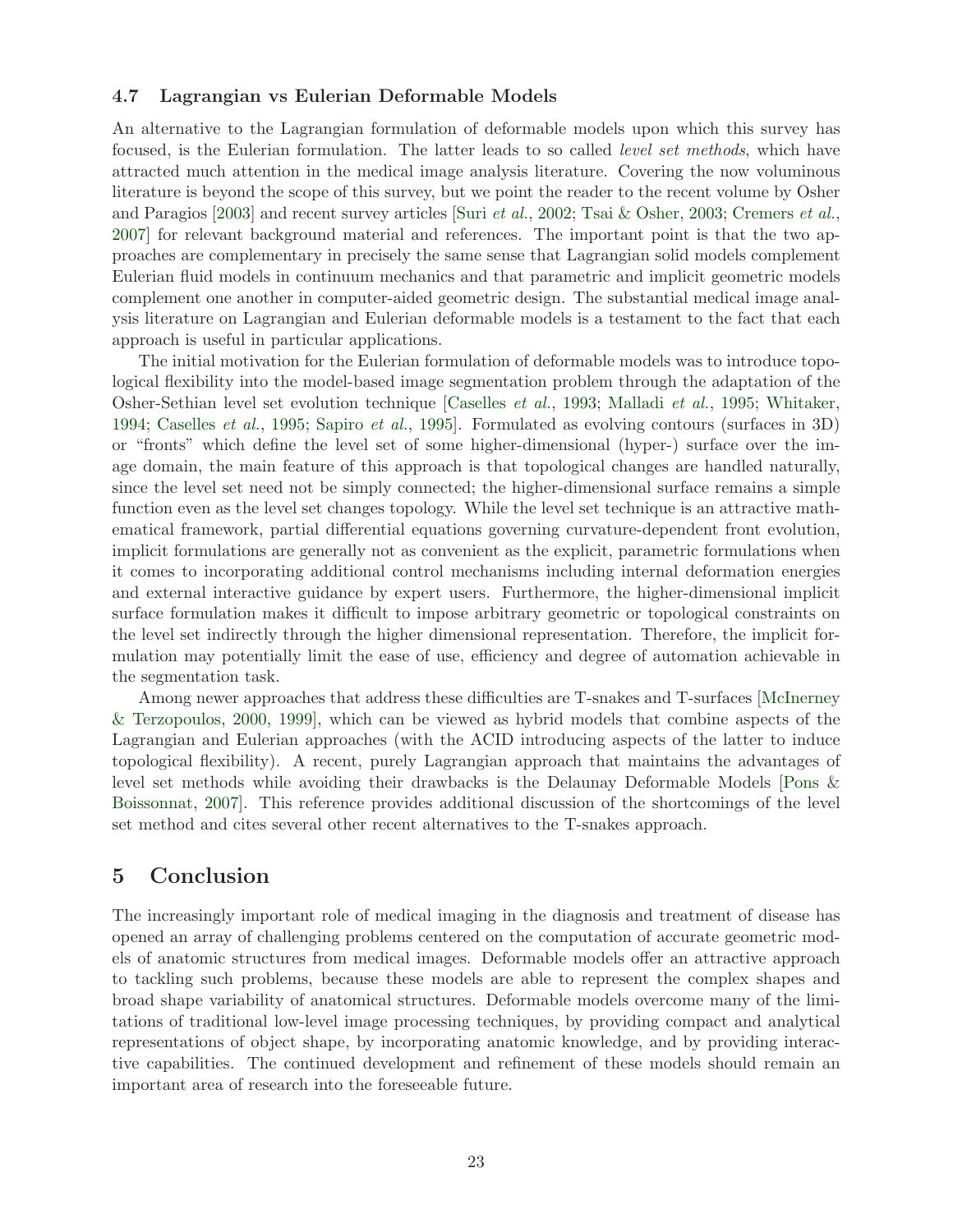## <span id="page-23-14"></span><span id="page-23-0"></span>**Acknowledgements**

We acknowledge our collaborators who have assisted in the development of the deformable model based approach to medical image analysis, especially Ghassan Hamarneh and Jianming Liang. We would like to thank Stephanie Sandor and Richard Leahy of the USC Signal and Image Processing Institute for the deformable brain atlas figure, as well as the following individuals for providing citation information that improved the completeness of the bibliography: Amir Amini, Nicholas Ayache, Ingrid Carlbom, Chang Wen Chen, James Duncan, Dmitry Goldgof, Thomas Huang, Stephane Lavallee, Francois Leitner, Gerard Medioni, Dimitris Metaxas, Alex Pentland, Stan Sclaroff, Ajit Singh, Richard Szeliski, Baba Vemuri, Alistair Young, and Alan Yuille. The preparation of the first version of this survey [\[McInerney & Terzopoulos](#page-29-0), [1996\]](#page-29-0) was made possible by the financial support of the Information Technologies Research Center of Ontario.

## <span id="page-23-1"></span>**References**

- <span id="page-23-13"></span>AMINI, A., CHEN, Y., CURWEN, R., MANI, V., & SUN, J. 1998. Coupled B-snake grids and constrained thin-plate splines for analysis of 2D tissue deformation from tagged MRI. *Ieee trans. on medical imaging*, **17**(3), 344–356. [20](#page-19-2)
- <span id="page-23-11"></span>Amini, A.A., & Duncan, J.S. 1992. Bending and stretching models for LV wall motion analysis from curves and surfaces. *Image and vision computing*, **10**(6), 418–430. [17](#page-16-1)
- <span id="page-23-6"></span>Amini, A.A., Weymouth, T.E., & Jain, R.C. 1990. Using dynamic programming for solving variational problems in vision. *Ieee trans. on pattern analysis and machine intelligence*, **12**(9), 855–867. [9](#page-8-1)
- <span id="page-23-12"></span>AXEL, L., & DOUGHERTY, L. 1989. Heart wall motion: Improved method of spatial modulation of magnetization for MR imaging. *Radiology*, **172**, 349–350. [20](#page-19-2)
- <span id="page-23-2"></span>Ayache, N. 1995a. Medical computer vision, virtual reality and robotics. *Image and vision computing*, **13**(4), 295–313. [3](#page-2-1)
- <span id="page-23-3"></span>Ayache, N. (ed). 1995b. *Proc. first international conf. on computer vision, virtual reality and robotics in medicine (cvrmed'95), nice, france, april*. Lectures Notes in Computer Science, vol. 905. Berlin, Germany: Springer-Verlag. [3,](#page-2-1) [26,](#page-25-16) [28](#page-27-15)
- <span id="page-23-10"></span>Ayache, N., Cohen, I., & Herlin, I.L. 1992. Medical image tracking. *Chap. 17, pages 285–302 of:* Blake, A., & Yuille, A. (eds), *Active vision*. Cambridge, MA: MIT Press. [17](#page-16-1)
- <span id="page-23-9"></span>Bajcsy, R., & Kovacic, S. 1989. Multiresolution elastic matching. *Computer vision, graphics, and image processing*, **46**, 1–21. [16,](#page-15-1) [22](#page-21-2)
- <span id="page-23-4"></span>Ballard, D., & Brown, C. 1982. *Computer vision*. Englewood Cliffs, NJ: Prentice-Hall. [7](#page-6-4)
- <span id="page-23-8"></span>BARDINET, E., COHEN, L.D., & AYACHE, N. 1996. Tracking and motion analysis of the left ventricle with deformable superquadrics. *Medical image analysis*, **1**(2), 129–149. [13](#page-12-0)
- <span id="page-23-7"></span>BARRETT, W.A., & MORTENSEN, E.N. 1996-7. Interactive live-wire boundary extraction. *Medical image analysis*, **1**(4), 331–341. [10](#page-9-2)
- <span id="page-23-5"></span>Berger, M.O. 1990. Snake growing. *Pages 570–572 of:* Faugeras, O. (ed), *Proc. first european conf. on computer vision (eccv'90), antibes, france, april*. Lectures Notes in Computer Science. Springer-Verlag. [9](#page-8-1)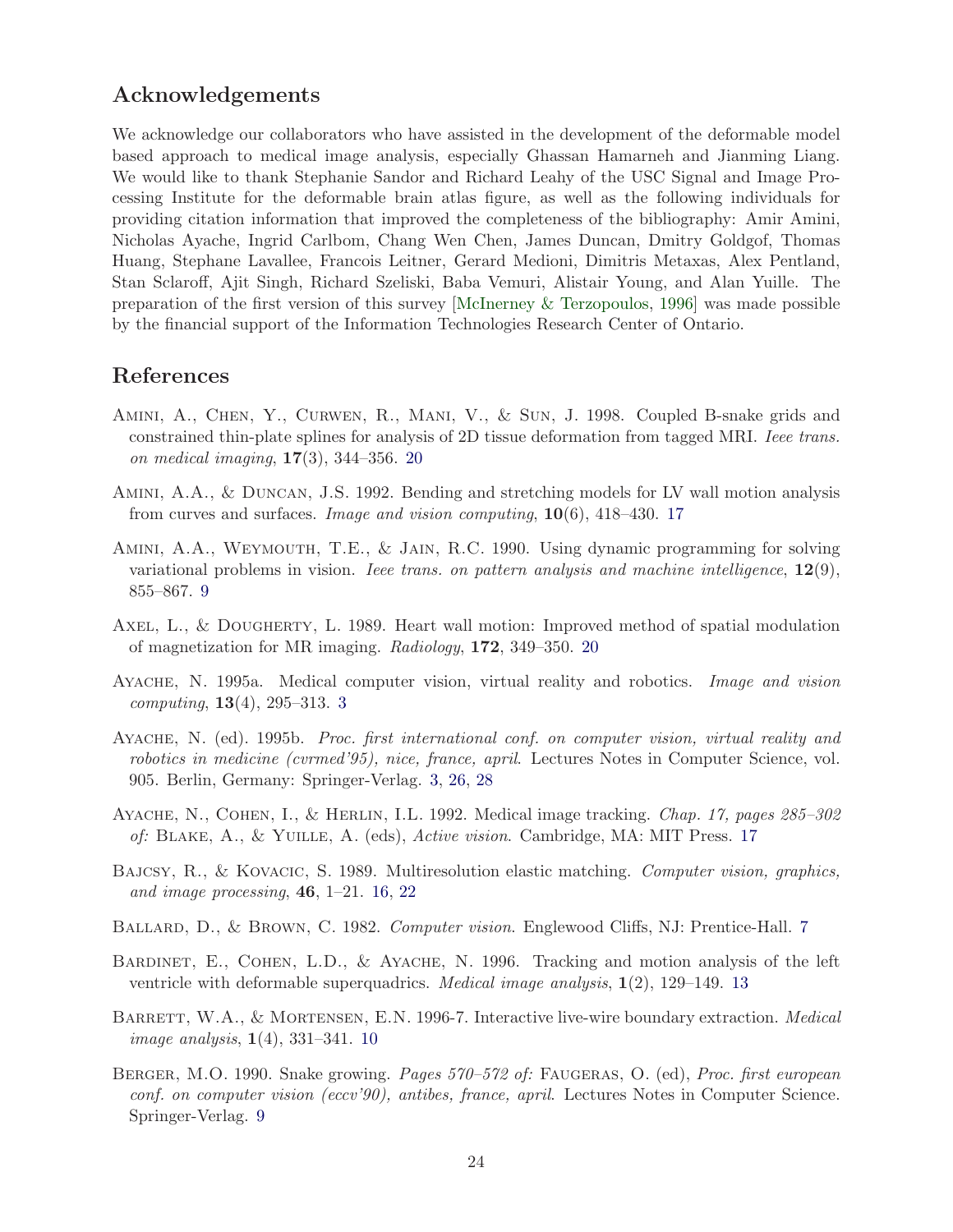- <span id="page-24-15"></span><span id="page-24-0"></span>Bizais, Y., Barillot, C., & Paola, R. Di (eds). 1995. *Information processing in medical imaging: Proc. 14th int. conf. (ipmi'95), ile de berder, france, june*. Computational Imaging and Vision, vol. 3. Dordrecht, The Netherlands: Kluwer Academic. [3,](#page-2-1) [25,](#page-24-15) [30,](#page-29-16) [32](#page-31-16)
- <span id="page-24-7"></span>Bookstein, F.L. 1989. Principal warps: Thin-plate splines and the decomposition of deformations. *Ieee trans. on pattern analysis and machine intelligence*, **11**(6), 567–585. [14](#page-13-1)
- <span id="page-24-10"></span>Bookstein, F.L. 1991. Thin-plate splines and the atlas problem for biomedical images. *Pages 326–342 of:* Barret, H.H., & Gmitro, A.F. (eds), *Information processing in medical imaging: Proc. 12th int. conf. (ipmi'91), wye, uk, july*. Lectures Notes in Computer Science. Springer-Verlag. [16](#page-15-1)
- <span id="page-24-11"></span>Bozma, I., & Duncan, J.S. 1992. A modular system for image analysis using a game theoretic framework. *Image and vision computing*, **10**(6), 431–443. [16](#page-15-1)
- <span id="page-24-8"></span>Broit, C. 1981. *Optimal registration of deformed images*. Ph.D. thesis, Computer and Information Science Dept., University of Pennsylvania, Philadelphia, PA. [16](#page-15-1)
- <span id="page-24-1"></span>CARLBOM, I., TERZOPOULOS, D., & HARRIS, K. 1994. Computer-assisted registration, segmentation, and 3D reconstruction from images of neuronal tissue sections. *Ieee trans. on medical imaging*, **13**(2), 351–362. [5,](#page-4-5) [9](#page-8-1)
- <span id="page-24-14"></span>CASELLES, V., CATTE, F., COLL, T., & DIBOS, F. 1993. A geometric model for active contours in image processing. *Numerische mathematik*, **66**, 1–31. [23](#page-22-2)
- <span id="page-24-4"></span>Caselles, V., Kimmel, R., & Sapiro, G. 1995. Geodesic active contours. *Pages 694–699 of: Proc. fifth international conf. on computer vision (iccv'95), cambridge, ma, june*. [10,](#page-9-2) [23](#page-22-2)
- <span id="page-24-5"></span>Caselles, V., Kimmel, R., & Sapiro, G. 1997. Minimal surfaces based object segmentation. *Ieee trans. on pattern analysis and machine intelligence*, **19**(4). [10,](#page-9-2) [12](#page-11-1)
- <span id="page-24-3"></span>Chakraborty, A., & Duncan, J.S. 1999. Game theoretic integration for image segmentation. *Ieee trans. on pattern analysis and machine intelligence*, **21**(1). [10](#page-9-2)
- <span id="page-24-12"></span>Chalana, V., Linker, D.T., Haynor, D.R., & Kim, Y. 1996. A multiple active contour model for cardiac boundary detection on echocardiographic sequences. *Ieee trans. on medical imaging*, **15**, 290–298. [17](#page-16-1)
- <span id="page-24-2"></span>Chang, L.W., Chen, H.W., & Ho, J.R. 1991. Reconstruction of 3D medical images: A nonlinear interpolation technique for reconstruction of 3D medical images. *Computer vision, graphics, and image processing*, **53**(4), 382–391. [9](#page-8-1)
- <span id="page-24-6"></span>CHEN, C.W., HUANG, T.S., & ARROTT, M. 1994. Modeling, analysis and visualization of left ventricle shape and motion by hierarchical decomposition. *Ieee trans. on pattern analysis and machine intelligence*, **16**(April), 342–356. [13,](#page-12-0) [18,](#page-17-1) [21](#page-20-3)
- <span id="page-24-9"></span>Christensen, G., Rabbitt, R.D., Miller, M.I., Joshi, S.C., Grenander, U., Coogan, T.A., & van Essen, D.C. [1995. Topological properties of smooth anatomic maps.](#page-24-0) *In:* [Bizais *et al.*, [1995\]](#page-24-0). [16](#page-15-1)
- <span id="page-24-13"></span>Cohen, I., Ayache, N., & Sulger, P. 1992a. Tracking points on deformable objects using curvature information. *Pages 458–466 of:* SANDINI, G. (ed), *Proc. second european conf. on computer vision (eccv'92), santa margherita ligure, italy, may*. Lectures Notes in Computer Science. Springer-Verlag. [18](#page-17-1)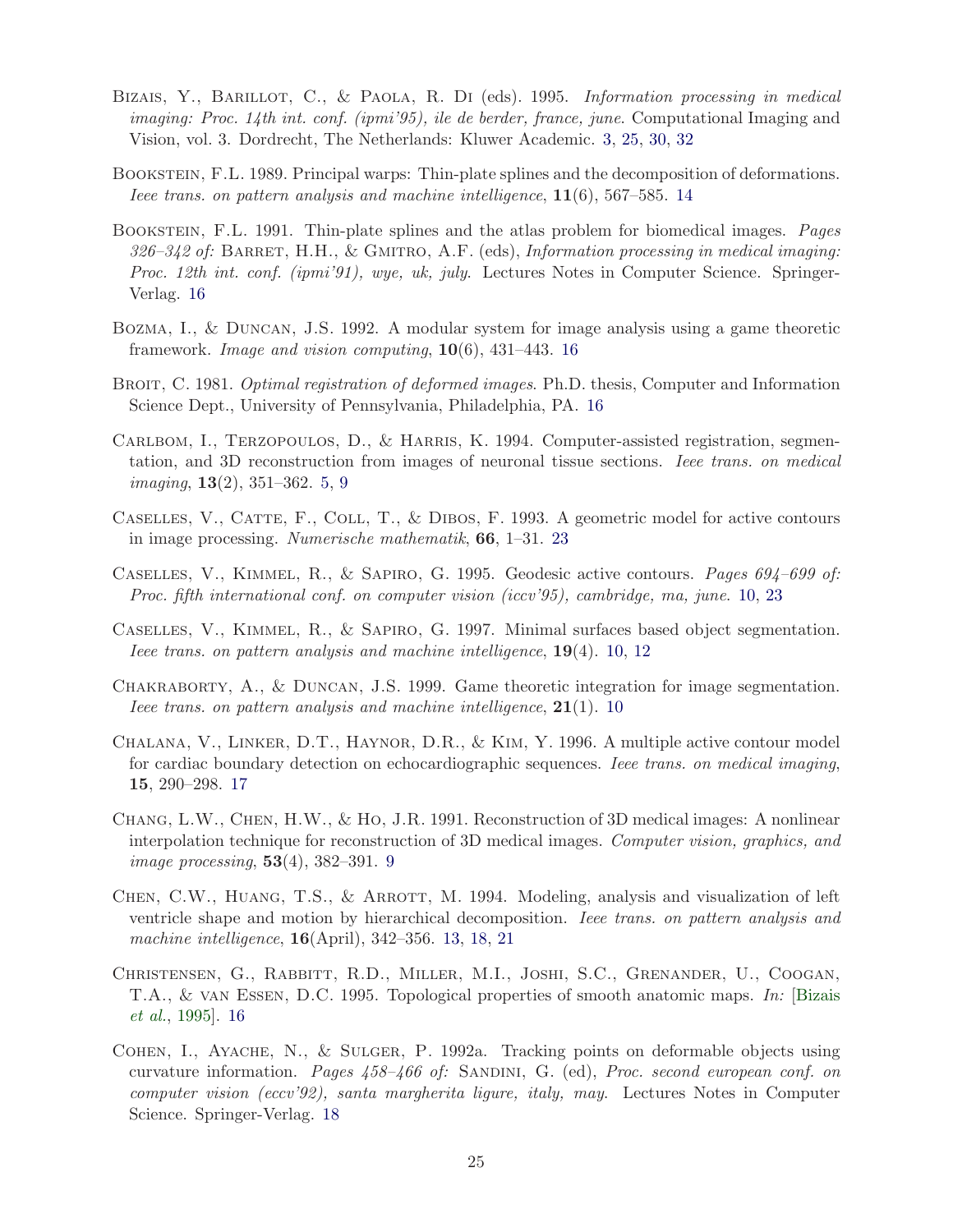- <span id="page-25-16"></span><span id="page-25-4"></span>COHEN, I., COHEN, L.D., & AYACHE, N. 1992b. Using deformable surfaces to segment 3D images and infer differential structures. *Cvgip: Image understanding*, **56**(2), 242–263. [11](#page-10-2)
- <span id="page-25-1"></span>Cohen, L.D. 1991. On active contour models and balloons. *Cvgip: Image understanding*, **53**(2), 211–218. [9](#page-8-1)
- <span id="page-25-2"></span>Cohen, L.D., & Cohen, I. 1993. Finite element methods for active contour models and balloons for 2D and 3D images. *Ieee trans. on pattern analysis and machine intelligence*, **15**(11), 1131– 1147. [9,](#page-8-1) [11](#page-10-2)
- <span id="page-25-8"></span>COOTES, T., HILL, A., TAYLOR, C., & HASLAM, J. 1994. The use of active shape models for locating structures in medical images. *Image and vision computing*, **12**(6), 355–366. [14,](#page-13-1) [21](#page-20-3)
- <span id="page-25-15"></span>Cremers, D., Rousson, Mikael, & Deriche, Rachid. 2007. A review of statistical approaches to level set segmentation: Integrating color, texture, motion and shape. *International journal of computer vision*, **72**(2), 195–215. [23](#page-22-2)
- <span id="page-25-12"></span>Creswell, L.L., Wyers, S.G., Pirolo, J.S., Perman, W.H., Vannier, M.W., & Pasque, M.K. 1992. Mathematical modelling of the heart using magnetic resonance imaging. *Ieee trans. on medical imaging*, **11**(4), 581–589. [20,](#page-19-2) [22](#page-21-2)
- <span id="page-25-6"></span>DAVATZIKOS, C., & BRYAN, R.N. 1995. Using a deformable surface model to obtain a mathematical representation of the cortex. *Pages 212–217 of: International symp. on computer vision, coral gables, fl, november, 1995*. [12](#page-11-1)
- <span id="page-25-3"></span>Davatzikos, C.A., & Prince, J.L. 1995. An active contour model for mapping the cortex. *Ieee trans. on medical imaging*, **14**(1), 65–80. [9](#page-8-1)
- <span id="page-25-11"></span>DAVATZIKOS, C.A., PRINCE, J.L., & BRYAN, R.N. 1996. Image registration based on boundary mapping. *Ieee trans. on medical imaging*, **15**(1), 112–115. [16](#page-15-1)
- <span id="page-25-9"></span>DECLERCK, J., SUBSOL, G., THIRION, J.P., & AYACHE, N. 1995. Automatic retrieval of anatomic structures in 3D medical images. *In:* [\[Ayache](#page-23-3), [1995b\]](#page-23-3). [16](#page-15-1)
- <span id="page-25-10"></span>DELIBASIS, K., & UNDRILL, P.E. 1994. Anatomical object recognition using deformable geometric models. *Image and vision computing*, **12**(7), 423–433. [16](#page-15-1)
- <span id="page-25-7"></span>DELIBASIS, K., UNDRILL, P.E., & CAMERON, G.G. 1997. Designing Fourier descriptor-based geometric models for object interpretation in medical images using genetic algorithms. *Computer vision and image understanding*, **66**(3), 286–300. [12](#page-11-1)
- <span id="page-25-13"></span>DELINGETTE, H. 1997. Decimation of iso-surfaces with deformable models. *In:* [\[Troccaz](#page-33-0) *et al.*, [1997\]](#page-33-0). [21](#page-20-3)
- <span id="page-25-5"></span>DELINGETTE, H., HEBERT, M., & IKEUCHI, K. 1992. Shape representation and image segmentation using deformable surfaces. *Image and vision computing*, **10**(3), 132–144. [12](#page-11-1)
- <span id="page-25-14"></span>DELINGETTE, H., SUBSOL, G., COTIN, S., & PIGNON, J. 1994. Virtual reality and craniofacial surgery simulation. *In:* [\[Robb,](#page-31-0) [1994](#page-31-0)]. [22](#page-21-2)
- <span id="page-25-0"></span>DUNCAN, J., & GINDI, G. (eds). 1997. *Information processing in medical imaging: Proc. 15th int. conf. (ipmi'97), poultney, vermont, usa, june*. Lecture Notes in Computer Science, vol. 1230. Berlin, Germany: Springer. [3,](#page-2-1) [27,](#page-26-15) [29,](#page-28-16) [34](#page-33-14)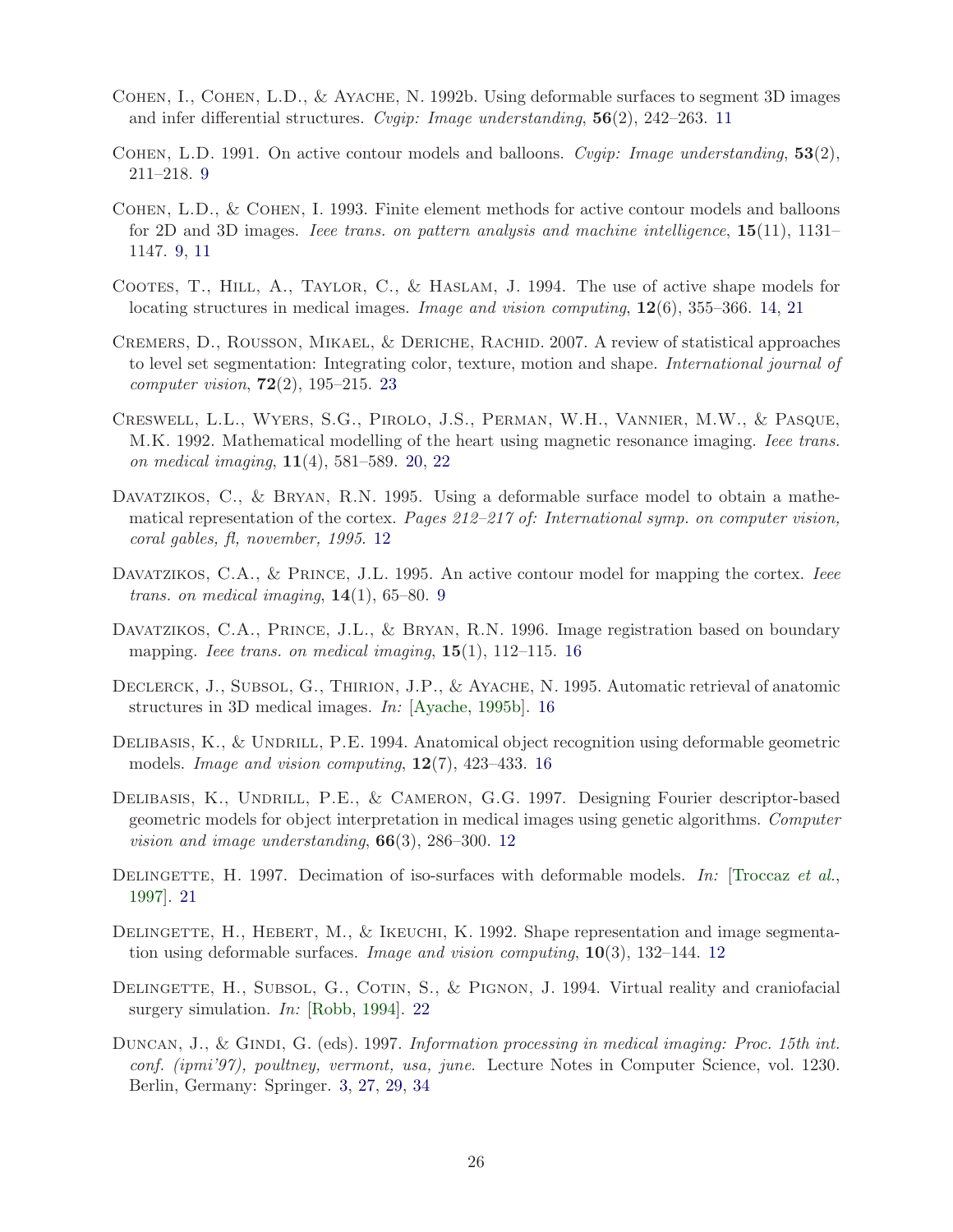- <span id="page-26-15"></span><span id="page-26-10"></span>Duncan, J., Shi, P., Amini, A., Constable, R., Staib, L., Dione, D., Shi, Q., Heller, E., Singer, M., Chakraborty, A., Robinson, G., Gore, J., & Sinusas, A. 1994. Towards reliable, noninvasive measurement of myocardial function from 4D images. *Pages 149–161 of: Medical imaging 1994: Physiology and function from multidimensional medical images*. SPIE Proc., vol. 2168. Bellingham, WA: SPIE. [20,](#page-19-2) [22](#page-21-2)
- <span id="page-26-0"></span>DUNCAN, J.S., & AYACHE, N. 2000. Medical image analysis: Progress over two decades and the challenges ahead. *Ieee transactions on pattern analysis and machine intelligence*, **22**(1), 85–106. [3](#page-2-1)
- <span id="page-26-6"></span>Duta, N., & Sonka, M. 1998. Segmentation and interpretation of MR brain images: An improved active shape model. *Ieee trans. on medical imaging*, **17**(6), 1049–1062. [14](#page-13-1)
- <span id="page-26-11"></span>ESSA, I., SCLAROFF, S., & PENTLAND, A.P. 1993. Physically-based modeling for graphics and vision. *Pages 160–196 of:* Martin, R. (ed), *Directions in geometric computing*. Information Geometers, U.K. [22](#page-21-2)
- <span id="page-26-8"></span>EVANS, A.C., DAI, W., COLLINS, L., NEELIN, P., & MARRETT, S. 1991. Warping of a computerized 3D atlas to match brain image volumes for quantitative neuroanatomical and functional analysis. *Pages 236–246 of: Medical imaging v: Image processing*. SPIE Proc., vol. 1445. [16](#page-15-1)
- <span id="page-26-4"></span>FALCÃO, A., UDUPA, J., SAMARASEKERA, S., SHARMA, S., HIRSCH, B.E., & DE A. LOTUFO, R. 1998. User-steered image segmentation paradigms: Live wire and live lane. *Graphical models and image processing*, **60**(4), 233–60. [10](#page-9-2)
- <span id="page-26-2"></span>Farin, G. 1993. *Curves and surfaces for cagd*. New York: Academic Press. [7](#page-6-4)
- <span id="page-26-7"></span>FELDMAR, J., & AYACHE, N. 1994. Locally affine registration of free-form surfaces. *Pages 496–501 of: Proc. conf. computer vision and pattern recognition (cvpr'94), seattle, wa, june*. [14](#page-13-1)
- <span id="page-26-1"></span>FISCHLER, M., & ELSCHLAGER, R. 1973. The representation and matching of pictorial structures. *Ieee trans. on computers*, **22**(1), 67–92. [4,](#page-3-3) [13](#page-12-0)
- <span id="page-26-14"></span>FRITSCH, D., PIZER, S.M., YU, L., JOHNSON, V., & CHANEY, E. 1997. Segmentation of medical image objects using deformable shape loci. *In:* [\[Duncan & Gindi](#page-25-0), [1997\]](#page-25-0). [22](#page-21-2)
- <span id="page-26-3"></span>Gauch, J.M., Pien, H.H., & Shah, J. 1994. Hybrid boundary-based and region-based deformable models for biomedical image segmentation. *Pages 72–83 of: Mathematical methods in medical imaging iii*. SPIE Proc., vol. 2299. San Diego, CA: SPIE. [10](#page-9-2)
- <span id="page-26-5"></span>Gee, J.C. 1999. On matching brain volumes. *Pattern recognition*, **32**, 99–111. [13,](#page-12-0) [16](#page-15-1)
- <span id="page-26-12"></span>Geiger, B. 1992 (October). Three dimensional simulation of delivery for cephalopelvic disproportion. *Pages 146–152 of: First international workshop on mechatronics in medicine and surgery, costa del sol, spain, october, 1992*. [22](#page-21-2)
- <span id="page-26-9"></span>GEIGER, D., GUPTA, A., COSTA, L.A., & VLONTZOS, J. 1995. Dynamic programming for detecting, tracking and matching deformable contours. *Ieee trans. on pattern analysis and machine intelligence*, **17**(3), 294–302. [17](#page-16-1)
- <span id="page-26-13"></span>Gibson, S, Fyock, C, Grimson, E, Kanade, T, Kikinis, R, Lauer, H, McKenzie, N, Mor, A, Nakajima, S, Ohkami, H, Osborne, R, Samosky, J, & Sawada, A. 1998. Volumetric object modeling for surgical simulation. *Medical image analysis*, **2**(2), 121–132. [22](#page-21-2)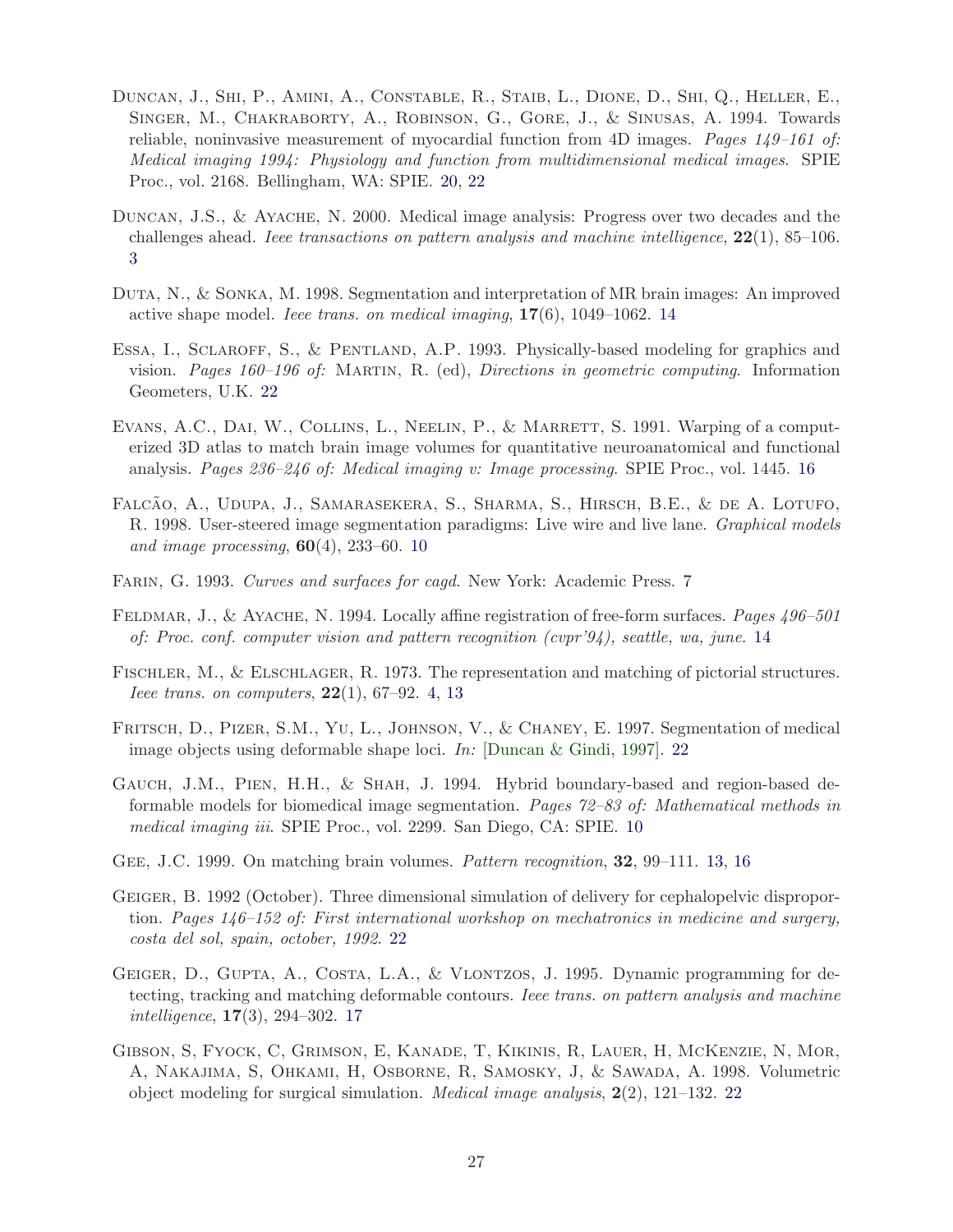- <span id="page-27-15"></span><span id="page-27-12"></span>Goldgof, D.B., Lee, H., & Huang, T.S. 1988. Motion analysis of nonrigid surfaces. *Pages 375–380 of: Proc. conf. computer vision and pattern recognition (cvpr'88), ann arbor, mi, june*. [18](#page-17-1)
- <span id="page-27-7"></span>GOSHTASBY, A., STAIB, L., STUDHOLME, C., & TERZOPOULOS, D. 2003. Nonrigid image registration. *Computer vision and image understanding*, **89**(2/3), 109–113. Special Issue on "Nonrigid Image Registration". [14](#page-13-1)
- <span id="page-27-14"></span>Gourdon, A. 1995. Simplification of irregular surface meshes in 3D medical images. *In:* [\[Ayache,](#page-23-3) [1995b\]](#page-23-3). [21](#page-20-3)
- <span id="page-27-2"></span>Grzeszczuk, R.P., & Levin, D.N. 1997. Brownian strings: Segmenting images with stochastically deformable contours. *Ieee trans. on pattern analysis and machine intelligence*, **19**(10). [10](#page-9-2)
- <span id="page-27-8"></span>Gueziec, A., & Ayache, N. 1994. Smoothing and matching of 3D space curves. *International journal of computer vision*, **12**(1), 79–104. [14](#page-13-1)
- <span id="page-27-4"></span>Gunn, S.R., & Nixon, M.S. 1997. A robust snake implementation; a dual active contour. *Ieee trans. on pattern analysis and machine intelligence*, **19**(1). [10](#page-9-2)
- <span id="page-27-1"></span>Gupta, A., O'Donnell, T., & Singh, A. 1994 (September). Segmentation and tracking of cine cardiac MR and CT images using a 3-D deformable model. *Pages 661–664 of: Proc. ieee conf. on computers in cardiology*. [9](#page-8-1)
- <span id="page-27-10"></span>GWYDIR, S.H., BUETTNER, H.M., & DUNN, S.M. 1994. Non-rigid motion analysis and feature labelling of the growth cone. *Pages 80–87 of: Ieee workshop on biomedical image analysis*. Seattle, WA: IEEE Computer Society Press. [16](#page-15-1)
- <span id="page-27-9"></span>Hamadeh, A., Lavallee, S., Szeliski, R., Cinquin, P., & Peria, O. 1995. Anatomy-based registration for computer-integrated surgery. *In:* [\[Ayache](#page-23-3), [1995b\]](#page-23-3). [14](#page-13-1)
- <span id="page-27-6"></span>HAMARNEH, G., MCINERNEY, T., & TERZOPOULOS, D. 2001. Deformable organisms for automatic medical image analysis. *Pages 66–75 of: Proceedings of the third international conference on medical image computing and computer assisted interventions (MICCAI01), utrecht, the netherlands*. Berlin, Germany: Springer. [14](#page-13-1)
- <span id="page-27-11"></span>HERLIN, I.L., & AYACHE, N. 1992. Features extraction and analysis methods for sequences of ultrasound images. *Image and vision computing*, **10**(10), 673–682. [17](#page-16-1)
- <span id="page-27-3"></span>HERLIN, I.L., NGUYEN, C., & GRAFFIGNE, C. 1992. A deformable region model using stochastic processes applied to echocardiographic images. *Pages 534–539 of: Proc. conf. computer vision and pattern recognition (cvpr'92), urbana, il, june*. [10](#page-9-2)
- <span id="page-27-5"></span>HILL, A., THORNHAM, A., & TAYLOR, C.J. 1993. Model-based interpretation of 3D medical images. *Pages 339–348 of: Proc. 4th british machine vision conf. (bmvc'93), surrey, uk, september*. BMVA Press. [14](#page-13-1)
- <span id="page-27-0"></span>HÖHNE, K.H., & KIKINIS, R. (eds). 1996. *Proc. fourth conf. on visualization in biomedical computing (vbc'96), hamburg, germany, september*. Lecture Notes in Computer Science, vol. 1131. Berlin, Germany: Springer. [3](#page-2-1)
- <span id="page-27-13"></span>HUANG, W.C., & GOLDGOF, D.B. 1993. Adaptive-size meshes for rigid and nonrigid shape analysis and synthesis. *Ieee trans. on pattern analysis and machine intelligence*, **15**(3). [18](#page-17-1)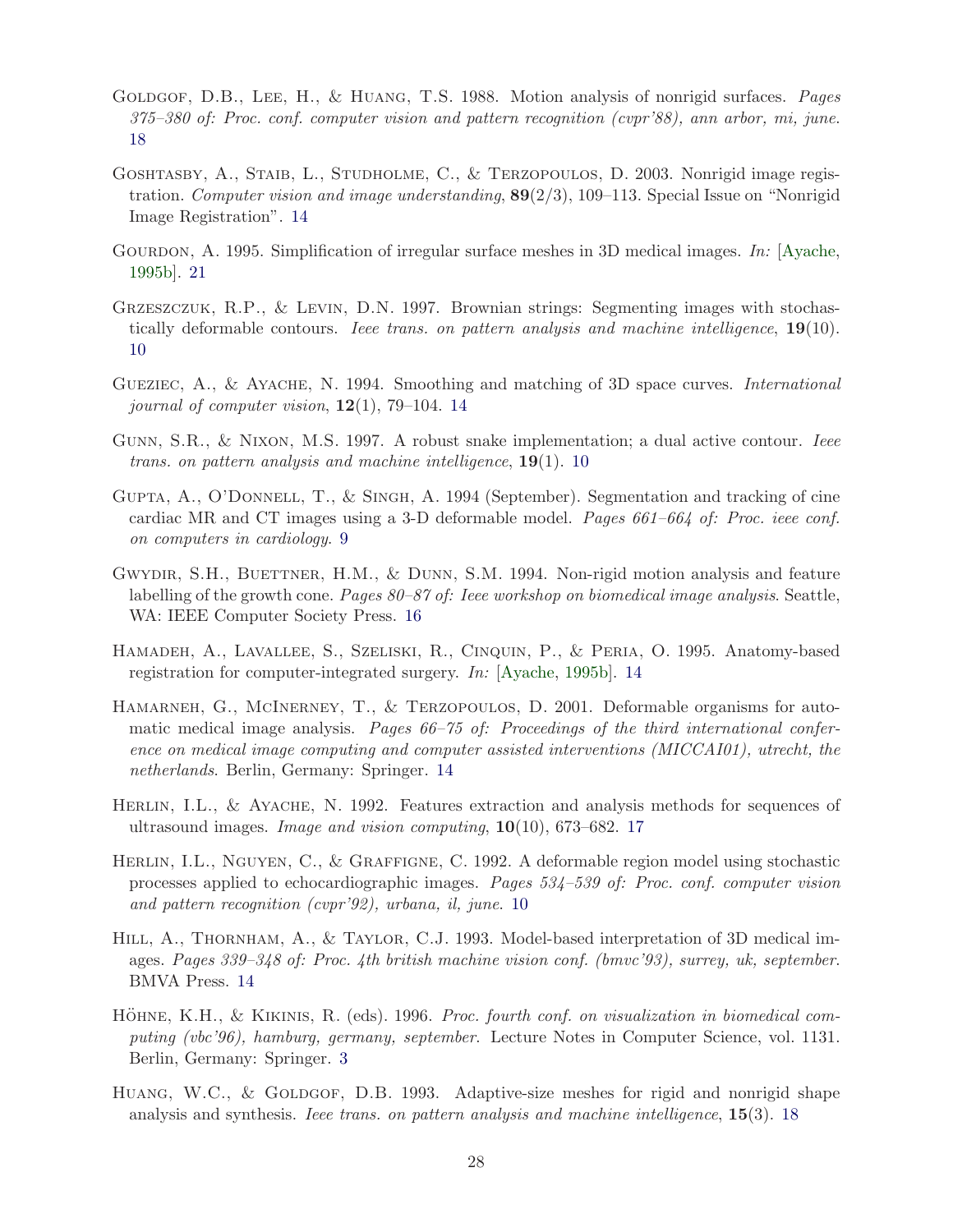- <span id="page-28-16"></span><span id="page-28-2"></span>Ivins, J., & Porrill, J. 1994. Statistical snakes: Active region models. *Pages 377–386 of: Proc. 5th british machine vision conf. (bmvc'94)*. BMVA Press. [10](#page-9-2)
- <span id="page-28-10"></span>JACOB, G., NOBLE, J.A., MULET-PARADA, M., & BLAKE, A. 1999. Evaluating a robust contour tracker on echocardiographic sequences. *Medical image analysis*, **3**(1), 63–75. [17](#page-16-1)
- <span id="page-28-3"></span>Jones, T., & Metaxas, D. 1997. Automated 3D segmentation using deformable models and fuzzy affinity. *In:* [\[Duncan & Gindi,](#page-25-0) [1997](#page-25-0)]. [10](#page-9-2)
- <span id="page-28-11"></span>KAMBHAMETTU, C., & GOLDGOF, D.B. 1994. Point correspondence recovery in nonrigid motion. *Cvgip: Image understanding*, **60**(1), 26–43. [18](#page-17-1)
- <span id="page-28-0"></span>Kass, M., Witkin, A., & Terzopoulos, D. 1988. Snakes: Active contour models. *International journal of computer vision*, **1**(4), 321–331. [4,](#page-3-3) [9,](#page-8-1) [16,](#page-15-1) [22](#page-21-2)
- <span id="page-28-15"></span>Keeve, E., Girod, S., Kikinis, R., & Girod, B. 1998. Deformable modeling of facial tissue for craniofacial surgery simulation. *Computer aided surgery*, **3**(5), 228–238. [22](#page-21-2)
- <span id="page-28-13"></span>Kraitchman, D.L., Young, A.A., Chang, C.N., & Axel, L. 1995. Semi-automatic tracking of myocardial motion in MR tagged images. *Ieee trans. on medical imaging*, **14**(3), 422–432. [20](#page-19-2)
- <span id="page-28-12"></span>KUMAR, S., & GOLDGOF, D. 1994. Automatic tracking of SPAMM grid and the estimation of deformation parameters from cardiac MR images. *Ieee trans. on medical imaging*, **13**(1), 122–132. [20](#page-19-2)
- <span id="page-28-5"></span>LACHAUD, J.-O., & MONTANVERT, A. 1999. Deformable meshes with automated topology changes for coarse-to-fine 3D surface extraction. *Medical image analysis*, **3**(2), 187–207. [10](#page-9-2)
- <span id="page-28-7"></span>LAVALLÉE, S., & SZELISKI, R. 1995. Recovering the position and orientation of free-form objects from image contours using 3D distance maps. *Ieee trans. on pattern analysis and machine intelligence*, **17**(4), 378–390. [14](#page-13-1)
- <span id="page-28-14"></span>Lee, Y., Terzopoulos, D., & Waters, K. 1995. Realistic modeling for facial animation. *Pages 55–62 of: Proc. acm siggraph'95, in computer graphics proc., annual conf. series*. Los Angeles, CA: ACM SIGGRAPH. [22](#page-21-2)
- <span id="page-28-4"></span>Leitner, F., & Cinquin, P. 1991. Complex topology 3D objects segmentation. *Pages 16–26 of: Model-based vision development and tools*. SPIE Proc., vol. 1609. Bellingham, WA: SPIE. [10](#page-9-2)
- <span id="page-28-1"></span>Leitner, F., & Cinquin, P. 1993. From splines and snakes to Snakes Splines. *Pages 264–281 of:* Laugier, C. (ed), *Geometric reasoning: From perception to action*. Lectures Notes in Computer Science, vol. 708. Springer-Verlag. [9](#page-8-1)
- <span id="page-28-9"></span>LENGYEL, J., GREENBERG, D.P., & POPP, R. 1995 (August). Time-dependent three-dimensional intravascular ultrasound. *Pages 457–464 of: Proc. acm siggraph'95 conf., in computer graphics proc., annual conf. series*. [17](#page-16-1)
- <span id="page-28-8"></span>LEYMARIE, F.,  $\&$  LEVINE, M. 1993. Tracking deformable objects in the plane using an active contour model. *Ieee trans. on pattern analysis and machine intelligence*, **15**(6), 635–646. [16](#page-15-1)
- <span id="page-28-6"></span>Liang, J., McInerney, T., & Terzopoulos, D. 1999. Interactive medical image segmentation with united snakes. *Pages 116–127 of: Proceedings of the second international conference on medical image computing and computer assisted interventions (MICCAI99)*. Lectures Notes in Computer Science, vol. 1679. Berlin, Germany: Springer-Verlag. [10](#page-9-2)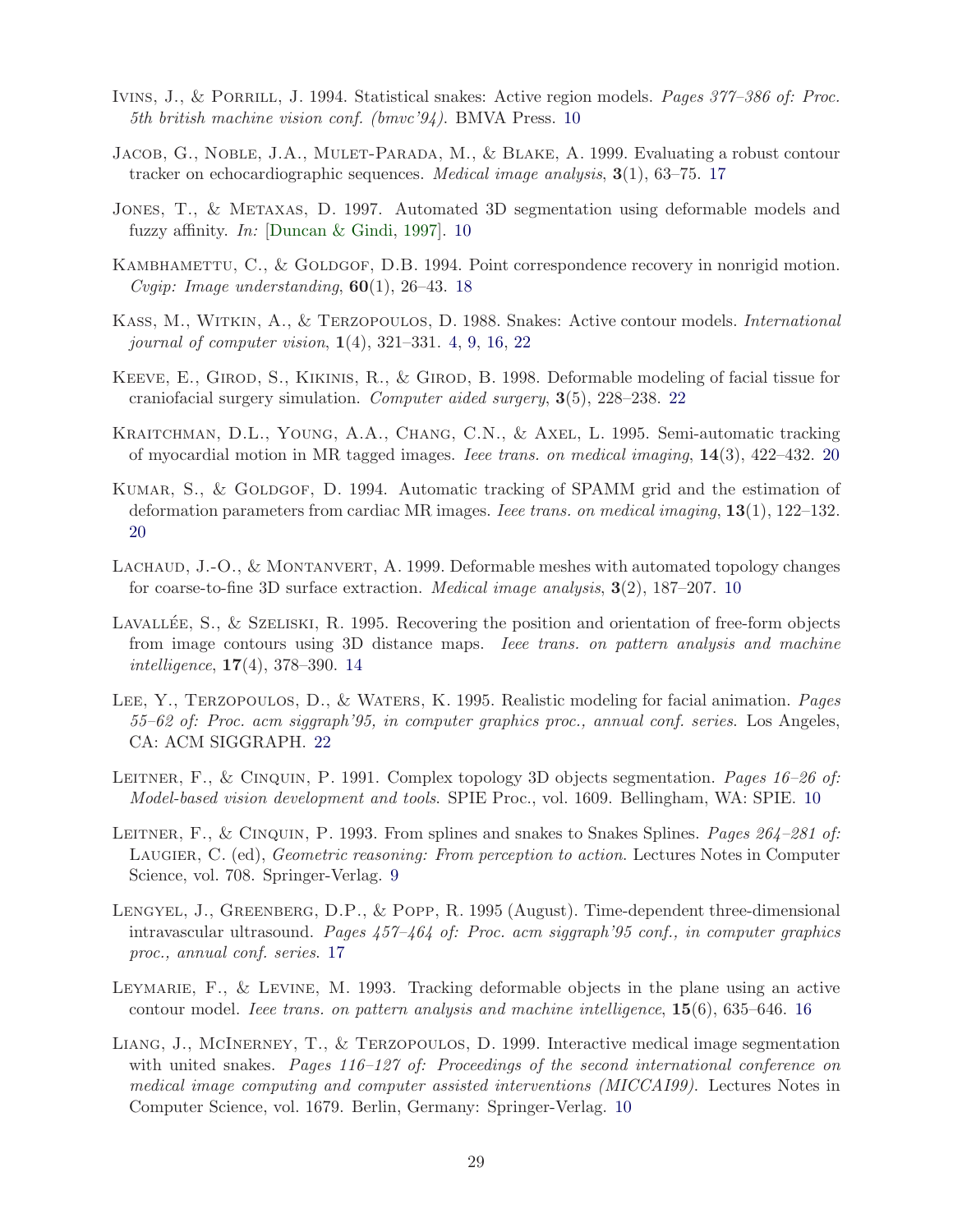- <span id="page-29-16"></span><span id="page-29-8"></span>Liang, J., McInerney, T., & Terzopoulos, D. 2006. United snakes. *Medical image analysis*, **10**(2), 215–233. [10](#page-9-2)
- <span id="page-29-3"></span>Lin, W.C., & Chen, S.Y. 1989. A new surface interpolation technique for reconstructing 3D objects from serial cross-sections. *Computer vision, graphics, and image processing*, **48**(Oct.), 124–143. [9](#page-8-1)
- <span id="page-29-11"></span>Lipson, P., Yuille, A.L., O'Keefe, D., Cavanaugh, J., Taaffe, J., & Rosenthal, D. 1990. Deformable templates for feature extraction from medical images. *Pages 477–484 of:* Faugeras, O. (ed), *Proc. first european conf. on computer vision (eccv'90), antibes, france, april*. Lectures Notes in Computer Science. Springer-Verlag. [13](#page-12-0)
- <span id="page-29-2"></span>Lobregt, S., & Viergever, M.A. 1995. A discrete dynamic contour model. *Ieee trans. on medical imaging*, **14**(1), 12–24. [9](#page-8-1)
- <span id="page-29-13"></span>LÖTJÖNEN, J., REISSMAN, P-J., MAGNIN, I.E., & KATILA, T. 1999. Model extraction from magnetic resonance volume data using the deformable pyramid. *Medical image analysis*, **3**(4), 387–406. [13](#page-12-0)
- <span id="page-29-14"></span>Maintz, B.A, & Viergever, M.A. 1998. A survey of medical image registration. *Medical image analysis*, **2**(1), 1–36. [14](#page-13-1)
- <span id="page-29-6"></span>MALLADI, R., SETHIAN, J., & VEMURI, B.C. 1995. Shape modeling with front propagation: A level set approach. *Ieee trans. on pattern analysis and machine intelligence*, **17**(2), 158–175. [10,](#page-9-2) [23](#page-22-2)
- <span id="page-29-7"></span>Malladi, R., Kimmel, R., Adalsteinsson, D., Sapiro, G., Caselles, V., & Sethian, J.A. 1996 (June). A geometric approach to segmentation and analysis of 3D medical images. *Pages 244–252 of: Ieee workshop on mathematical methods in biomedical image analysis*. [10](#page-9-2)
- <span id="page-29-5"></span>MANGIN, J.F., TUPIN, F., FROUIN, V., BLOCH, I., ROUGETET, R., REGIS, J., & LOPEZ-Krahe, J. 1995. Deformable topological models for segmentation of 3D medical images. *In:* [\[Bizais](#page-24-0) *et al.*, [1995\]](#page-24-0). [10](#page-9-2)
- <span id="page-29-15"></span>McDonald, D., Avis, D., & Evans, A. 1994. Multiple surface identification and matching in magnetic resonance images. *In:* [\[Robb,](#page-31-0) [1994](#page-31-0)]. [16](#page-15-1)
- <span id="page-29-12"></span>McInerney, T., & Kikinis, R. 1998. An object-based volumetric deformable atlas for the improved localization of neuroanatomy in MR images. *In:* [\[Wells](#page-33-1) *et al.*, [1998](#page-33-1)]. [13](#page-12-0)
- <span id="page-29-1"></span>MCINERNEY, T., & TERZOPOULOS, D. 1995a. A dynamic finite element surface model for segmentation and tracking in multidimensional medical images with application to cardiac 4D image analysis. *Computerized medical imaging and graphics*, **19**(1), 69–83. [6,](#page-5-4) [9,](#page-8-1) [11,](#page-10-2) [17,](#page-16-1) [18,](#page-17-1) [19](#page-18-1)
- <span id="page-29-4"></span>McInerney, T., & Terzopoulos, D. 1995b. Topologically adaptable snakes. *Pages 840–845 of: Proc. fifth international conf. on computer vision (iccv'95), cambridge, ma, june*. [10](#page-9-2)
- <span id="page-29-0"></span>McInerney, T., & Terzopoulos, D. 1996. Deformable models in medical image analysis: A survey. *Medical image analysis*, **1**(2), 91–108. [3,](#page-2-1) [24](#page-23-14)
- <span id="page-29-10"></span>MCINERNEY, T., & TERZOPOULOS, D. 1997. Medical image segmentation using topologically adaptable surfaces. *In:* [\[Troccaz](#page-33-0) *et al.*, [1997](#page-33-0)]. [12](#page-11-1)
- <span id="page-29-9"></span>McINERNEY, T., & TERZOPOULOS, D. 1999. Topology adaptive deformable surfaces for medical image volume segmentation. *IEEE transactions on medical imaging*, **18**(10), 840–850. [12,](#page-11-1) [21,](#page-20-3) [23](#page-22-2)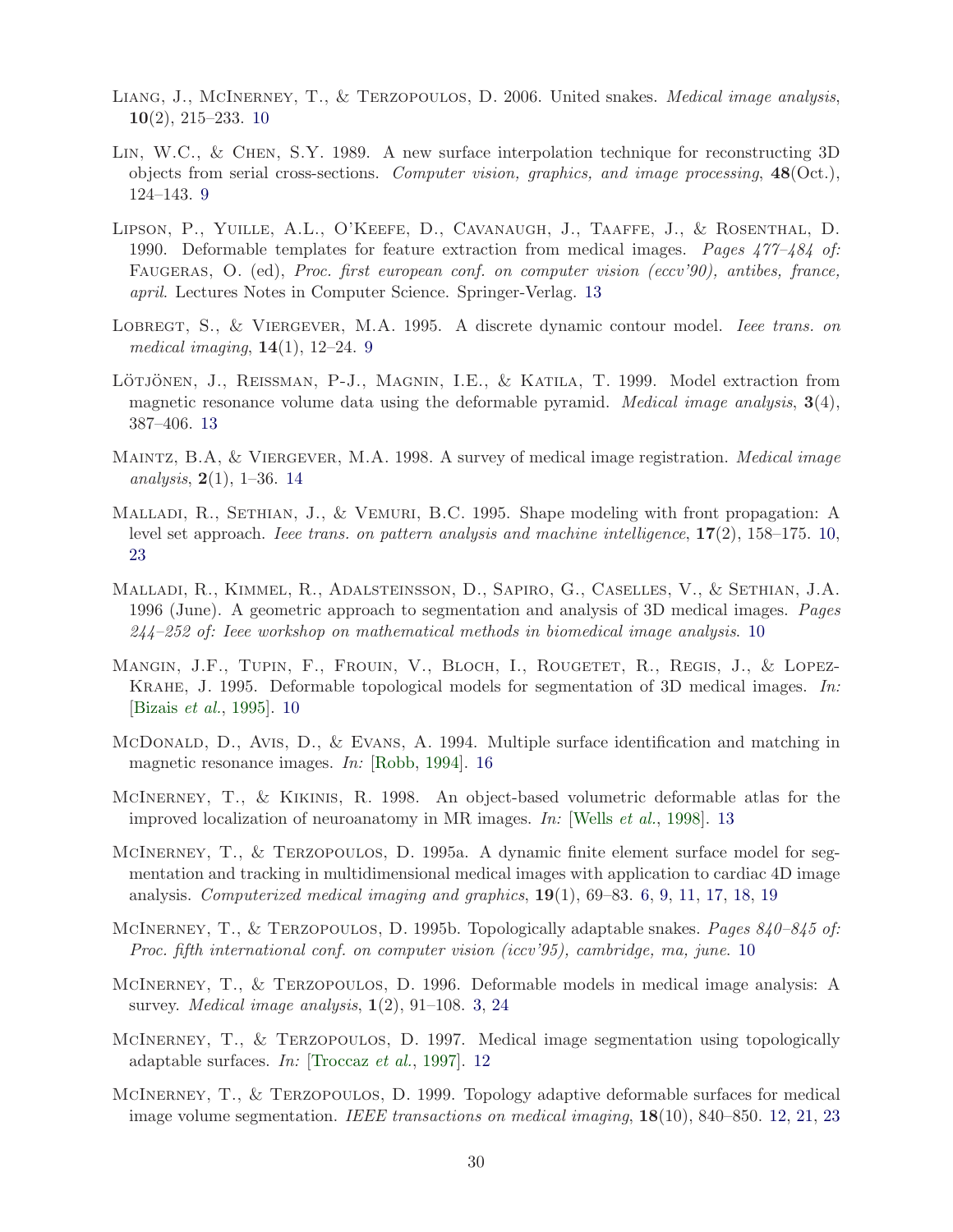- <span id="page-30-16"></span><span id="page-30-0"></span>McInerney, T., & Terzopoulos, D. 2000. T-snakes: Topology adaptive snakes. *Medical image analysis*, **4**(2), 73–91. [9,](#page-8-1) [10,](#page-9-2) [12,](#page-11-1) [23](#page-22-2)
- <span id="page-30-7"></span>McInerney, T., Hamarneh, G., Shenton, M., & Terzopoulos, D. 2002. Deformable organisms for automatic medical image analysis. *Medical image analysis*, **6**(3), 251–266. [14,](#page-13-1) [15,](#page-14-1) [22](#page-21-2)
- <span id="page-30-9"></span>McIntosh, C., & Hamarneh, G. 2006a. I-DO: A deformable organisms framework for ITK. *Insight journal*, 1–14. Special Issue on "MICCAI 2006 Open Science Workshop". [14](#page-13-1)
- <span id="page-30-8"></span>McIntosh, C., & Hamarneh, G. 2006b. Vessel crawlers: 3D physically-based deformable organisms for vasculature segmentation and analysis. *Pages 1084–1091 of: Proceedings of the ieee conference on computer vision and pattern recognition (cvpr'06)*. [14](#page-13-1)
- <span id="page-30-6"></span>Metaxas, D., & Terzopoulos, D. 1993. Shape and nonrigid motion estimation through physicsbased synthesis. *Ieee trans. on pattern analysis and machine intelligence*, **15**(6), 580–591. [13](#page-12-0)
- <span id="page-30-2"></span>Miller, J.V., Breen, D.E., Lorensen, W.E., O'Bara, R.M., & Wozny, M.J. 1991 (July). Geometrically deformed models: A method for extracting closed geometric models from volume data. *Pages 217–226 of: Computer graphics (proc. acm siggraph'91 conf.)*, vol. 25(4). [11,](#page-10-2) [22](#page-21-2)
- <span id="page-30-12"></span>MISHRA, S.K., GOLDGOF, D.B., & HUANG, T.S. 1991. Non-rigid motion analysis and epicardial deformation estimation from angiography data. *Pages 331–336 of: Proc. conf. computer vision and pattern recognition (cvpr'91), maui, hi, june*. [18](#page-17-1)
- <span id="page-30-5"></span>MONTAGNAT, J.,  $\&$  DELINGETTE, H. 1997. Volumetric medical image segmentation using shape constrained deformable models. *In:* [\[Troccaz](#page-33-0) *et al.*, [1997](#page-33-0)]. [13](#page-12-0)
- <span id="page-30-10"></span>Moshfeghi, M. 1991. Elastic matching of multimodality medical images. *Cvgip: Graphical models and image processing*, **53**, 271–282. [14,](#page-13-1) [16](#page-15-1)
- <span id="page-30-11"></span>Moshfeghi, M., Ranganath, S., & Nawyn, K. 1994. Three-dimensional elastic matching of volumes. *Ieee trans. on image processing*, **3**, 128–138. [14](#page-13-1)
- <span id="page-30-3"></span>NASTAR, C., & AYACHE, N. 1996. Frequency-based nonrigid motion analysis: Application to four dimensional medical images. *Ieee trans. on pattern analysis and machine intelligence*, **18**(11). [12,](#page-11-1) [18](#page-17-1)
- <span id="page-30-4"></span>NEUENSCHWANDER, W., FUA, P., SZÉKELY, G., & KÜBLER, O. 1997. Velcro surfaces: Fast initialization of deformable models. *Computer vision and image understanding*, **65**(2), 237–245. [12](#page-11-1)
- <span id="page-30-1"></span>Niessen, W., ter Haar Romeny, B.M., & Viergever, M.A. 1998. Geodesic deformable models for medical image analysis. *Ieee trans. on medical imaging*, **17**(4), 634–641. [10](#page-9-2)
- <span id="page-30-15"></span>Osher, S., & Paragios, N. (eds). 2003. *Geometric level set methods in imaging, vision, and graphics*. New York: Springer-Verlag. [23](#page-22-2)
- <span id="page-30-14"></span>Park, J., Metaxas, D., & Axel, L. 1995. Volumetric deformable models with parameter functions: A new approach to the 3D motion analysis of the LV from MRI-SPAMM. *Pages 700–705 of: Proc. fifth international conf. on computer vision (iccv'95), cambridge, ma, june*. [20](#page-19-2)
- <span id="page-30-13"></span>PARK, J., METAXAS, D., & AXEL, L. 1996. Analysis of left ventricular wall motion based on volumetric deformable models and MRI-SPAMM. *Medical image analysis*, **1**(1). [20,](#page-19-2) [22](#page-21-2)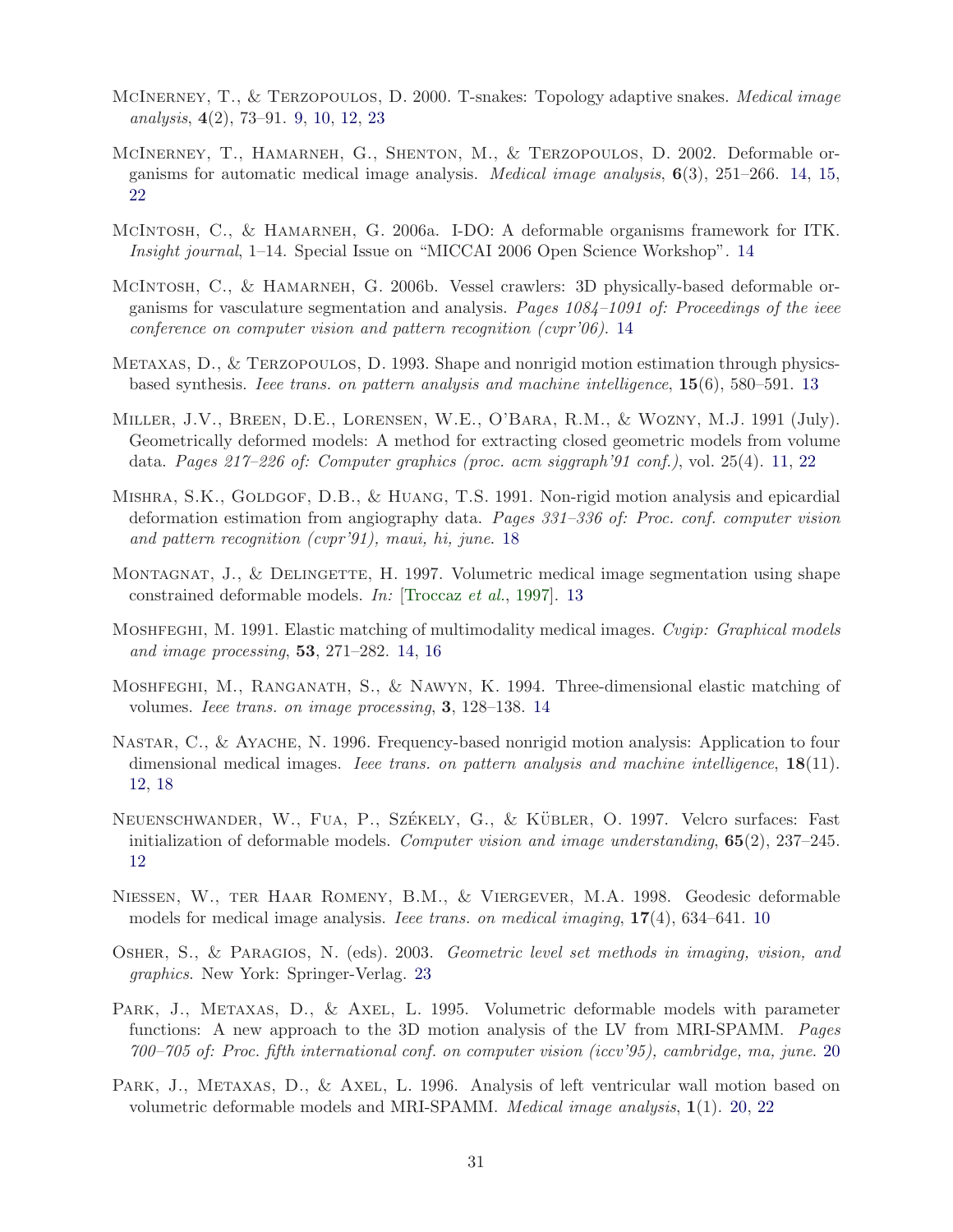- <span id="page-31-16"></span><span id="page-31-5"></span>Paulus, D., Wolf, M., Meller, S., & Nieman, H. 1999. Three-dimensional computer vision for tooth restoration. *Medical image analysis*, **3**(1), 1–19. [9](#page-8-1)
- <span id="page-31-10"></span>Pentland, A., & Horowitz, B. 1991. Recovery of nonrigid motion and structure. *Ieee trans. on pattern analysis and machine intelligence*, **13**(7), 730–742. [13,](#page-12-0) [18,](#page-17-1) [21](#page-20-3)
- <span id="page-31-9"></span>PENTLAND, A.,  $\&$  SCLAROFF, S. 1991. Closed-form solutions for physically based shape modelling and recognition. *Ieee trans. on pattern analysis and machine intelligence*, **13**(7), 715–729. [12](#page-11-1)
- <span id="page-31-14"></span>PIEPER, S., ROSEN, J., & ZELTZER, D. 1992. Interactive graphics for plastic surgery: A task-level analysis and implementation. *Pages 127–134 of: Proc. acm 1992 symposium on interactive 3D graphics*. [22](#page-21-2)
- <span id="page-31-15"></span>Pons, J.-P., & Boissonnat, J.-D. 2007 (June). Delaunay deformable models: Topology-adaptive meshes based on the restricted delaunay triangulation. *Pages 1–8 of: Proceedings of the ieee conference on computer vision and pattern recognition (cvpr'07)*. [23](#page-22-2)
- <span id="page-31-6"></span>POON, C. S., BRAUN, M., FAHRIG, R., GINIGE, A., & DORRELL, A. 1994. Segmentation of medical images using an active contour model incorporating region-based images features. *In:* [\[Robb,](#page-31-0) [1994](#page-31-0)]. [10](#page-9-2)
- <span id="page-31-2"></span>Press, W.H., Teukolsky, S.A., Vetterling, W.T., & Flannery, B.P. 1992. *Numerical recipes in c*. Cambridge University Press. [7](#page-6-4)
- <span id="page-31-13"></span>Qin, H., Mandal, C., & Vemuri, B.C. 1998. Dynamic Catmull-Clark subdivision surfaces. *Ieee transactions on visulaization and computer graphics*, **4**(3). [21](#page-20-3)
- <span id="page-31-0"></span>ROBB, R.A. (ed). 1994. *Proc. third conf. on visualization in biomedical computing (vbc'94)*, *rochester, mn, october*. SPIE Proc., vol. 2359. Bellingham, WA: SPIE. [3,](#page-2-1) [26,](#page-25-16) [30,](#page-29-16) [32,](#page-31-16) [35](#page-34-13)
- <span id="page-31-7"></span>ROUGON, N., & PRÊTEUX, F. 1991. Deformable markers: Mathematical morphology for active contour models control. *Pages 78–89 of: Image algebra and morphological image processing ii*. SPIE Proc., vol. 1568. Bellingham, WA: SPIE. [10](#page-9-2)
- <span id="page-31-4"></span>ROUGON, N., & PRÊTEUX, F. 1993. Directional adaptive deformable models for segmentation with application to 2D and 3D medical images. *Pages 193–207 of: Medical imaging 93: Image processing*. SPIE Proc., vol. 1898. [9](#page-8-1)
- <span id="page-31-11"></span>SANDOR, S., & LEAHY, R. 1995. Towards automatic labelling of the cerebral cortex using a deformable atlas model. *In:* [\[Bizais](#page-24-0) *et al.*, [1995](#page-24-0)]. [16,](#page-15-1) [17](#page-16-1)
- <span id="page-31-8"></span>Sapiro, G., Kimmel, R., & Caselles, V. 1995 (July). Object detection and measurements in medical images via geodesic deformable contours. *Pages 366–378 of: Vision geometry iv*. SPIE Proc., vol. 2573. [10,](#page-9-2) [23](#page-22-2)
- <span id="page-31-3"></span>Singh, A., von Kurowski, L., & Chiu, M.Y. 1993. Cardiac MR image segmentation using deformable models. *Pages 8–28 of: Biomedical image processing and biomedical visualization*. SPIE Proc., vol. 1905. Bellingham, WA: SPIE. [8,](#page-7-2) [17](#page-16-1)
- <span id="page-31-1"></span>SINGH, A., GOLDGOF, D., & TERZOPOULOS, D. 1998. *Deformable models in medical image analysis*. Los Alamitos, CA: IEEE Computer Society. [3](#page-2-1)
- <span id="page-31-12"></span>Snell, J.W., Merickel, M.B., Ortega, J.M., Goble, J.C., Brookeman, J.R., & Kassell, N.F. 1995. Model-based boundary estimation of complex objects using hierarchical active surface templates. *Pattern recognition*, **28**(10), 1599–1609. [16](#page-15-1)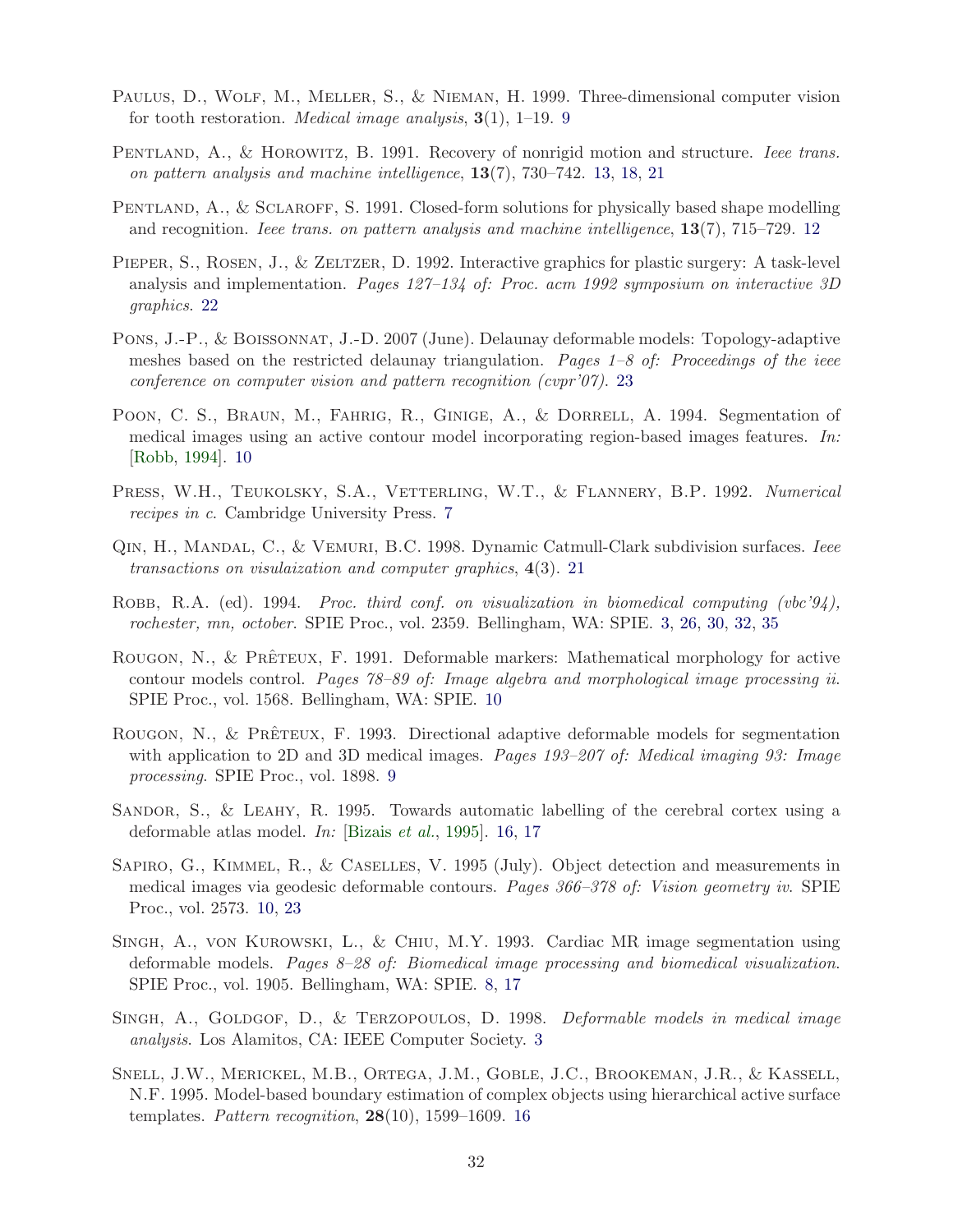- <span id="page-32-10"></span>STAIB, L.H., & DUNCAN, J.S. 1992a. Boundary finding with parametrically deformable models. *Ieee trans. on pattern analysis and machine intelligence*, **14**(11), 1061–1075. [13](#page-12-0)
- <span id="page-32-6"></span>STAIB, L.H., & DUNCAN, J.S. 1992b. Deformable Fourier models for surface finding in 3D images. *Pages 90–104 of:* ROBB, R.A. (ed), *Proc. second conf. on visualization in biomedical computing (vbc'92), chapel hill, nc, october*. SPIE Proc., vol. 1808. Bellingham, WA: SPIE. [12](#page-11-1)
- <span id="page-32-13"></span>Strang, G., & Nguyen, T. 1996. *Wavelets and filter banks*. Wellesley, MA: Wellesley-Cambridge Press. [22](#page-21-2)
- <span id="page-32-0"></span>Stytz, M., Frieder, G., & Frieder, O. 1991. Three-dimensional medical imaging: Algorithms and computer systems. *Acm computing surveys*, **23**(4), 421–499. [3](#page-2-1)
- <span id="page-32-12"></span>SUBSOL, G., THIRION, J.PH., & AYACHE, N. 1995. A general scheme for automatically building 3D morphometric anatomical atlases: Application to a skull atlas. *Pages 226–233 of: Proc. second international symp. on medical robotics and computer assisted surgery (mrcas'95), baltimore, md, november*. [16](#page-15-1)
- <span id="page-32-14"></span>Suri, J.S., Liu, K., Singh, S., Laxminarayan, S.N., Zeng, X., & Reden, L. 2002. Shape recovery algorithms using level sets in 2-D/3-D medical imagery: A state-of-the-art review. *Ieee transactions on information technology in biomedicine*, **6**(1), 8–28. [23](#page-22-2)
- <span id="page-32-11"></span>SZÉKELY, G., KELEMEN, A., BRECHBUHLER, CH., & GERIG, G. 1996. Segmentation of 2-D and 3-D objects from MRI volume data using constrained elastic deformations of flexible Fourier surface models. *Medical image analysis*, **1**(1). [13](#page-12-0)
- <span id="page-32-4"></span>Szeliski, R. 1990. Bayesian modeling of uncertainty in low-level vision. *International journal of computer vision*, **5**, 271–301. [7](#page-6-4)
- <span id="page-32-7"></span>Szeliski, R., Tonnesen, D., & Terzopoulos, D. 1993. Modeling surfaces of arbitrary topology with dynamic particles. *Pages 82–87 of: Proc. conf. computer vision and pattern recognition (cvpr'93), new york, ny, june*. [12](#page-11-1)
- <span id="page-32-8"></span>Tek, H., & Kimia, B. 1997. Volumetric segmentation of medical images by three-dimensional bubbles. *Computer vision and image understanding*, **65**(2), 246–258. [12](#page-11-1)
- <span id="page-32-2"></span>Terzopoulos, D. 1986a. *On matching deformable models to images*. Tech. rept. 60. Schlumberger Palo Alto Research. Reprinted in *Topical Meeting on Machine Vision,* Technical Digest Series, Vol. 12 (Optical Society of America, Washington, DC) 1987, 160-167. [4](#page-3-3)
- <span id="page-32-3"></span>Terzopoulos, D. 1986b. Regularization of inverse visual problems involving discontinuities. *Ieee trans. on pattern analysis and machine intelligence*, **8**(4), 413–424. [4](#page-3-3)
- <span id="page-32-1"></span>Terzopoulos, D., & Fleischer, K. 1988. Deformable models. *The visual computer*, **4**(6), 306–331. [4](#page-3-3)
- <span id="page-32-9"></span>Terzopoulos, D., & Metaxas, D. 1991. Dynamic 3D models with local and global deformations: Deformable superquadrics. *Ieee trans. on pattern analysis and machine intelligence*, **13**(7), 703– 714. [13,](#page-12-0) [21](#page-20-3)
- <span id="page-32-5"></span>Terzopoulos, D., & Szeliski, R. 1992. Tracking with Kalman snakes. *Pages 3–20 of:* Blake, A., & Yuille, A. (eds), *Active vision*. Cambridge, MA: MIT Press. [8](#page-7-2)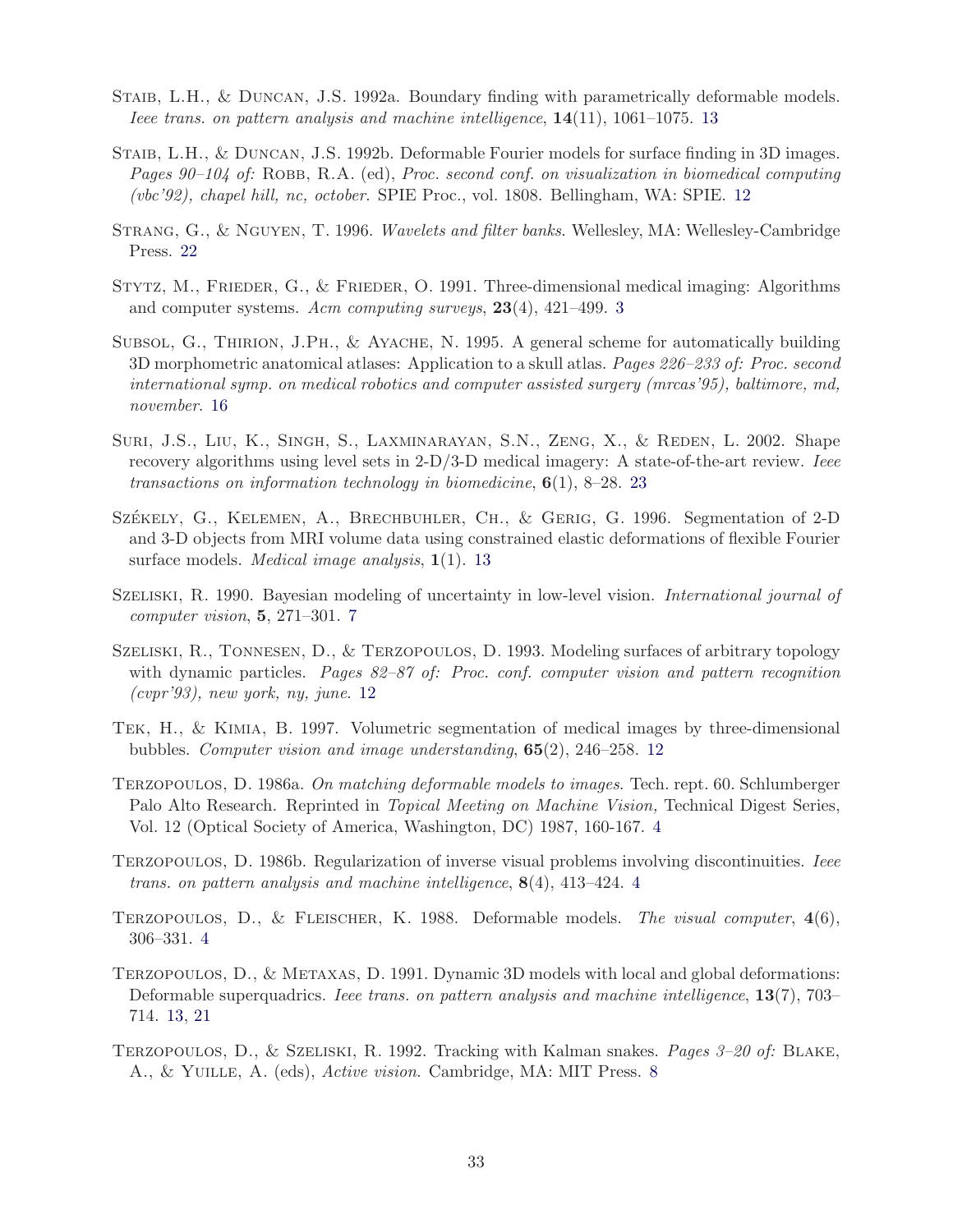- <span id="page-33-14"></span><span id="page-33-2"></span>Terzopoulos, D., Witkin, A., & Kass, M. 1988. Constraints on deformable models: Recovering 3D shape and nonrigid motion. *Artificial intelligence*, **36**(1), 91–123. [4,](#page-3-3) [9,](#page-8-1) [11,](#page-10-2) [16,](#page-15-1) [22](#page-21-2)
- <span id="page-33-6"></span>Thirion, J.P. 1994. Extremal points: Definition and application to 3D image registration. *Pages 587–592 of: Proc. conf. computer vision and pattern recognition (cvpr'94), seattle, wa, june*. [14](#page-13-1)
- <span id="page-33-7"></span>Thompson, P.M., & Toga, A.W. 1996-7. Detection, visualization and animation of abnormal anatomic structure with a deformable probabilistic brain atlas based on random vector field transformations. *Medical image analysis*, **1**(4), 271–294. [16](#page-15-1)
- <span id="page-33-0"></span>Troccaz, J., Grimson, E., & Mosges, R. (eds). 1997. *Proc. first joint conf. computer vision, virtual reality and robotics in medicine and medical robotics and computer-assisted surgery (cvrmed-mrcas'97), grenoble, france, march*. Lectures Notes in Computer Science, vol. 1205. Berlin, Germany: Springer-Verlag. [3,](#page-2-1) [26,](#page-25-16) [30,](#page-29-16) [31](#page-30-16)
- <span id="page-33-13"></span>TSAI, RICHAR, & OSHER, STANLEY. 2003. Level set methods and their applications in image science. *Communications of mathematical sciences*, **1**(4), 623–656. [23](#page-22-2)
- <span id="page-33-10"></span>Turk, G. 1992 (July). Re-tiling polygonal surfaces. *Pages 55–64 of: Computer graphics (proc. acm siggraph'92 conf.)*, vol. 26(2). [21](#page-20-3)
- <span id="page-33-3"></span>UEDA, N., & MASE, K. 1992. Tracking moving contours using energy-minimizing elastic contour models. *Pages 453–457 of:* SANDINI, G. (ed), *Proc. second european conf. on computer vision (eccv'92), santa margherita ligure, italy, may*. Lectures Notes in Computer Science. Springer-Verlag. [9,](#page-8-1) [17](#page-16-1)
- <span id="page-33-8"></span>Vaillant, M., & Davatzikos, C. 1997. Mapping the cerebral sulci: Application to morphological analysis of the cortex and non-rigid registration. *In:* [\[Duncan & Gindi,](#page-25-0) [1997](#page-25-0)]. [16](#page-15-1)
- <span id="page-33-12"></span>Vasilescu, M., & Terzopoulos, D. 1992. Adaptive meshes and shells: Irregular triangulation, discontinuities and hierarchical subdivision. *Pages 829–832 of: Proc. conf. computer vision and pattern recognition (cvpr'92), urbana, il, june*. [22](#page-21-2)
- <span id="page-33-5"></span>Vemuri, B.C., & Radisavljevic, A. 1994. Multiresolution stochastic hybrid shape models with fractal priors. *Acm trans. on graphics*, **13**(2), 177–207. [13,](#page-12-0) [21,](#page-20-3) [22](#page-21-2)
- <span id="page-33-4"></span>Vemuri, B.C., Radisavljevic, A., & Leonard, C. 1993. Multiresolution 3D stochastic shape models for image segmentation. *Pages 62–76 of:* COLCHESTER, A.C.F., & HAWKES, D.J. (eds), *Information processing in medical imaging: Proc. 13th int. conf. (ipmi'93), flagstaff, az, june*. Lectures Notes in Computer Science. Springer-Verlag. [13,](#page-12-0) [22](#page-21-2)
- <span id="page-33-9"></span>WANG, Y., & STAIB, L.H. 1998. Elastic model based non-rigid registration incorporating statistical shape information. *In:* [\[Wells](#page-33-1) *et al.*, [1998](#page-33-1)]. [16](#page-15-1)
- <span id="page-33-11"></span>Waters, K. 1992. A physical model of facial tissue and muscle articulation derived from computer tomography data. *Pages 574–583 of:* ROBB, R.A. (ed), *Proc. second conf. on visualization in biomedical computing (vbc'92), chapel hill, nc, october*. SPIE Proc., vol. 1808. Bellingham, WA: SPIE. [22](#page-21-2)
- <span id="page-33-1"></span>Wells, W., Colchester, A., & Delp, S. (eds). 1998. *Medical image computing and computerassisted intervention: Proc. 1st int. conf. (miccai'98), cambridge, ma, usa, october*. Lectures Notes in Computer Science, vol. 1496. Berlin, Germany: Springer. [3,](#page-2-1) [22,](#page-21-2) [30,](#page-29-16) [34,](#page-33-14) [35](#page-34-13)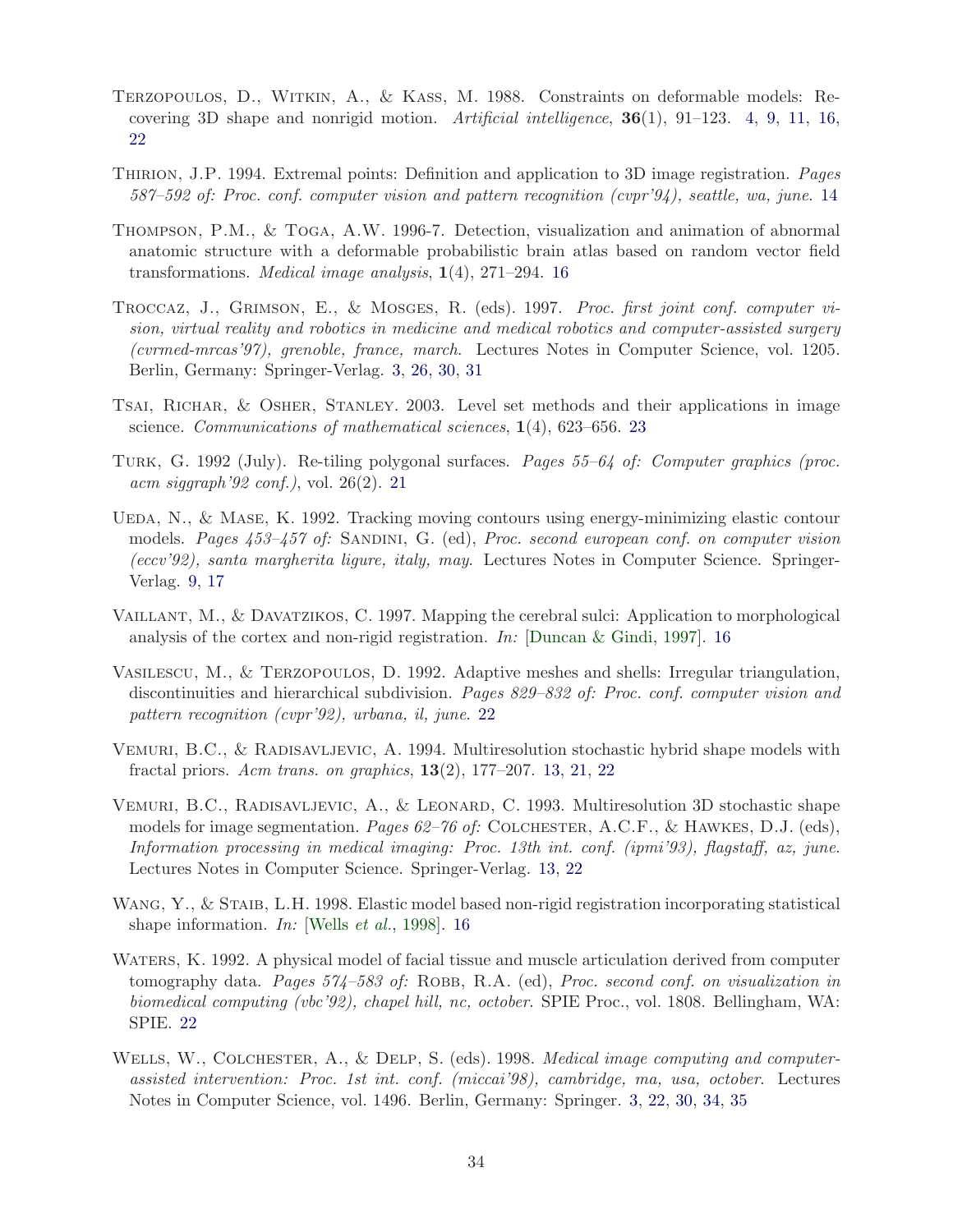<span id="page-34-13"></span><span id="page-34-3"></span>Whitaker, R. 1994. Volumetric deformable models: Active blobs. *In:* [\[Robb](#page-31-0), [1994\]](#page-31-0). [10,](#page-9-2) [12,](#page-11-1) [23](#page-22-2)

- <span id="page-34-1"></span>Widrow, B. 1973. The rubber mask technique, part I. *Pattern recognition*, **5**(3), 175–211. [4](#page-3-3)
- <span id="page-34-9"></span>Witkin, A., Terzopoulos, D., & Kass, M. 1987. Signal matching through scale space. *International journal of computer vision*, **1**(2), 321–331. [16](#page-15-1)
- <span id="page-34-8"></span>Worring, M., Smeulders, A.W.M., Staib, L.H., & Duncan, J.S. 1996. Parameterized feasible boundaries in gradient vector fields. *Computer vision and image understanding*, **63**(1), 135–144. [13](#page-12-0)
- <span id="page-34-5"></span>Xu, C., & Prince, J.L. 1998. Snakes, shapes, and gradient vector flow. *Ieee transactions on image processing*, March, 359–369. [12](#page-11-1)
- <span id="page-34-4"></span>Yezzi, A., Kichenassamy, S., Kumar, A., Olver, P., & Tannenbaum, A. 1997. A geometric snake model for segmentation of medical imagery. *Ieee trans. on medical imaging*, **16**(2), 199–209. [10](#page-9-2)
- <span id="page-34-12"></span>Young, A., & Axel, L. 1992. Non-rigid wall motion using MR tagging. *Pages 399–404 of: Proc. conf. computer vision and pattern recognition (cvpr'92), urbana, il, june*. [20,](#page-19-2) [22](#page-21-2)
- <span id="page-34-10"></span>Young, A.A., Axel, L., Dougherty, L., Bogen, D.K., & Parenteau, C.S. 1993. Validation of tagging with MR imaging to estimate material deformation. *Radiology*, **188**, 101–108. [20](#page-19-2)
- <span id="page-34-11"></span>YOUNG, A.A., KRAITCHMAN, D.L., DOUGHERTY, L., & AXEL, L. 1995. Tracking and finite element analysis of stripe deformation in magnetic resonance tagging. *Ieee trans. on medical imaging*, **14**(3), 413–421. [20](#page-19-2)
- <span id="page-34-7"></span>YUILLE, A.L., HALLINAN, P.W., & COHEN, D.S. 1992. Feature extraction from faces using deformable templates. *International journal of computer vision*, **8**, 99–111. [13](#page-12-0)
- <span id="page-34-6"></span>ZENG, X., STAIB, L.H., SCHULTZ, R.T., & DUNCAN, J.S. 1998. Segmentation and measurement of the cortex from 3D MR images. *In:* [\[Wells](#page-33-1) *et al.*, [1998\]](#page-33-1). [12](#page-11-1)
- <span id="page-34-2"></span><span id="page-34-0"></span>Zienkiewicz, O.C., & Taylor, R.L. 1989. *The finite element method*. New York: McGraw-Hill. [6](#page-5-4)